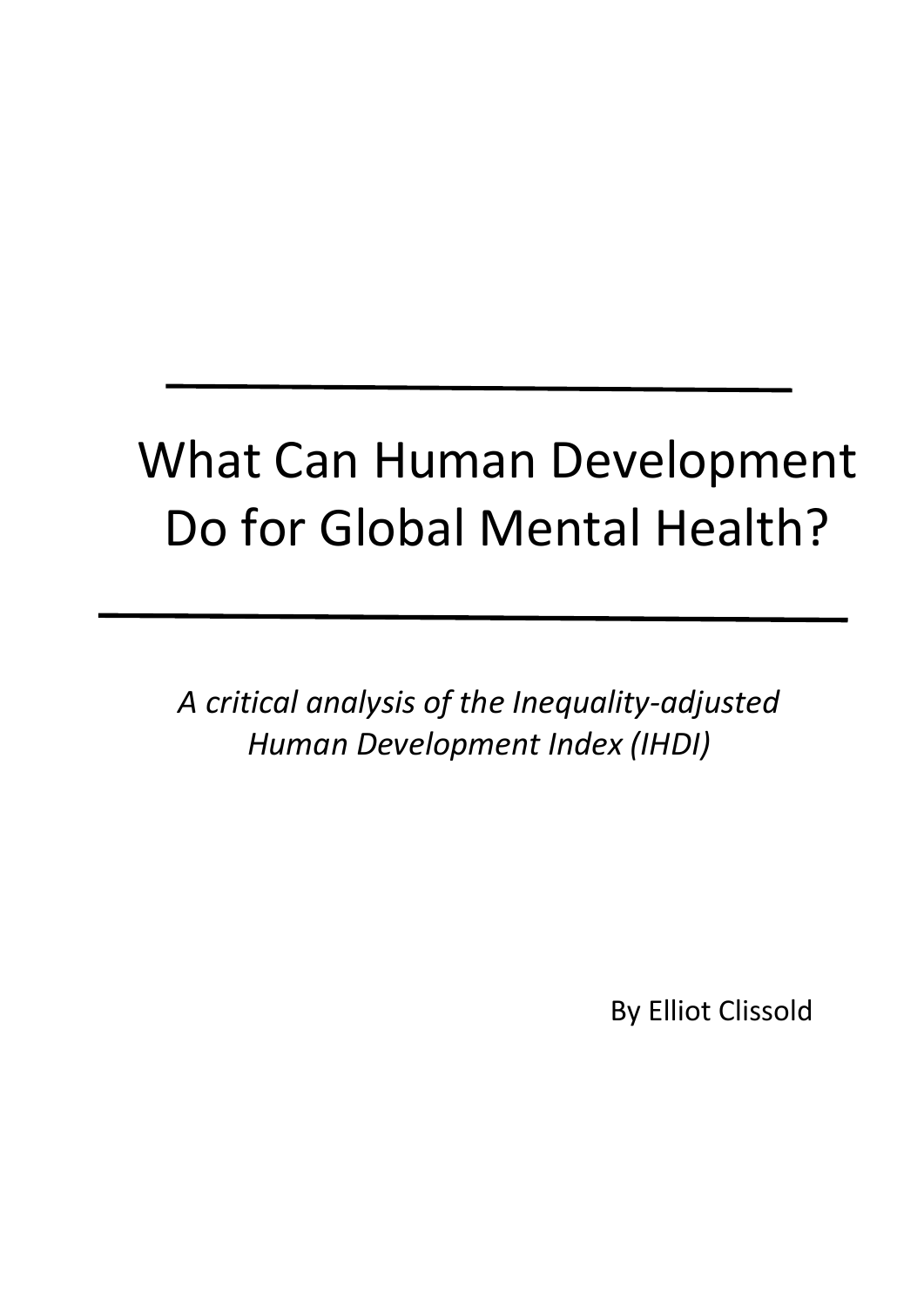## Table of contents

- 1. Introduction
- 2. Why mental health matters to development
- 3. The influence of the IHDI in international development
- 4. The IHDI and mental health
- 4.1 The IHDI methodology
- 4.2 Recent literature
- 4.3 *'A long and healthy life'*
- 4.4 *'Knowledge'*
- 4.5 *'A decent standard of living'*
- 4.6 *Issues with the IHDI for global mental health*
- 5. Discussion
- 6. Conclusion
- 7. References

## List of figures and tables

Figure 4.1. Global Inequality-adjusted Human Development Index (IHDI) scores

# 2014………………………….13

Figure 4.2 Global Human Development Index (HDI) scores 2014………………………….13

Figure 4.3. National shares of mental health problems………………………….14

Figure 4.4. Relationship between prevalence of mental illness and income

inequality………………………….22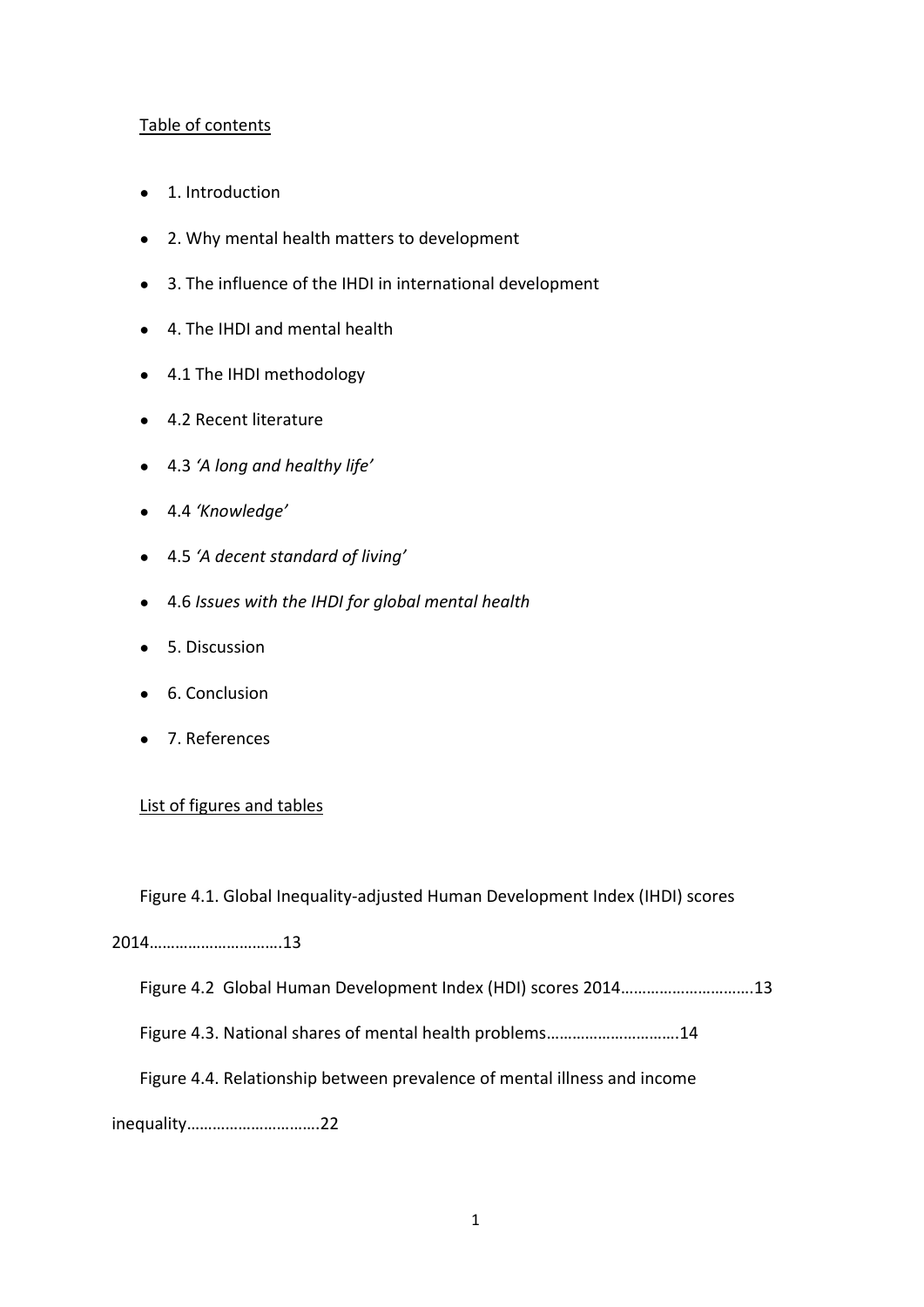#### 1. **Introduction**

Mental health problems account for an increasingly large proportion of the global burden of disease. In 2017, mental health problems made up approximately 32.4% of years lived with disability (YLD) (Vigo, Thornicroft and Atun, 2016) and World Health Organization (WHO) warns of a global 'depression crisis', with it likely to become the leading cause of disease burden by the year 2030 (World Federation For Mental Health, 2012). 800,000 people a year die from suicide, with the figure rising (World Health Organization [WHO], 2017). It is also known that mental health problems are known to be a great cause of human misery. They are the most influential factor in life dissatisfaction across the world (Fleche and Layard, 2015). In addition, there are stark inequalities in mental health within and among countries (Friedli, 2009). Over 75% of those with mental health problems in low and middle income countries (LMIC) do not receive the treatment they need (Demyttenaere *et al.*, 2004), despite mental health problems accounting for over 11.1% of the total disease burden in these countries (Patel, 2007), and 78% of suicides occurring in them (WHO, 2018). Most LMICs allocate less than 1% of their health budgets to addressing mental health problems (WHO, 2014) and mental health receives just 0·4% of the development assistance for health (Institute for Heath Metrics and Evaluation [IHME], 2014). We are also learning that inequalities are powerful predictors of mental health outcomes (Wilkinson and Pickett, 2017) and seeing, at the same time, increasing relative inequality within many countries across the world (Atkinson, Piketty and Saez, 2011).

At the same time, new development approaches are moving away from 'economic' development and towards the more people-centred approaches of 'human' development (United Nations Development Programme [UNDP], 1998). As such, mental health is coming to be seen to be a key part of international development, and central to the overarching goal of improving human well-being. This was highlighted when mental health was made a key part of the recent 2030 Agenda through its role in the Sustainable Development Goals (SDG) (United Nations [UN], 2017a).

 $\overline{2}$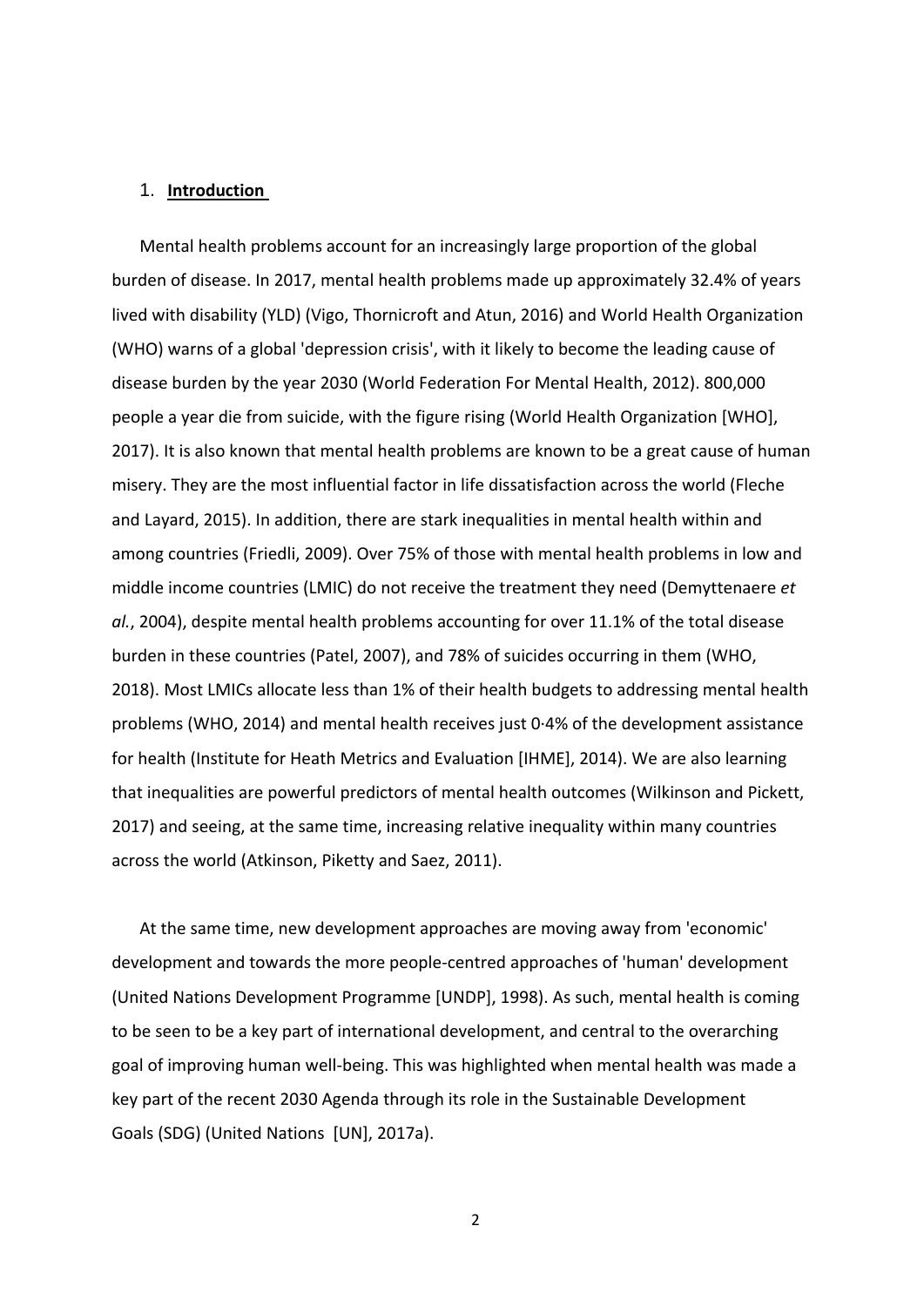One of the most prominent operationalisations of this new approach to development has been the Human Development Index (HDI). Since, 1990, this index has been used by the UNDP as its foremost measure of progress in development. The HDI stemmed from work by the Pakistani economist Mahbub ul Haq, largely influenced by the work of Indian economist and philosopher Amartya Sen and his capability approach in which the emphasis is on people's ability to 'be' and to 'do', for which he won the Nobel Prize for Economics in 1998 (Sen, 1999; UNDP, 2015). In its most recent form, the HDI measures the three basic aspects of human development in countries through its indices of life expectancy, education and income, combining to give a mean 'HDI value' for a country (UNDP, 2016b). Since the formation of the HDI, alternative indices have also been introduced. In light of increasing absolute inequality among countries (Niño-Zarazúa, Roope and Tarp, 2017) and increasing relative inequality within many countries (Atkinson, Piketty and Saez, 2011) the Inequalityadjusted Human Development Index (IHDI) was produced in 2010. The IHDI uses the same dimensions as the HDI, but takes into account distribution to provide a reflection of the HDI score for the average person in that country rather than the aggregate, and is thus considered the 'actual' rather than the 'potential' level of human development (Alkire and Foster, 2010).

The dimensions measured by these indices are known to be key determinants of mental health (WHO, 2012; Lund *et al.*, 2018). At the same time, there is a growing consensus that it is prudent from an economical and health perspective to focus on primary prevention of mental health problems by addressing these determinants (Saxena, 2001).

Since the HDI's conception, there have been various studies that have analysed the correlation, impact and validity of the HDI on physical health (Antony, Rao and Balakrishna, 2001; Pervaiz and Faisal, 2017) and the mechanisms by which this occurs (Wang and Arah, 2017). There have also been studies around correlation between HDI and mental health problems (Khazaei *et al.*, 2017; Lim *et al.*, 2018), with one arguing that 'reducing the inequality of socioeconomic determinants' is a necessary step to reducing the burden of global mental health. These studies generally found complex and non-linear correlations between mental and physical health and HDI. There has also been some research on how inequalities in mental health determinants manifest as mental health problems (Patel *et al.*,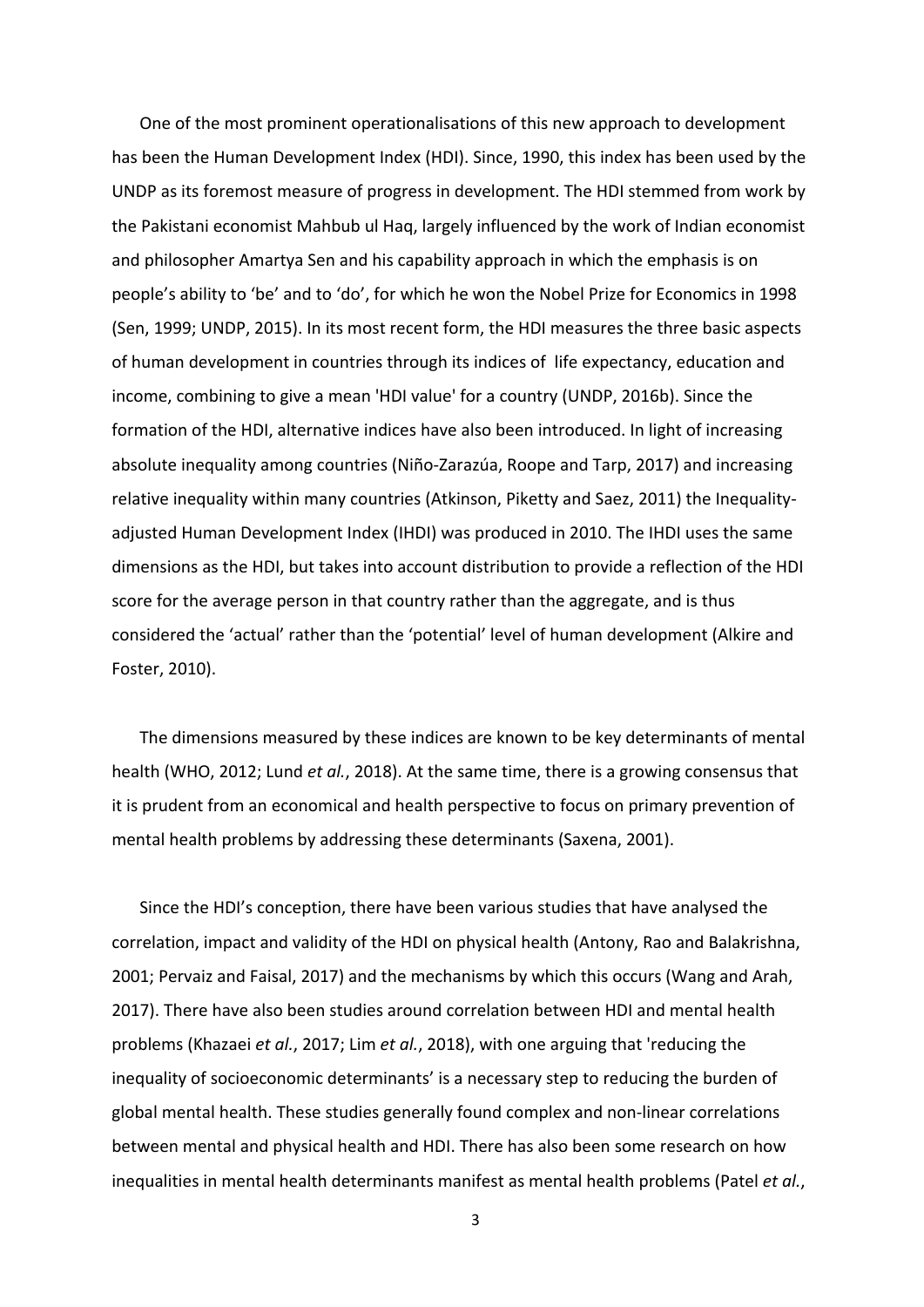2018) and there has also been discussed a need to view global mental health research, especially those that take on the social model of health (Lewis, 2012) and measure outcomes (Macleod, 2014), through development frameworks such as the capability approach (White, Imperiale and Perera, 2016).

Despite the combination of deepening inequality and growing knowledge of links between inequality in the determinants measured in the indices and mental health, as well as the urgent challenge facing global mental health, there has been little research to date that assesses how it may be affected by human development, to which it is key. Further, there has been no research on how the use of the IHDI specifically could impact global mental health. If we are to make sure the world's mental health is taken seriously in this new era of development, we need to make sure that we understand how the tools we use to measure progress take it into account.

With this in mind, I propose to critically analyse how use of the most recent form of the IHDI may affect global mental health. I will discuss why mental health matters to development and the influence of the IHDI in the development field. I will then assess the relationship between the IHDI dimensions and mental health, suggesting what the impact of improving the measures at the national level may be on mental health, and analysing the impact of inequalities and addressing them throughout. I will discuss the issues with the IHDI and propose what can be done to improve how the IHDI addresses global mental health issues. I will, within this, focus on vulnerable groups, perform my analysis at international, national, local and individual levels as well as addressing the much discussed need to 'unpack' the mechanisms by which the inequalities in the determinants of mental health manifests as mental health problems (Patel *et al.*, 2018).

Overall, I will argue that the IHDI, with its neo-material perspective of mental health inequalities (Patel *et al.*, 2018), is a valuable tool for reducing the global burden of mental health problems. I argue that the IHDI provides a pathway for new development approaches to address the root causes of global mental health issues through primary prevention, breaking cycles of disadvantage through proportionate and universal interventions in the process, and argue for the upscaling of its use over the HDI. However, I also suggest that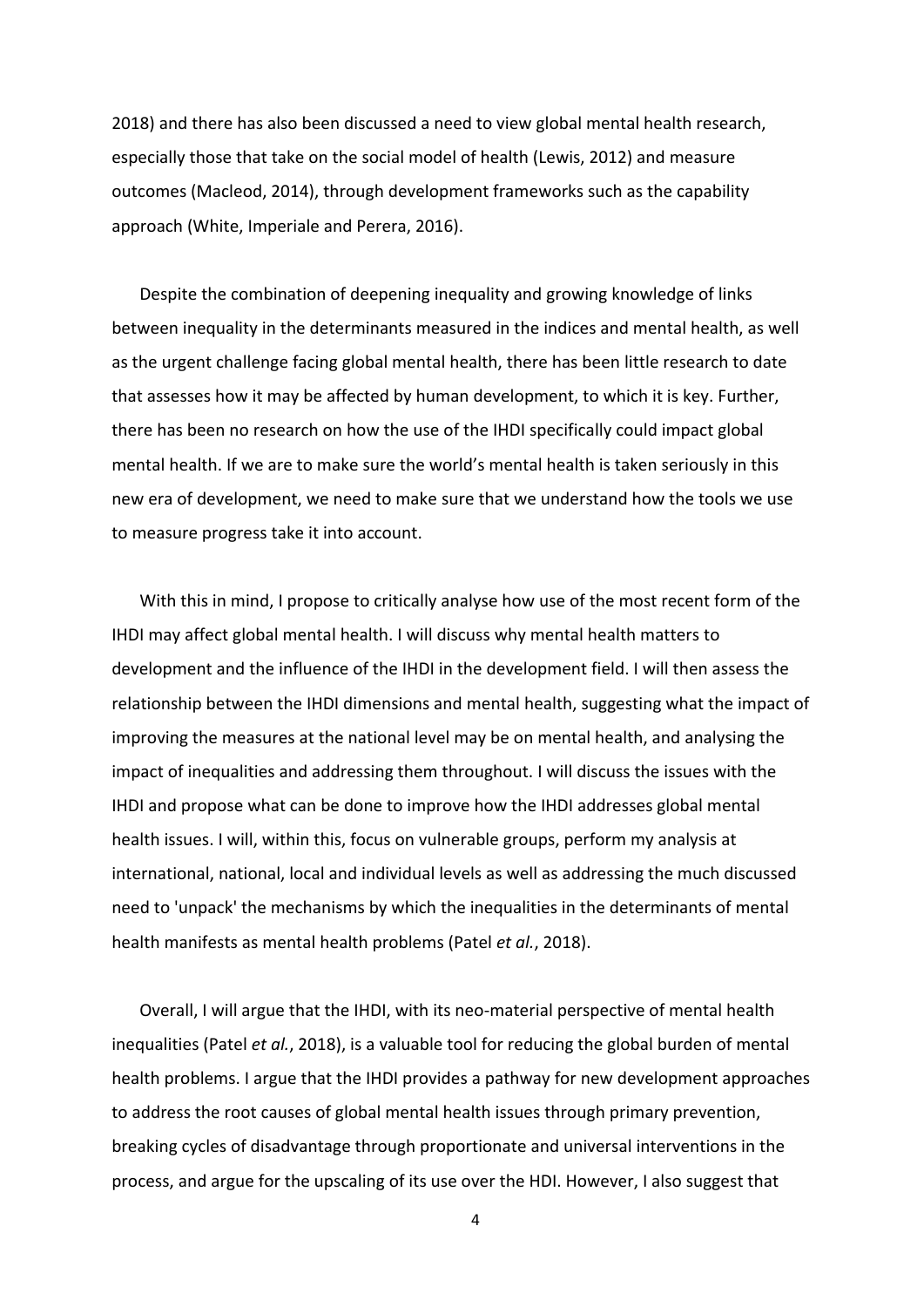improvements to the indices can be made for mental health, including gender weightings and the introduction of a quality of life measure such as Lost Healthy Years Expected (LHE). My findings also show that the capability approach has the potential to address global mental health inequities and promote better mental health across the globe when incorporated into human development as an evaluative measure. Additionally, my findings offer a possible explanation for why inequalities in life expectancy, education and income affect mental health at the international, national, local and individual levels.

My research will be performed through a critical analysis of scientific publications and the grey literature, and employ a range of quantitative and qualitative studies, attempting to analyse systematic reviews and meta-analyses wherever possible. I will use, as much as possible, literature pertaining to and from low, middle and high income countries. Given the heterogeneity of the lexicon in the field of development, I will provide definitions of my terminology throughout. It is beyond the scope of this report to perform statistical analyses of the relationship between the indices' components and mental health, or to discuss in depth the debate surrounding cross-cultural psychiatry, although this is recognised as a caveat to my findings.

## 2. **Why mental health matters to development**

In the international movement towards the 'human' kind of development that prioritises improving people's well-being over people's income as its primary goal (UNDP, 1998), mental health is central,with poor public mental health seen as a crucial limitation to achieving freedom in the Senian sense. Global mental health, the area of 'research and practice that places a priority on improving mental health and achieving equity in mental health for all people worldwide' (Patel and Prince, 2010), is 'fundamental' to human development (Lengfelder, 2017).

In addition, WHO describes mental health and well-being as pivotal to good overall health (WHO, 2006) and mental health problems pose an increasingly large burden in High-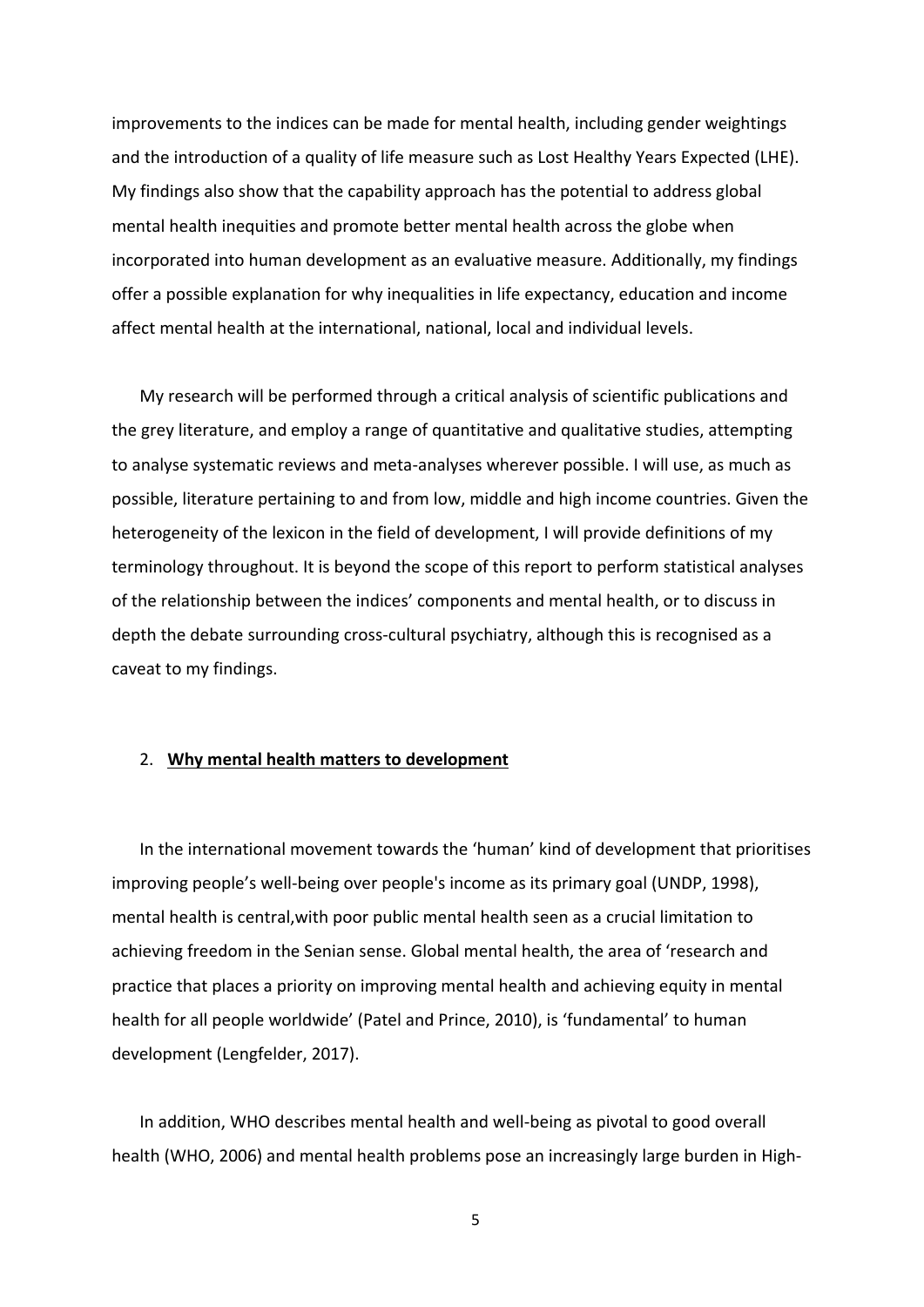income countries (HIC), middle-income countries (MIC) and low-income countries (LIC), causing much human suffering (Fleche and Layard, 2015). More pressingly, inequalities in mental health are stark. Treatment and service provision, especially in LMICs, is poorly resourced and not adequate for the demand. Investment in mental health is usually less than 1% of the national health budget in LMICs, with some countries having less than 1 psychiatrist per 3 million people. Even in HICs the budgets for mental health are not enough to cope with the burden. (WHO, 2016b)

Mental health and international development are also intertwined in what is a symbiotic relationship. Development affects mental health, and mental health affects development. The impact of development on mental health primarily occurs through its impacts on the determinants of mental health. These determinants are social, economic, environmental and biological in nature (WHO, 2012). More recently, following on from the findings of the relationship with physical health, the discourse on addressing global mental health inequalities has moved towards socioeconomic determinants of mental health, the understanding of which has grown rapidly in recent years. It is here where the relationship between development and mental health is at its closest, and the WHO has recently said that action to address global mental health inequalities will come in the form of addressing these determinants (World Health Organization, 2014a). Aside from the determinants, we have also seen mental health appear more prominently on the global stage as a valued aim in its own right. Although it was barely considered in the Millennium Development Goals (MDG), after much campaigning mental health took on a key role within the SDGs with its own specific targets (UN, 2017b). However, this was limited to 'promote mental health and wellbeing' and 'strengthen the prevention and treatment of substance abuse' and many still say this is not enough, asking that mental health have its own goal in and of itself (Thornicroft and Patel, 2014).

Not only, however, can development do a lot for mental health, but improving mental health can do much for development. The impact of mental health problems comes in both economic and social terms. Economically, mental health problems lead to 12 billion days of work lost per year and cost the global economy US\$2.5 trillion per year which excludes the additional lost economic growth (Trautmann, Rehm and Wittchen, 2016). Socially, poor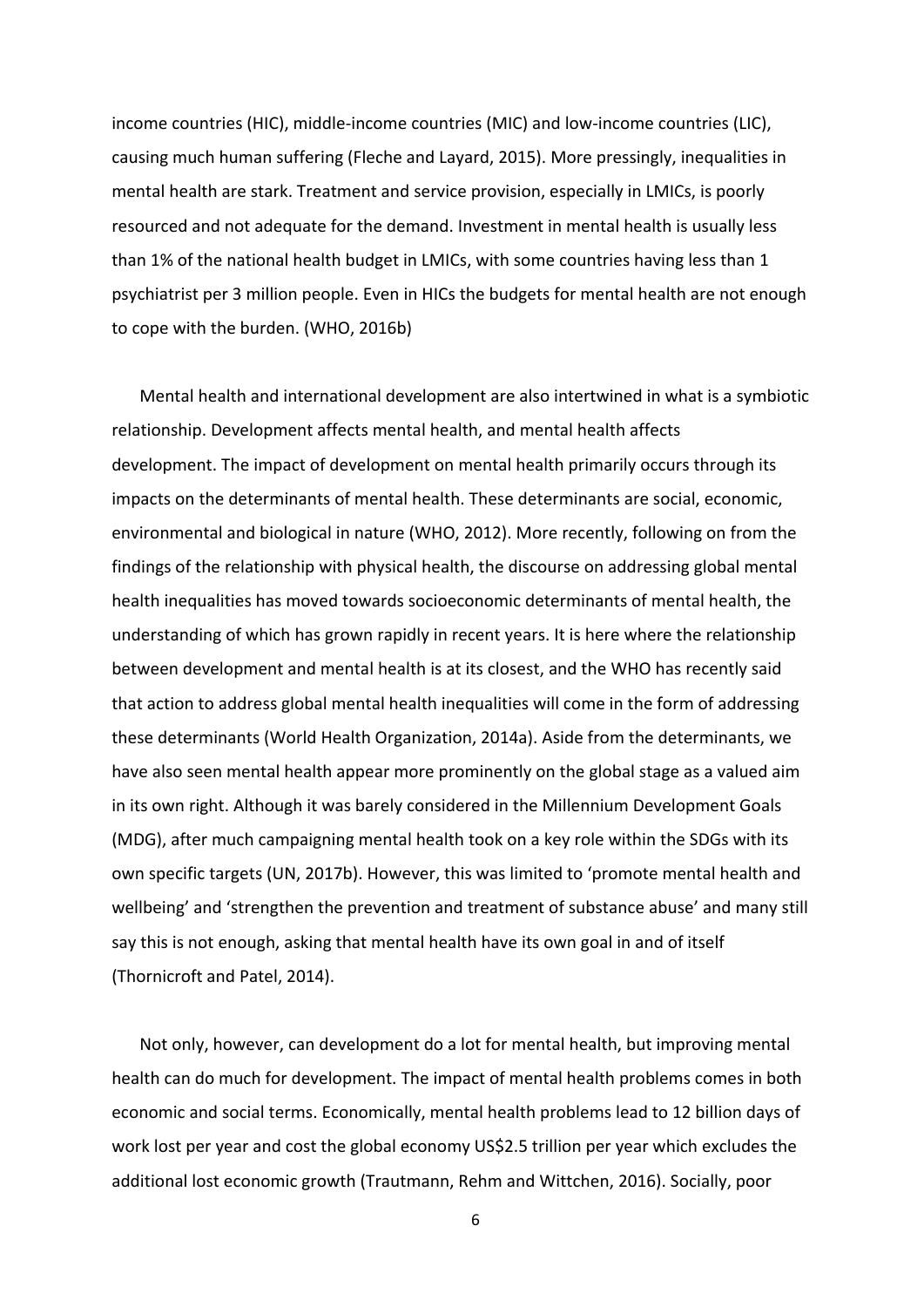mental health is a key risk factor for low educational achievement (Brännlund, Strandh and Nilsson, 2017) and poor physical health (Robson and Gray, 2007). A failure to tackle mental health problems is therefore not only a failure of those it affects, but it also severely impacts the pursuit of other development goals, too. This only affirms the case for making mental health a key part of development.

## 3. **The influence of the IHDI in international development**

The HDIs are key influencers in international development (Dervis and Klugman, 2011). Although other evaluative measures of development, such as the SDGs, are seen as the more visionary measure of development (Drexhage and Murphy, 2010), the indices' simplicity, transparency and resonance make it, despite criticisms (Kovacevic, 2011), our best alternative to gross domestic product (GDP) as measure of human well-being according to Anand and Sen (2000). The IHDI is now seen as a key alternative measure to the HDI for human development given that it considers the importance of distribution in an era of deepening within-country inequality. The IHDI influence tends to manifest through the UNDP's release of human development reports (HDR) that aim to hold countries to account on their human development scores. These reports include updates on national performances based on the indices. Since 1990, over 9,000 English language news articles were published on the HDR and, in 2009 alone, there were over 3 million searches for it (Dervis and Klugman, 2011). The HDI has contributed to significant progress in its indicators worldwide, leading to changes in how countries assess national progress and resulting in national policy revisions and changes in resource allocation and the law (UNDP, 2004).

#### 4. **The IHDI and mental health**

## The IHDI methodology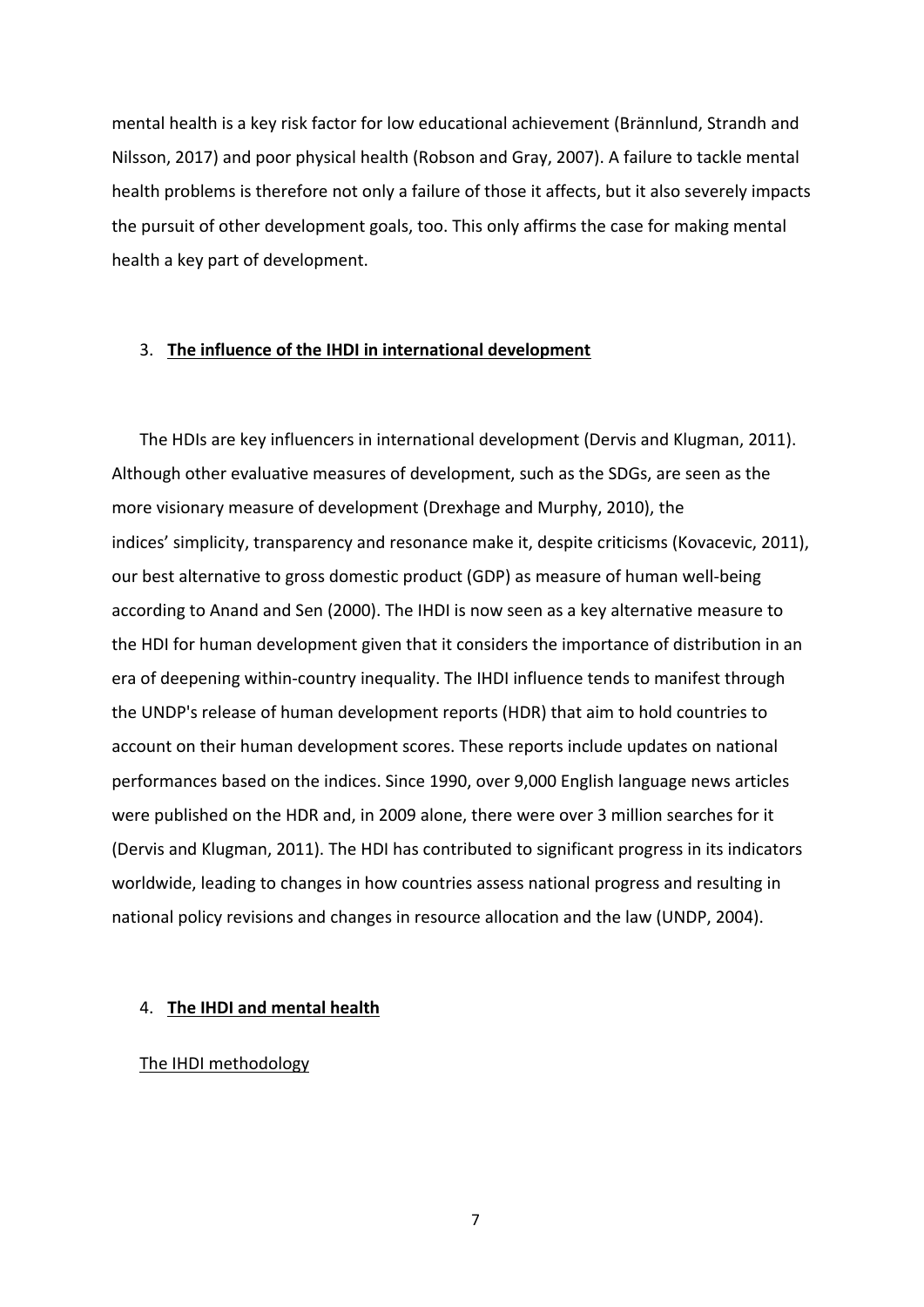The IHDI assesses how a country distributes its achievements on the three basic aspects of human development of health, education and income. The formula was devised by Foster, Lopez-Calva, and Szekely (2005) and uses the Atkinson (1970) methodology of inequality measurement. It, in essence, takes the HDI score and 'discounts' points in component indices dependent on the value of inequality in them. The information on the dimensions come from national and international databases of these measures, with missing values estimated by models, and distribution measurements coming from more localised surveys. Data from these are applied to the formula to give inequality-adjusted dimension scores respectively and then combined to give the mean as the composite IHDI score. The 'maximum' level of potential human development is 1, whilst the 'lowest' is 0 (UNDP, 2016a). 188 countries were assessed in the latest HDR, with only 7 UN member states missing (UNDP, 2016d).

## Recent literature

Although there has been no literature specific to the IHDI and mental health, there have been some studies that have assessed the relationship between HDI and health, as well as a small number on mental health.

By way of mental health, a study from 2018 found that point prevalence of depression was highest in medium HDI scoring countries (Lim *et al.*, 2018). However, a 2017 study on suicide and its correlation with HDI found that suicide rates were lowest in medium HDI countries and highest in low HDI countries (Khazeai et al., 2017), where it was argued that 'reducing the inequality of socioeconomic determinants are necessary to prevent this disorder around the world', however, an Australian found that suicide was highest in high HDI societies (Lee and Pridmore, 2014), although evidence from LMICs is sparse (Thornicroft, 2013). In addition to these contradictory studies, the heterogeneity and ecological fallacy of results within them was high and explanatory factors for this were largely speculative, including that 'higher expectations' in medium HDI countries led to more psychosocial stress, and this has been supported by other studies (Ho *et al.*, 2013). One study also found that higher HDI was associated with greater numbers of Child and adolescent mental health services (CAMHS) workers in high HDI countries, but less so in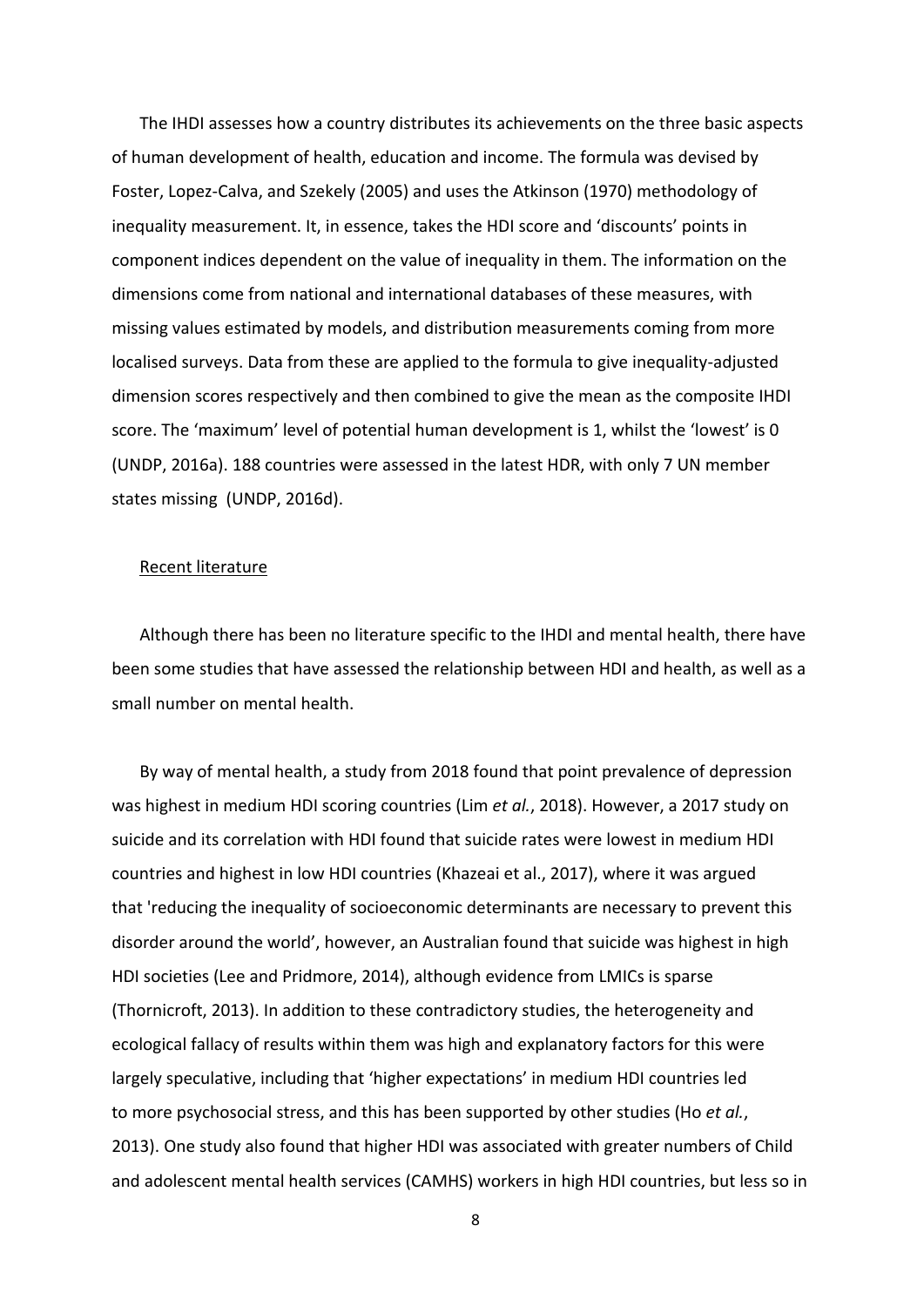low HDI countries, although the study only looked at European and Asian countries (Sourander *et al.*, 2018) and could not explain the direction of the relationship. Based on 2015's HDR report (UNDP, 2016c), as shown in *figure 4.1* (Ruiz *et al.*, 2015), higher scoring HDI countries tend to group towards the top-end of mental health burdens, of which affective disorders make up the vast majority, (Institute for Health Metrics and Evaluation, 2016), which are shown in *figure 4.3* (Roser and Ritchie, 2018). When looking at the IHDI scores, as shown *in figure 4.2* (Ruiz *et al.*, 2015), we see the same result. However, in both, the relationship is complex, heterogenous and non-linear, and there are multiple issues with regards to it, largely around inaccurate estimates of burden in many lower IHDI countries, an issue whose reasons, including poor access to mental health services, variable case definitions and limited or missing data (Atun, Vigo and Thornicroft, 2016; Vigo, Thornicroft and Atun, 2016; Bonadiman *et al.*, 2017) will be discussed in more detail later.



Figure 4.1: Global IHDI scores based on UNDP HDR 2014 (UNDP, 2014). Source: (Ruiz *et al.*, 2015), CC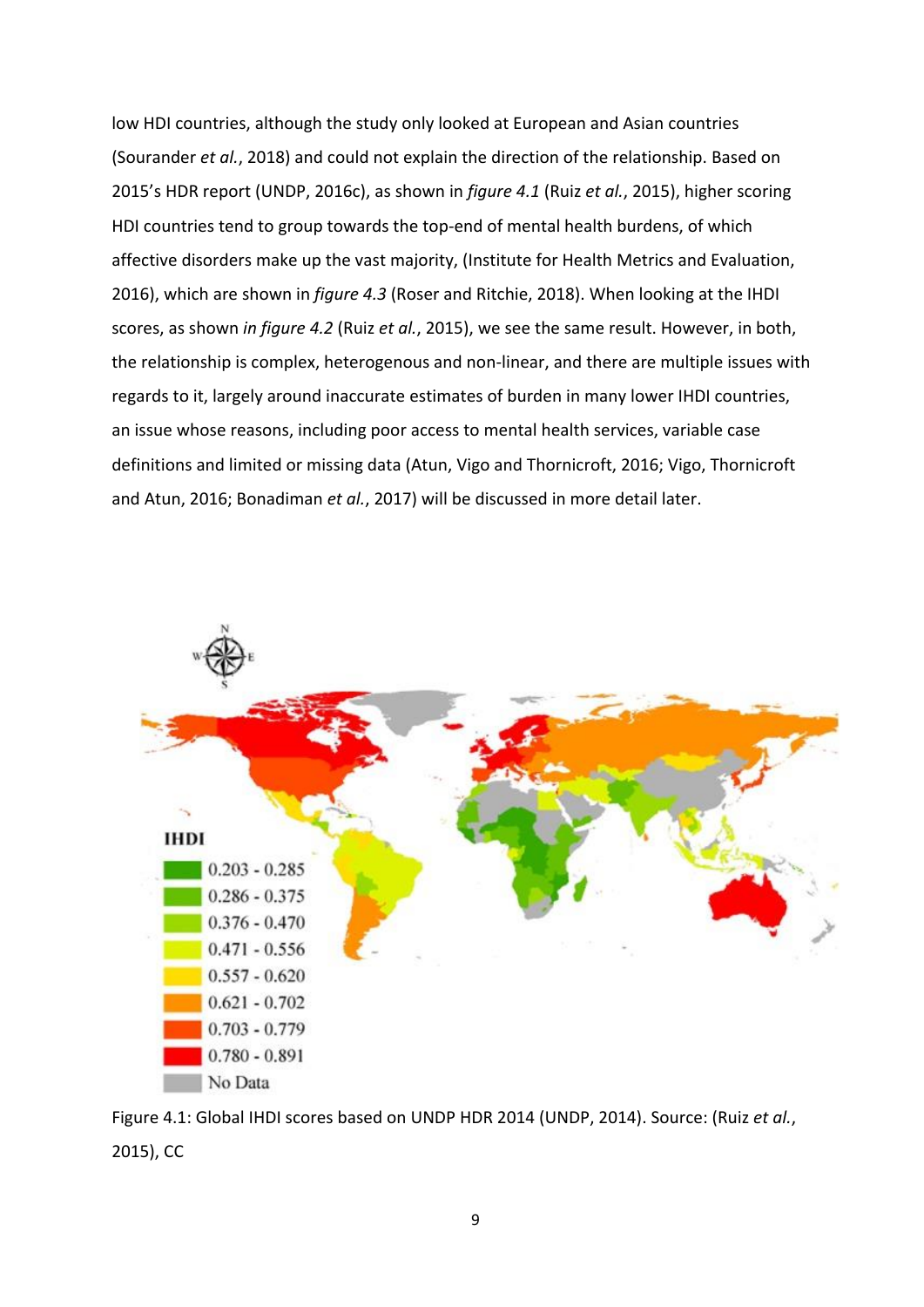

Figure 4.2: Global HDI scores based on UNDP HDR 2014 (UNDP, 2014). Source: (Ruiz *et al.*, 2015), CC

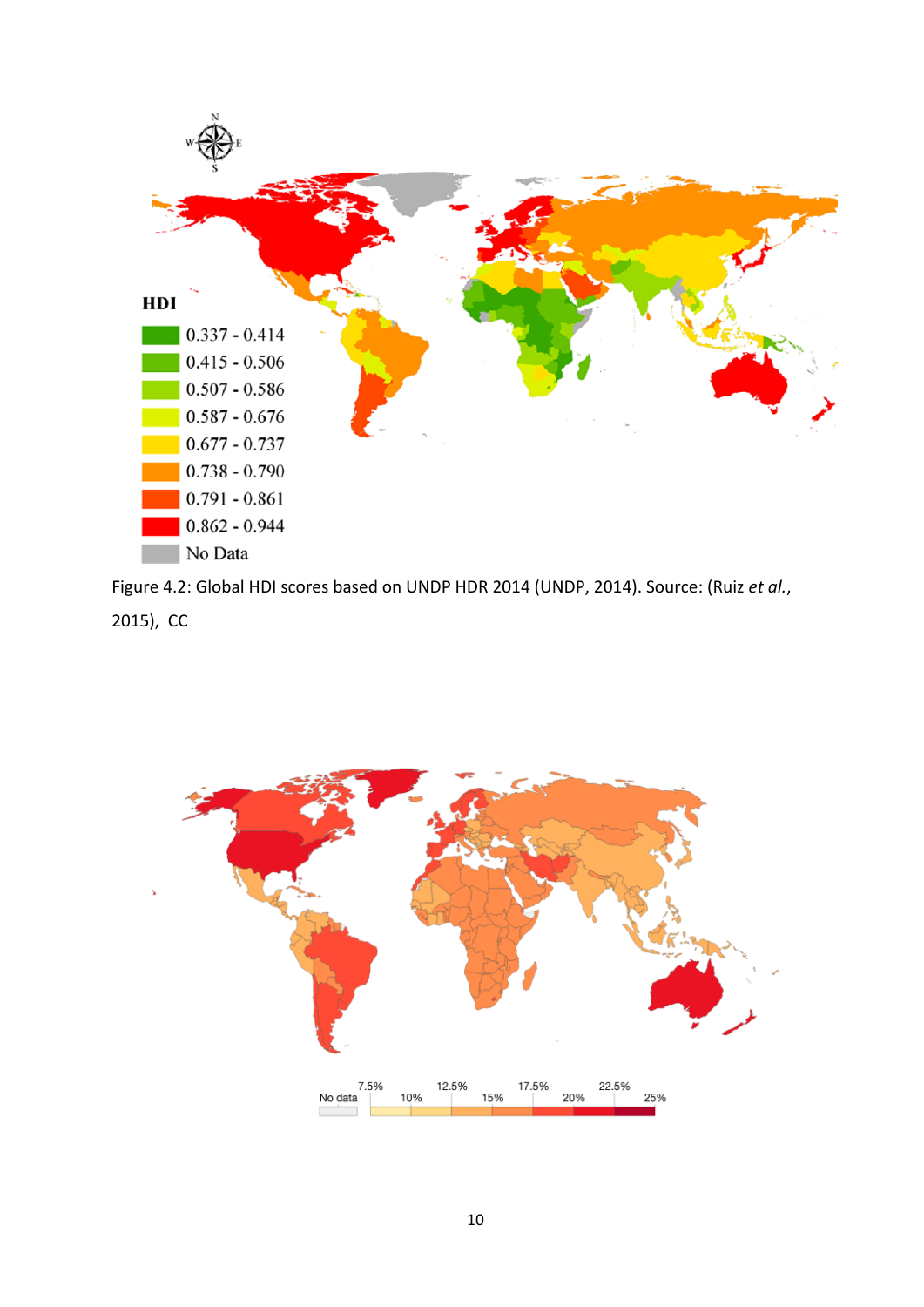Figure 4.3: National shares of mental health and substance use disorders, based on Global Burden of Disease (GBD) data 2016 (IHME, 2016). Source: (Roser and Ritchie, 2018), CC

There were many significant findings from all of these studies, particularly that HDI tends to correlate, in a complex manner, with both physical and mental health. However, many of the findings were contradictory, and the mechanisms by which the relationships between the dimensions and mental health occur are still unclear. In light of this, I will show how there are relationships between the IHDI dimensions and mental health, looking more specifically at the associations and their mechanisms, and suggest what the impact of improving the dimensions on mental health at the national level may be, analysing the impact of inequalities throughout.

## 'A long and healthy life'

The 'long and healthy life' dimension of the IHDI is composed of its inequality-adjusted 'life expectancy' component measure. The dimension is measured by the life expectancy at birth (LAB) for the country. The life expectancy score is 1 when LAB is 85 and 0 when it is at 20. Inequality is judged by assessing mortality rates and average age of death in 5 year age ranges up to 85 and a single range over 85 (UNDP, 2016a).

Firstly, does national LAB progress positively impact mental health? The answer is that it depends how it is achieved. As stated by Lawrence (2013), treating physical health problems and their risk factors 'would result in improvements to both physical and mental health', and there is evidence to say that primary prevention through targeting risk factors such as smoking, an intervention well-known to improve LAB, is key in this (Ilyas, Chesney and Patel, 2017). However, at the national level, Hayes et al. (2015) showed that national LAB improvements are not equally shared, with the health of the general population improving faster than of the sub-group with mental health problems. A Nordic study from 2011 showed that national health improvements to improve LAB of those with mental health problems must be done in an equitable manner, with the Nordic welfare state model of tax-funded community-based public services and social protection being shown to reduce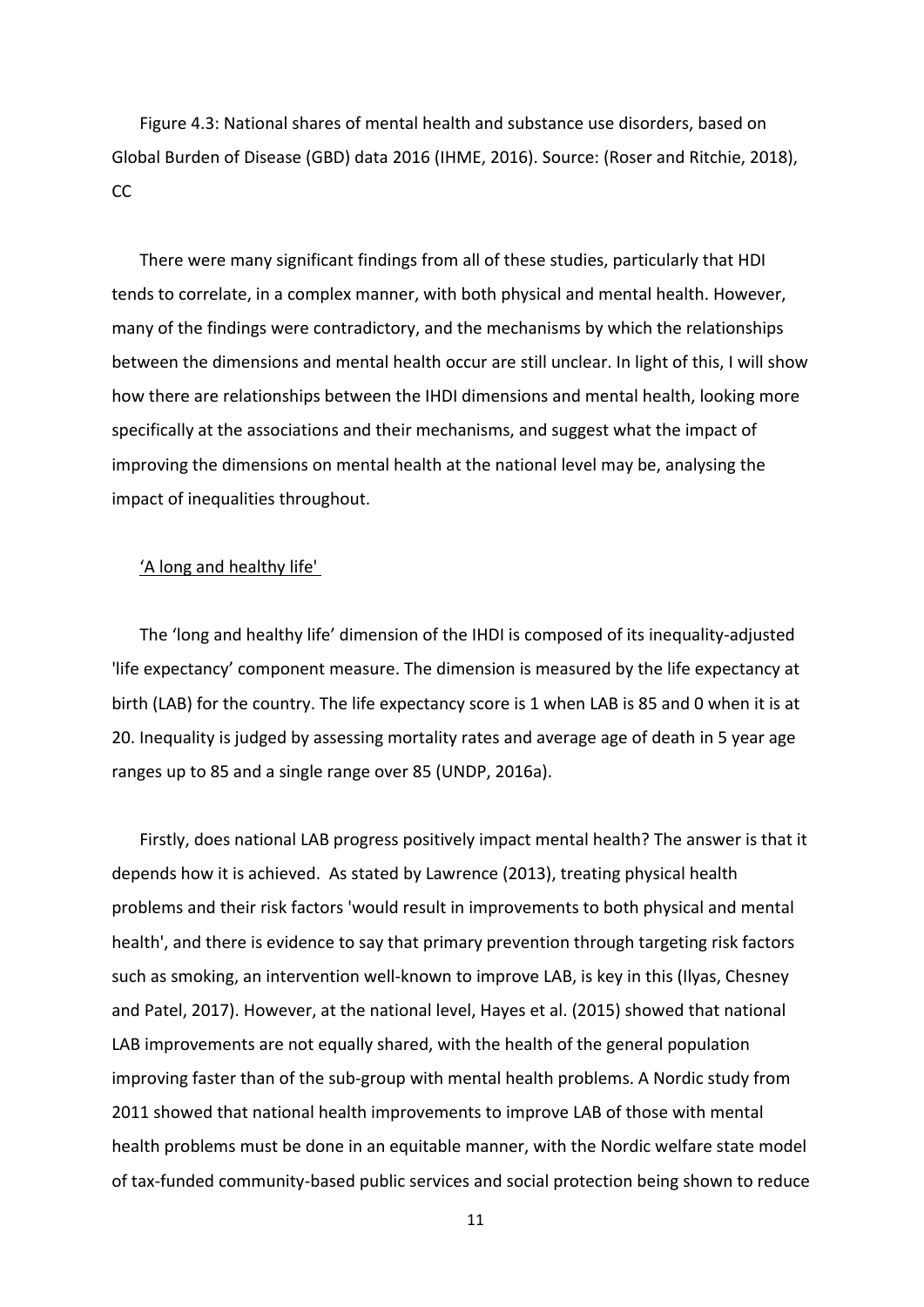the mortality rates of those with mental health problems proportionately (Wahlbeck *et al.*, 2011).

Secondly, does the LAB reflect the mental health burden in any way? At the individual level, life expectancy and mental health are closely related. Those with severe mental health problems face a huge mortality gap compared to those without mental health problems. Life expectancy in those with serious mental health problems is 10 to 25 years shorter than in the general population (Chesney, Goodwin and Fazel, 2014; World Health Organization, 2018) and this gap has been widening since 1985, particularly amongst males (Lawrence, 2013). In its bilateral relationship, improved physical health is also biologically linked with the prevention and remission of mental health problems (Penedo and Dahn, 2005; de Ridder *et al.*, 2008), backed up by a study of American students that showed that those with mental health problems were four times more likely to have worse physical health than those without mental health problems (Bontrager *et al.*, 2017). Given this, we could argue that a higher rate of severe mental health problems could negatively impact national LAB, and particularly result in higher LAB inequalities. However, although there is no true correlation, the mental health burden appears to be higher in higher IHDI scoring countries, and these are also countries with lower inequality in the LAB of the IHDI (UNDP, 2016c), which would contradict a theory that suggests higher LAB is associated with better mental health. To explain this, we must remember that good public physical health is key to higher LAB scores (Rogers and Wofford, 1989) and, although we have seen that severe mental health negatively impacts physical health, the prevalence of severe mental health problems in most countries is still only between 0.8 and 6.8% (Kessler *et al.*, 2009). Knowing this, although it may be affected by the mental health burden, LAB is unlikely to be affected significantly, and we can thus suggest the use of quality of life measures such as qualityadjusted life years (QALY) or LHEs in the health dimension of the IHDI, or even the mental health burden as its own index, in order to truly capture the WHO definition of health.

Despite the fact that it may not accurately reflect the burden, we could argue it is possible that the prevalence of severe mental health problems is large enough that decreasing the mental health burden will improve national LAB. In addition, better mental health is known to lead to better physical health, a key population level factor for improved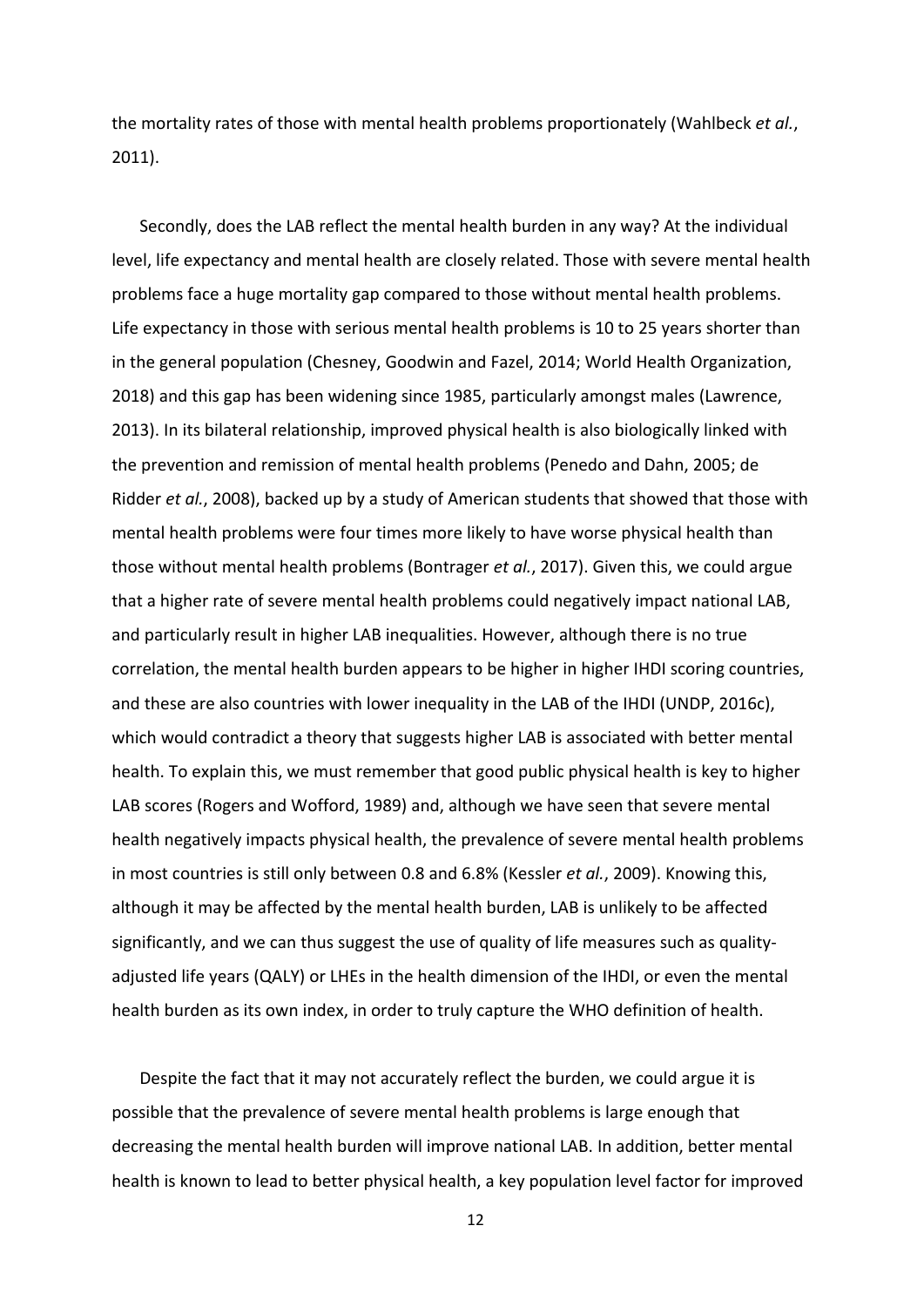LAB (Rogers and Wofford, 1989) through improved lifestyle (Scott and Happell, 2011), less medication side effects and improved access to healthcare (Lawrence and Kisely, 2010). We may therefore suggest that using LAB as an indicator could inspire policies that aim to reduce the burden of severe mental health problems on this front, especially in light of the economic benefits (Layard, 2016). However, it is likely that the prioritisation of socioeconomic determinants and other country-specify health challenges will lead to better improvements in life expectancy index scores than attempting to reduce the severe mental health problem burden, although these goals of course are not exclusive of each other (Rogers and Wofford, 1989; American Association for the Advancement of Science, 2008; IHME, 2015; Li *et al.*, 2018).

## 'Knowledge'

The IHDI dimension of 'knowledge' is composed of the education component. This index is measured by a combination of mean years of schooling for those aged over 25, for which minimum is 0 and maximum is 15, and expected years of schooling for children about to enter enrolment given their age and gender if current trends persist, for which minimum is 0 and maximum is 18. These are then divided by 2 to give the index score. The score is then discounted when any inequalities in distribution are taken into account (UNDP, 2016a).

The links between education and mental health have been well studied and shown to be closely linked, again in what is a bilateral relationship. Further, the relationship is mediated through both direct and indirect mechanisms. In terms of the impact of improvements in this index on mental health, the evidence from the literature is clear. Less education is significantly associated with higher rates of mental health problems and found to be one of the most influential socioeconomic determinants of mental health across the life-course (Araya *et al.*, 2003). This dose-response relationship was confirmed by a meta-analysis of the relationship between education and depression in 2003 (Lorant *et al.*, 2003) and is supported by a recent European study that measured education level against levels of psychological well-being, showing the effect is present independent of age and that those with lower levels of education were also less likely to seek treatment (Navarrete, Woldetsadik and Flahault, 2008). In all, education has been seen as a 'fundamental cause' of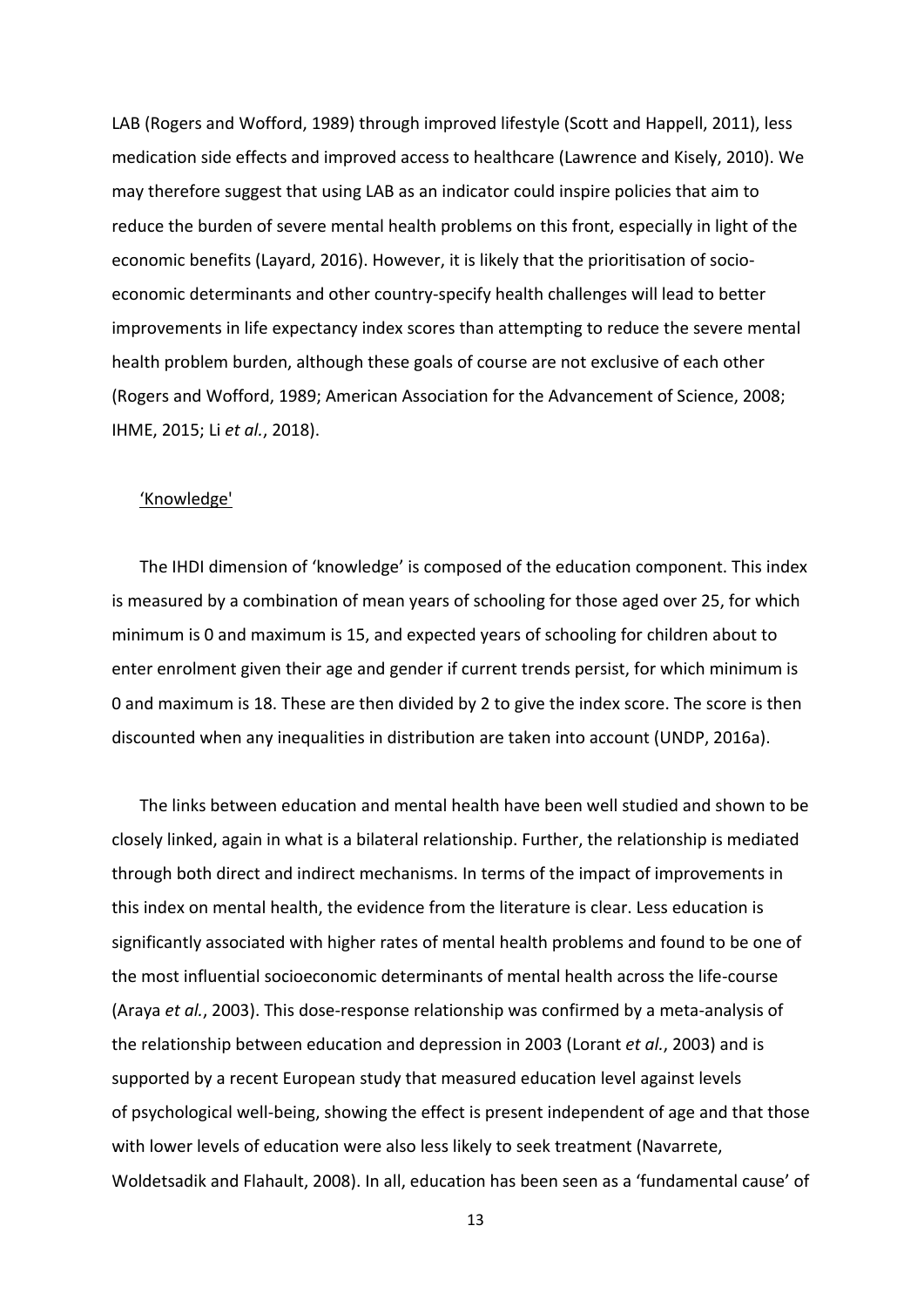inequalities in mental health within and among countries (Pampel, Krueger and Denney, 2010). The mechanisms of this relationship are economic, social (Mirowsky and Ross, 1998) and cultural (ten Kate, de Koster and van der Waal, 2017) in nature. Economically, the increased job security (Johnson *et al.*, 1999) and income (Pampel, Krueger and Denney, 2010) as a result of longer time spent in education appears key, meaning that investments in education are likely to reap double benefits by way of their impact on the income dimension of the IHDI. Further to this, improvements in the education index scores are likely to have a positive feedback effect, by way of their positive impact on mental health leading to longer stays in the education system, and these benefits extend to better participation in the labour market and increased economic productivity (Bracke, Van De Straat and Missinne, 2014). This hypothesis is supported by the evidence that mental health problems are linked to worse academic performance (Keyes *et al.*, 2012; McLeod, Uemura and Rohrman, 2012) and are key predictors in educational drop-out across all levels, confirmed in both quantitative (Hjorth *et al.*, 2016; Butterworth and Leach, 2017) and qualitative (Ramsdal, Bergvik and Wynn, 2018) studies.

What about the effect of educational inequalities? Given the associations of mental health with education, it is also again logical to suggest that higher inequalities in mean years of schooling would result in higher burdens of mental health and, as such, the IHDI would be a better measure in this sense. This is especially true given that the first incidence of persistent mental health problems tend to have occur in the earlier educational years (Kessler *et al.*, 2007), and those who drop out of education early tend to have the worst mental health outcomes, confirmed in long-term follow-up studies (Hjorth *et al.*, 2016). It is also logical to suggest that higher inequalities in mean years of schooling would result in higher burdens of mental health in the face of the economic mechanisms by which education impacts mental health, as educational inequalities will lead to the knock-on effect of greater income disparities, which entrench poor mental health. We also have a social theory that describes the pathway by which educational inequalities impact health. This suggests that social capital and cohesion are key, with education allowing for more social connections and support, and more embeddedness in a community to protect against mental health problems (Mirowsky and Ross, 1998). It is, as such, possibly through a sense of psychological inferiority due to social capital differences by which these inequalities in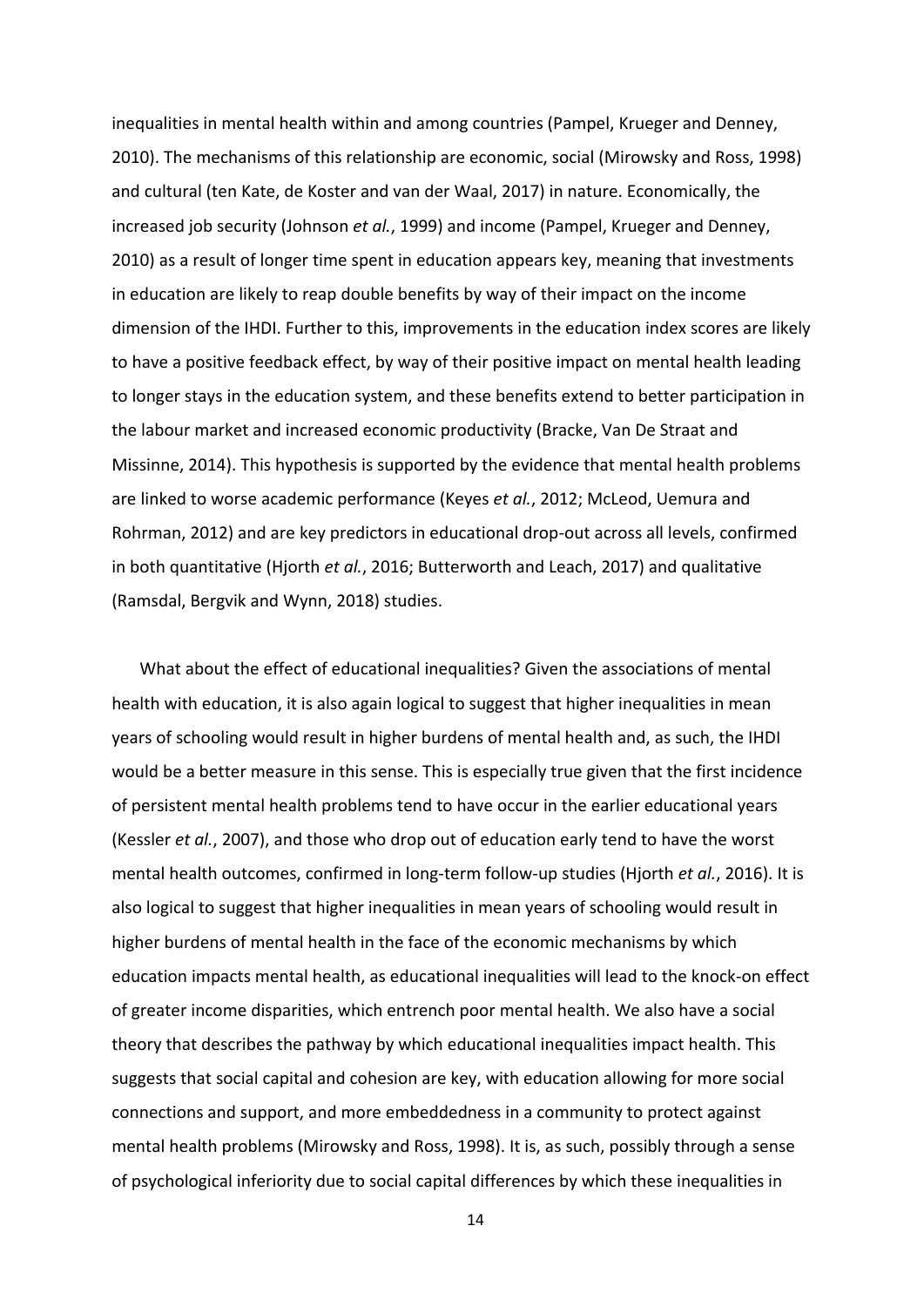education manifest (De Silva *et al.*, 2005). Also supporting the hypothesis that educational inequality negatively impacts mental health would be the cultural theory of the education and mental health relationship. Here, it is suggested that less educated individuals tend to feel a less valued, appreciated and legitimate part of their cultural environment. This inequality in entitlement (ten Kate, de Koster and van der Waal, 2017) is another potential driving force behind the impacts of education on mental health.

Despite the associations shown and mechanisms described, the data shows that there is a non-linear correlation between higher HDI education scores (UNDP, 2016c) and the burden of mental health (IHME, 2016), with the relationship the same even when accounting for changes in inequality in with the IHDI, in the same way as with LAB. Further challenging the associations in the literature, a study of educational reforms that increased compulsory schooling by a year for British students in the 1970s found that 'forcing' lowachieving students to stay in education in fact led to higher rates of depression, although the variety of potential confounders in this study were noted (Avendano, De Coulon and Nafilyan, 2017). Potential reasons for the contradiction at the IHDI level, however, are many, and make assessment of the impact of improvements in the dimensions complex. These reasons include the fact that there are potentially higher proportions of mental health problems in children and adolescents, who make up the majority of those in education, in lower IHDI scoring countries (Vostanis, 2017), although limited data gathering capacity (Belfer, 2008) means this is largely model-based. In addition, there is a recent body of evidence to suggest that academic pressures in schools are particularly damaging for mental health (Shankar and Park, 2016) and this would confirm a similar hypothesis as suggested by Lim et al. (2018) that higher expectations in more developed societies can lead to more mental health problems. Further, it is possible that measuring of school performance perpetuates this (Hutchings, Merryn; Kazmi, 2016) and it may even be down to an underestimation of the studies that have found that 'over' education resulted in a higher frequency of depressive symptoms (Bracke, Pattyn and von dem Knesebeck, 2013). As we will see, there is also the potential that the determinant of education is overpowered by the influence of other determinants, although this appears unlikely given that higher HDI scoring countries tend to perform well in these too. In all, although the micro-level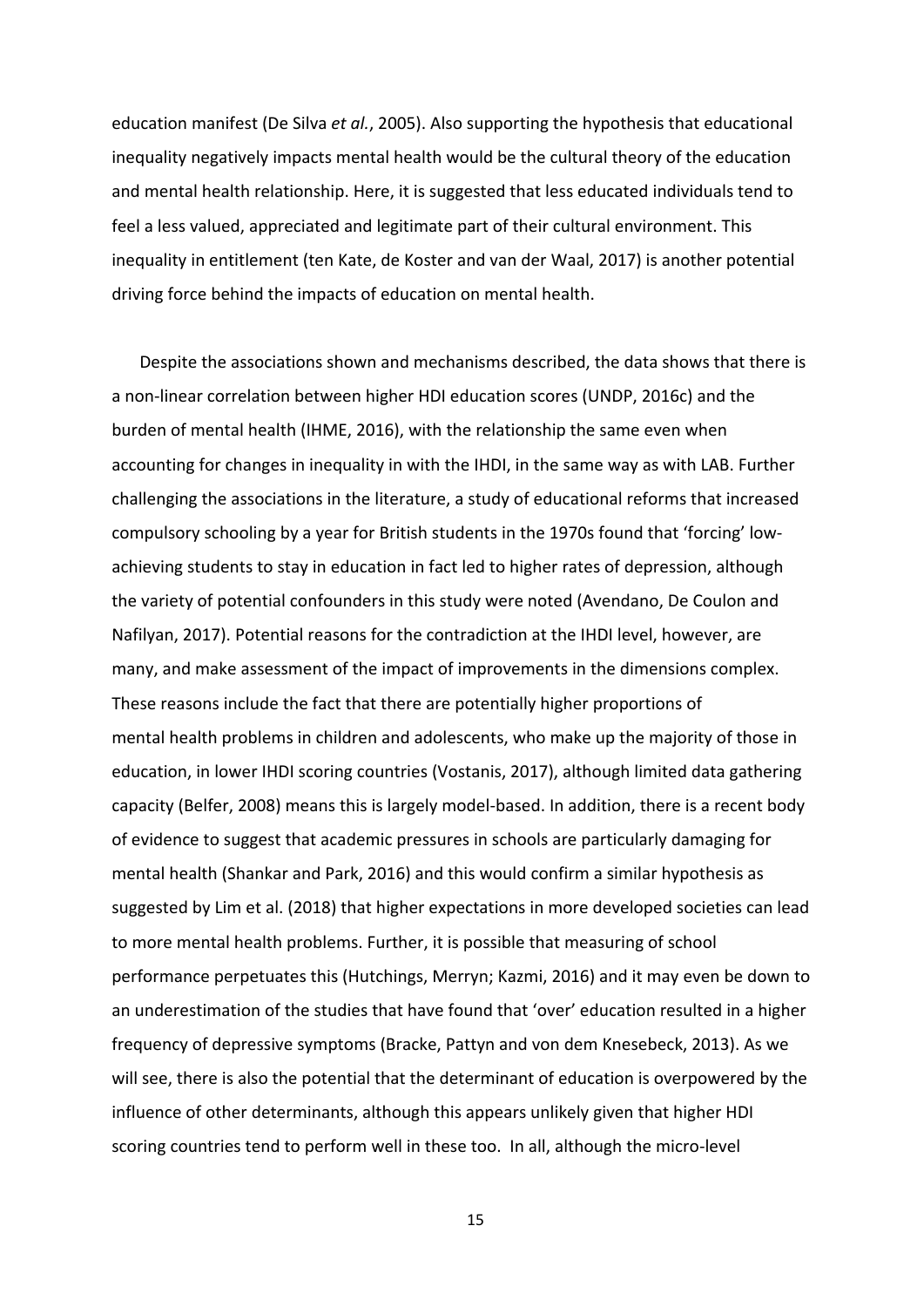associations appear clear, the impact of increasing time in education is complex and contradictory.

#### 'A decent standard of living'

Marmot, in his 2010 report *Fair Society, Healthy Lives* (Marmot, 2010) suggested that 'if you want to reduce inequalities in early child development and education, you have to reduce inequalities in society'. As becomes clear in that report, those societal inequalities largely come down to income. The dimension of 'a decent standard of living' is composed of the income index measured by GNI per capita, and again has its value discounted for inequality for inclusion in the IHDI. Given how closely intertwined they are, the relationship between income and mental health is perhaps the most widely studied and most interesting of all the three dimensions. It is again a bilateral relationship and has its effects through both direct and indirect mechanisms.

The impact of income on mental health is, overall, very well researched. A systematic review in 2010 found that there was an inverse association relationship between level of income and the prevalence of mental health problems in LMICs (Lund *et al.*, 2010). This has strong evidence in HICs too, where there is a dose-response relationship in income and the prevalence of mental health problems until the  $1<sup>st</sup>$  quintile, which has a slightly higher prevalence than the 2nd (Mcmanus *et al.*, 2007). Much of the relationship can be put down to the level of debt, which is positively correlated with the prevalence of mental health problems (Jenkins *et al.*, 2008), and this is more marked in women (Mcmanus *et al.*, 2007). In addition, recent decreases in income are linked with higher incidence of mental health problems, and the duration and depth of poverty is key (Sareen *et al.*, 2011). These studies, as with almost all on determinants and mental health, also adjusted for the presence of confounders, especially given that those with lower income tend to be exposed to a combination of risk factors that makes them particularly vulnerable (Patel and Kleinman, 2003) as well as taking into account the possibility of social selection.

Mechanisms for which low income affects health have been described as material, psychosocial and behavioural. In terms of material mechanisms, it is posited that those on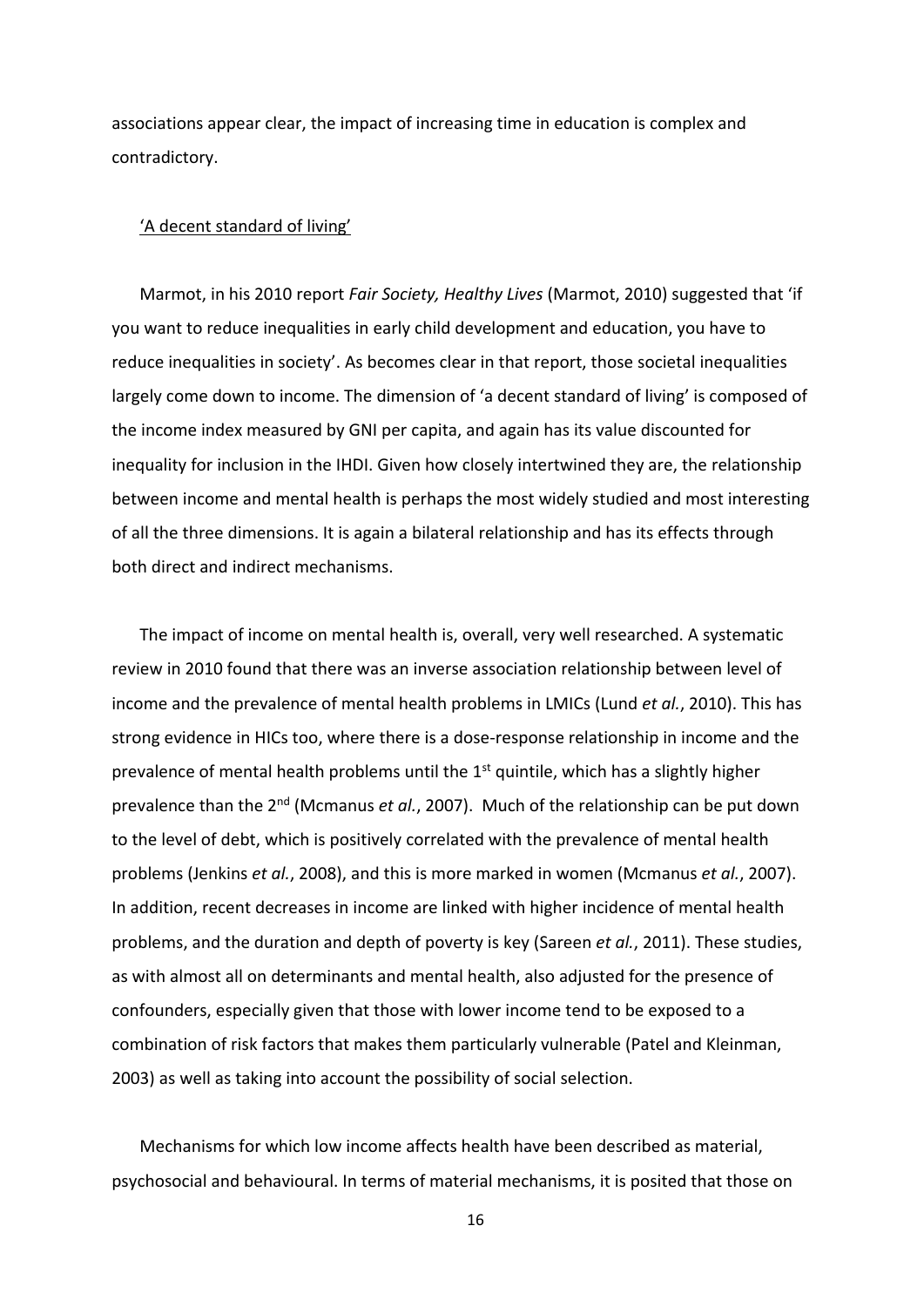low income are unable to access the basic material needs for living, including healthcare in many countries. The behavioural reason is linked, and suggests that those on low incomes are less able to adopt healthy lifestyles. (Elliott, 2016) However, these mechanisms are challenged by the fact that the burden of mental health is lower in LICs (IHME, 2016), and the well-known 'Easterlin' paradox states that average life satisfaction, of which mental health is a large determinant, has remained stable over time despite absolute rises in GNI per capita (Easterlin, 2004). The psychosocial element, which has a key role with regards to inequality, helps to explain this phenomenon. This theory states that those on low incomes have higher levels of psychological stress that results in poor mental health as a result of social comparisons, and is well supported by the evidence as a key mediator between income inequality and mental health, with inequality negatively impacting mental health across social strata but particularly affecting those on low incomes already (Rowlingson, 2011). As said by Sen, 'relative deprivation in the space of incomes can yield absolute deprivation in the space of capabilities' (Sen, 1992). With regards to the impacts of losses due to inequality in income (Friedli, 2009), we would therefore expect to see higher burdens of mental health in countries that have lower income index scores due to inequality, compared to those of a similar HDI. Taking the example of Chile, who 'lose' 35% on income due to large inequality (UNDP, 2016c), we can see that they have a higher burden of mental health at 19.09% compared to 16.85% in Lithuania, a country with a very similar GNI per capita. This is further supported by the higher burden of mental health in the United States, 21.56%, compared to the 18.97% in Canada, both of which have similar GNI per capita but the United States losing 27% due to inequality compared to Canada's 17.4%. Of course, these are only anecdotal selections, but they do point towards the significance of income inequality for mental health and support the micro-level relationship discussed. This theory is also further supported by other literature based in high-income countries, where the disparities in inequality between countries are greatest. As shown in a graph by The Equality Trust (2009) in *figure 4.4*, based on Wilkinson and Pickett's 2009 work *The Spirit Level*  (Wilkinson and Pickett, 2009), more unequal societies with regards to income have higher burdens of mental health problems, a finding replicated in a prospective Finnish study (Hiilamo, 2014) with regards to antidepressant use. On the contrary, however, the more unequal societies in the lower IHDI groups tend to have lower mental health burdens. It is of course possible that other factors can compensate in economically unequal societies (Kelly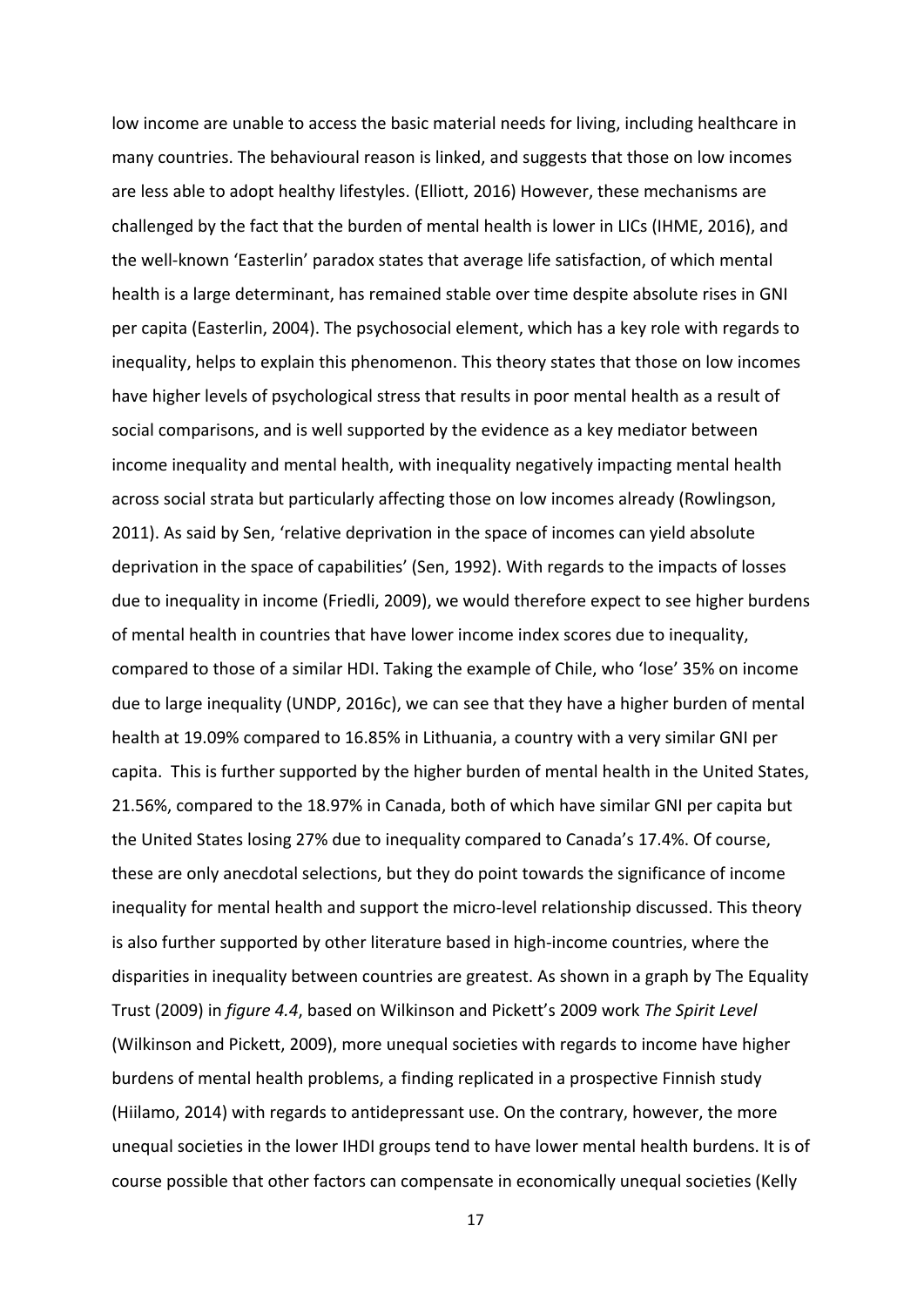*et al.*, 2011) or that inequality is only relevant at a certain per capita income, as suggested by Payne (Payne, 2017). In addition, a European epidemiological survey found vast between-country differences in the relationship between income and mental health that was difficult to explain due to non-standardisation of methodologies and definitions in studies, posing the possibility of the influence of cultural bias (Lehtinen, Sohlman and Kovess-Masfety, 2005). This is particularly true for the study of poverty and mental health in LMICs (Cooper, Lund and Kakuma, 2012). In all, a proper statistical analysis is required to determine what the relationship between the IHDI dimension of income and mental health really is. Nevertheless, the literature suggests that there is a strong argument for the use of the IHDI over the HDI for mental health given the impact of inequality.



Figure 4.4: The relationship between prevalence of mental illness and income inequality as measured by Gini coefficient, based on *Wilkinson and Pickett* (Wilkinson and Pickett, 2009). Source: (The Equality Trust, 2009), CC

Despite these associations, what is the actual effect of improving income? We know from one national study that worsening inequality by the reduction of social security 'safety nets' has a negative impact on the mental health of women (Golberstein, 2015). However,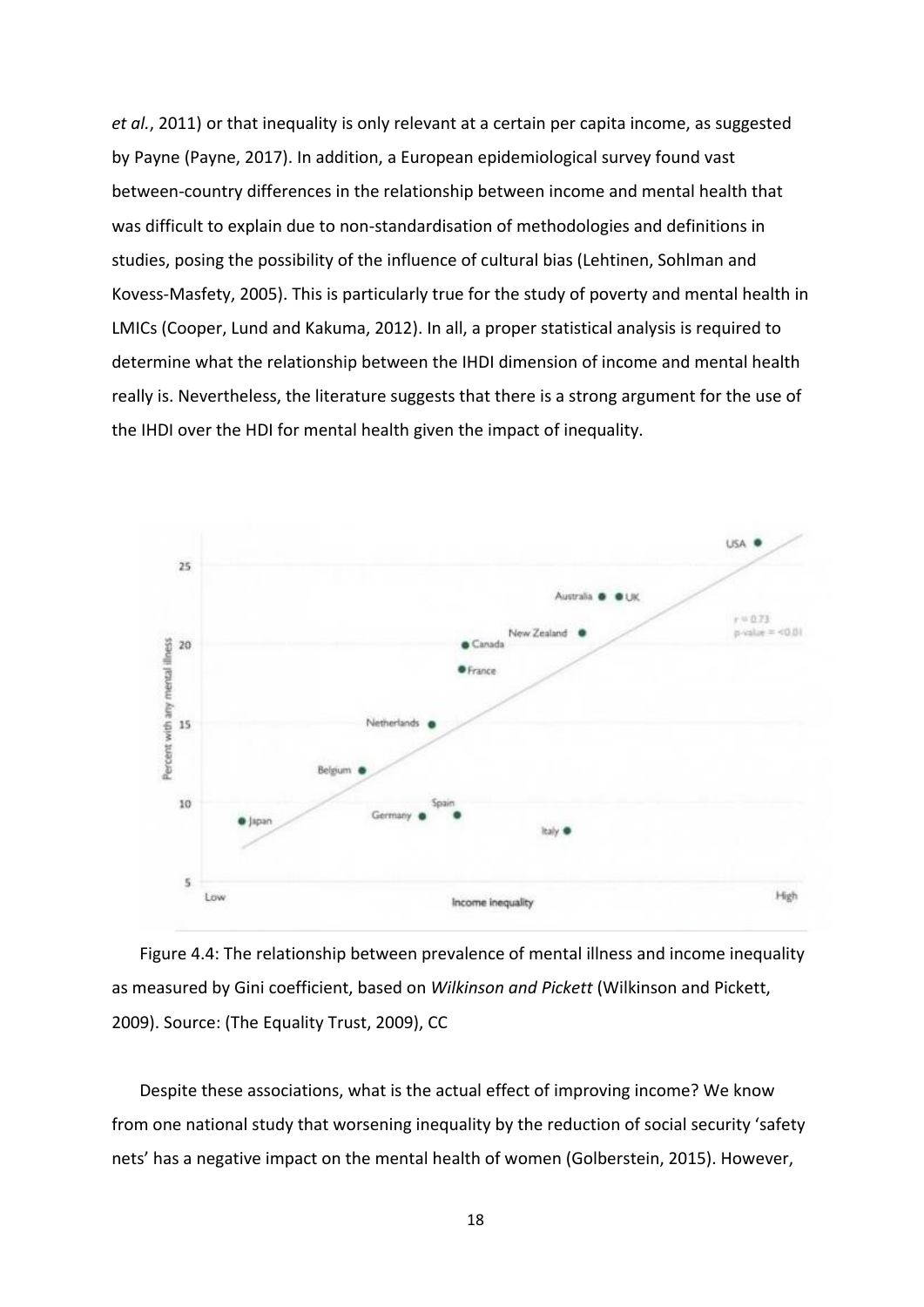the true answer appears to be, again, that it depends on how it is achieved. National increases in income do not generally appear to be spread evenly, with the poorest and most marginalised being left behind by national growth, not seeing their income rise as fast as the richest and relative inequality rising within countries as a result (Roser and Ortiz-Ospina, 2018). However, we have seen evidence from economic studies that it is possible to distribute these benefits in order to improve mental health for the most vulnerable, for example through social security 'safety nets' (Organisation for Economic Co-operation and Development [OECD], 2012). (WHO, 2014a), and evidence that the HDI has had a key role in leading to these redistributions (UNDP, 2004). This also forms part of what WHO calls the need for 'proportionate universalism' with regards to addressing the determinants of mental health inequalities (WHO, 2014a).

Further to the impacts of increasing income and reducing inequality on mental health, what would the consequential effects of this be? The evidence shows us what is a vicious cycle of material poverty and mental health. More poverty leads to more mental health problems which entrenches poverty further, and so on (Blas and Kurup, 2010), with this impact being transferred across generations (Cooper and Stewart, 2013). At the same time, less poverty has the opposite effects (Wellander, Wells and Feldman, 2016). The key to breaking this cycle, WHO says, is to raise the socioeconomic status of the individuals most disproportionately affected (Blas and Kurup, 2010). We also know that increasing income and reducing inequality is key to improving physical health for much the same reasons as mental health (Pickett and Wilkinson, 2015), and that improved income is also linked to increased time spent in education (Blanden and Gregg, 2004). Therefore, not only would increasing the incomes of the poorest and reducing relative income inequality lead to a reduced mental health burden, it would also result, via a positive feedback mechanism much like the other determinants, in further benefits for income and thus education and physical health.

#### Issues with the IHDI for global mental health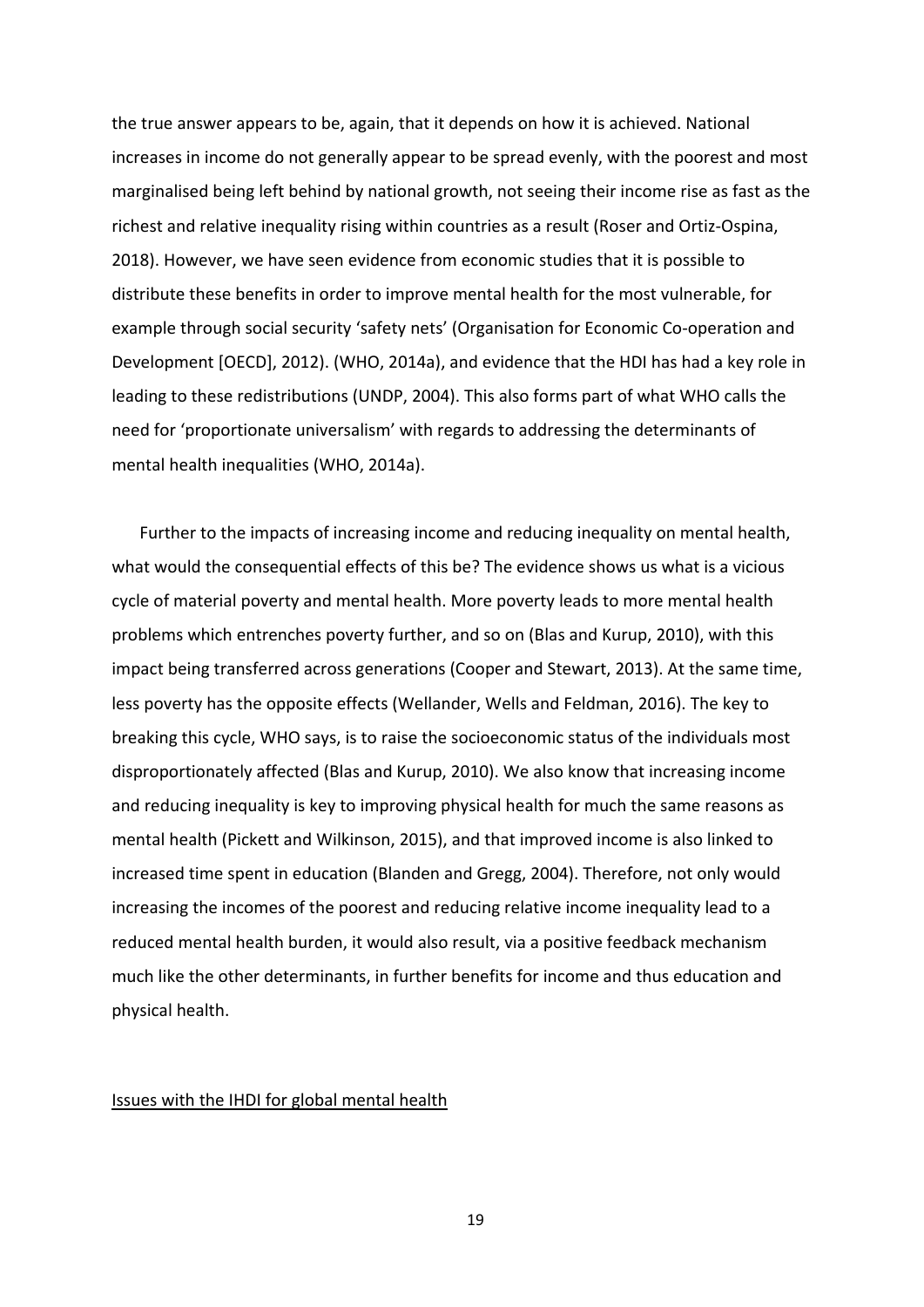The IHDI is simple, transparent and resonant. Its simplicity allows for complex indicators to be compared across time and space, and while development approaches such as the SDGs have been criticised for being too complex (Selin, 2015), the simplicity of the IHDI allows it to focus governments and development agencies. Its transparency also allows those responsible to understand where the issues lie and thus how to address them. Finally, its resonance at all levels, as discussed earlier, is key. However, with regards to its use for global mental health, it does have issues. These are related to its methodology, its impact and its concept. Methodologically, the IHDI is unable to assess overlapping inequalities (UNDP 2016d). This is a major flaw with regards to addressing mental health issues given that extra-vulnerable populations with a combination of risk factors who need to be prioritised (WHO, 2014b) are not able to be detected. In addition, given that it uses the Atkinson formula, it is only an approximation of the size of inequality to the extent that it can quite often underestimate it (UNDP 2016d). Despite in some ways being a benefit, another methodological flaw is its simplicity, meaning is unable to account for the variety of other determinants that affect mental health (Mrazek and Haggerty, 1994)). As a result, we have had the incorporation of indices such as the Multi-Dimensional Poverty Development Index (MPI) into the HDR, which is able to assess the mechanisms by which many mental health outcomes manifest. In addition, as a result of increasing understanding of the importance of gender inequalities and criticism of the HDI from feminist points of view (Nussbaum, 2000), the Gender Inequality Index (GII)was also developed. This is especially important for mental health given the vast inequalities between genders that we see (World Health Organization, 2000) and the recent calls for studies on mental health to include more gender weightage (Hill and Needham, 2013). Further, the IHDI assigns an equal weight to each determinant arbitrarily, without accounting for the differing importance of them. I have also described the importance of more difficult to measure factors that mediate the relationships between the determinants and mental health, such as social capital, which indices like IHDI will not be able to capture.

In terms of impact, we have discussed the importance of the indices in detail. However, unlike many development targets, the only accountability countries must face from the indices are that of public attention and we must ask: do governments really care? Much of the argument for the HDIs' impact on global mental health is around their power to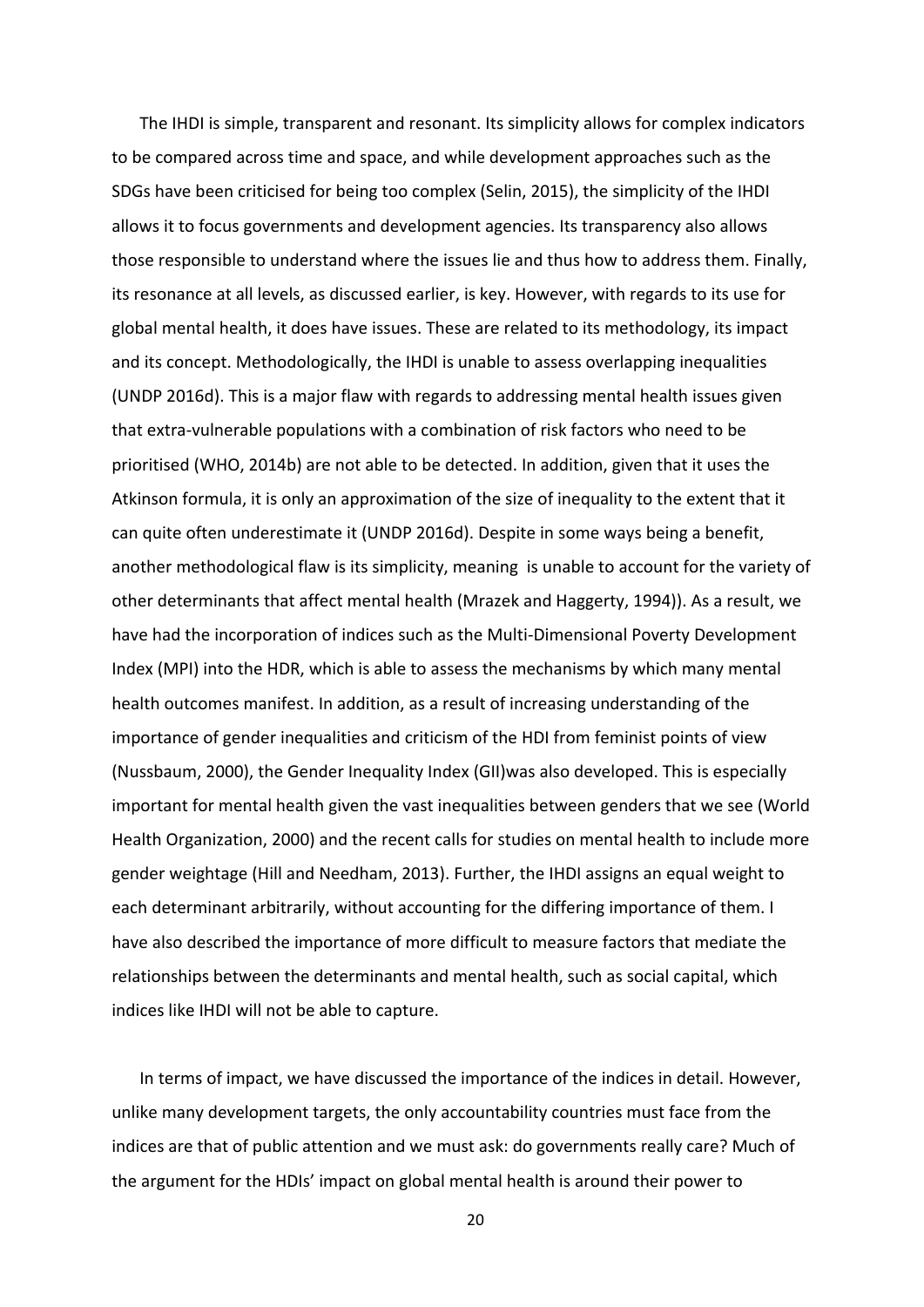influence and motivate and one would hope that these are desirable, even prioritised, targets for any country, but the indices are non-binding and other priorities can take over, with this being a large weakness. In addition, although the HDI and IHDI provide data for most countries, 11 were missing from the last report, although this number is decreasing (UNDP 2014).

Conceptually, unrelated to the IHDI itself is an issue at the heart of global mental health, of cross-cultural psychiatry. Despite LMICs accounting for the vast majority of the global mental health burden in total, just 5% (Saxena *et al.*, 2006) of the research is conducted in these countries. There are passionately argued hypotheses that mental health is a Western concept that cannot be applied to LMICs on this basis (Summerfield, 2008), however this is strongly refuted by most in the global mental health field in the face of increasingly robust evidence that mental health problems are biologically similar in LMICs, acknowledging that there are varying phenotypic expressions (Canino and Alegría, 2008; Patel *et al.*, 2014) . However, the issue of unrepresentative mental health data from LMICs (Yasamy *et al.*, 2011) remains an issue for the use of the IHDI for global mental health, and makes interpretation of the contraindications and complexities in my findings from my research and the relationship between the indices scores and mental health more difficult to interpret. Much of the data is based on models (Yasamy *et al.*, 2011), and there are theories that suggest mental health problems in LMICs are covered by the combination of conflict and poverty that many individuals in these countries face . There is also the possibility of cultural biases that was posited as the case for heterogeneity in mental health burdens between European countries. Stigma around mental health in many countries, as well as low levels of access, can often lead to an underestimation of the true burden (WHO, 2014).

## 5. **Discussion**

## Findings

This essay attempted to understand the impact of human development on mental health through the analysis of the IHDI. Firstly, I found that mental health is beginning to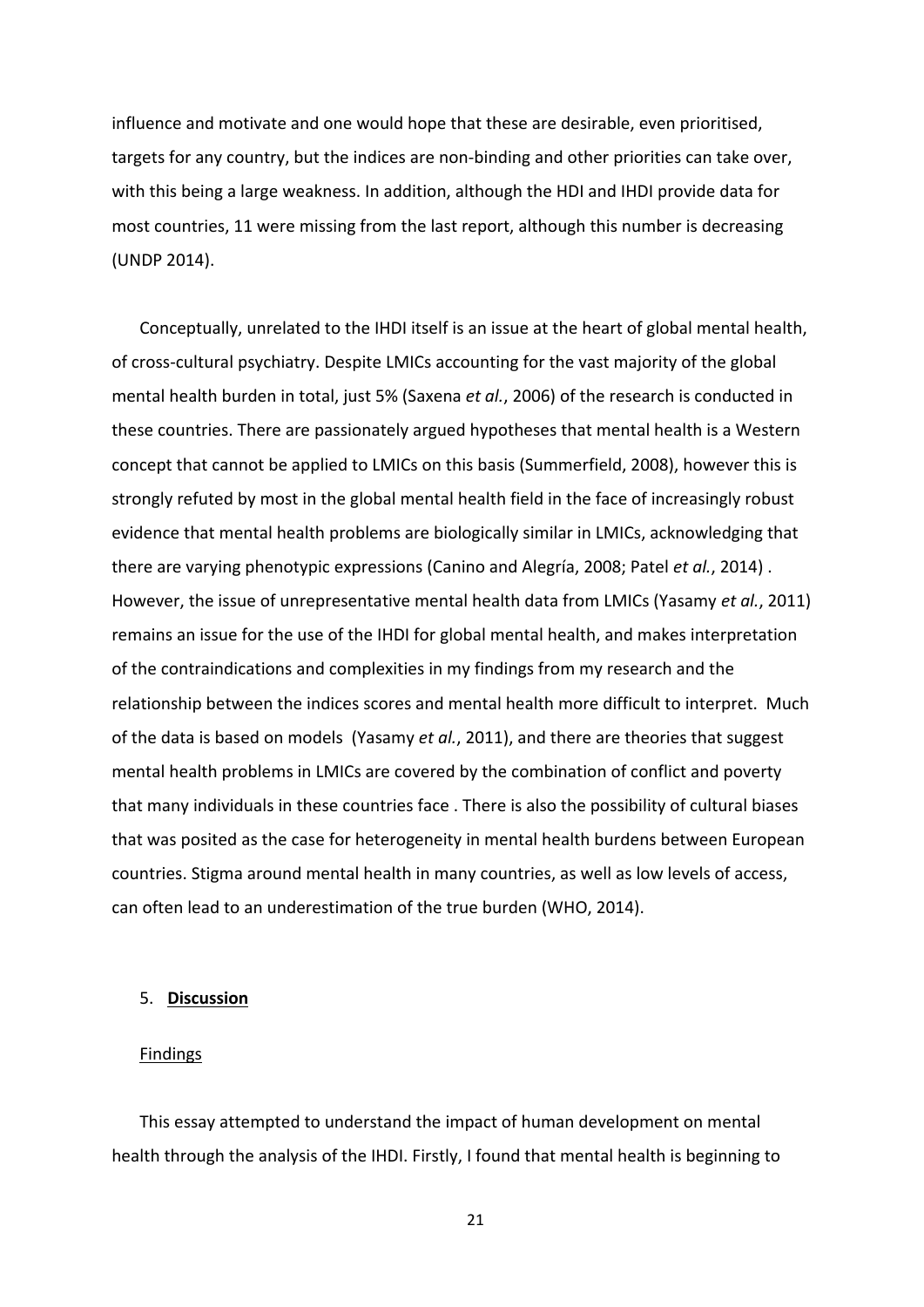take a central role within development, although many say that it still does not have the place it deserves. I also found that primary prevention of mental health problems through addressing determinants is key to reducing its burden. Further, I found that the HDI and IHDI are highly influential in the international development arena, and are at the forefront of human development efforts. The HDRs are highly influential in policy-making, and their influence means that many countries may be motivated to reduce the burden of mental health on the basis of the rewards it would reap for health, education and income.

In terms of attempting to delineate the relationship between the IHDI dimensions and mental health, and hypothesising the impact of changes in dimension scores on mental health, the relationship is complex. At the micro-level, in controlled studies, the associations appear generally clear. Despite this, the actual outcomes on the national and international stage are complex and largely contradictory. However, in summary, we can see that the IHDI has the potential to positively impact global mental health. Through its influence on the discourse and direction of human development, what it measures matters and clearly the dimensions of the IHDI have close relationships with mental health. In terms of the health dimension, I found there to be a bilateral relationship in which better physical health, the key determinant of LAB, and improved mental health and vice versa. LAB progress appears to positively impact mental health if it is done with a focus on vulnerable groups. This means that health policies should be proportionate to need and focus on the socially disadvantaged and those with mental health problems. The economic and social rewards of this would be huge, given the huge mortality gap faced by many with mental health problems. It appeared evident, however, that mental health was not reflected in the way that the health dimension is measured, and it was unlikely that countries would be motivated to reduce the burden of mental health as a means to improving their LAB. Education was shown to be fundamental to mental health. Through analysis of key studies, I found that mean years of schooling was positively associated with better mental health at various ecological levels. Education appeared to be the key determinant to break the intergenerational cycles of socioeconomic disadvantage and mental health problems, if done with a focus on equality. Equality in education had its ripple effects on mental health through both direct, such as sociocultural and psychological mechanisms, and indirect, such as improved income and job security, pathways. Despite this association, it did not appear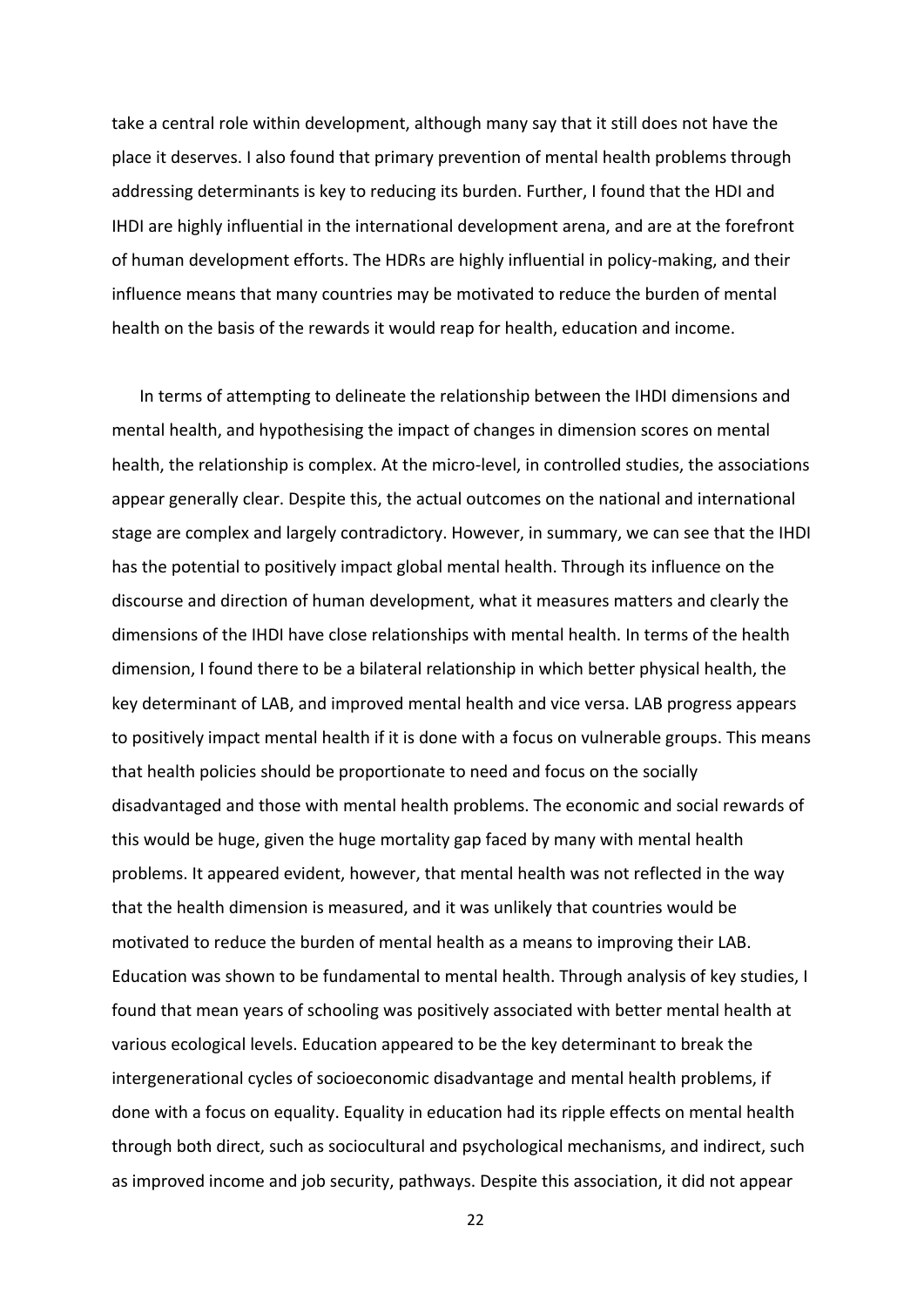to reflect in the correlation between lower HDI and IHDI education scores and lower mental health burdens. Further, studies of national policy changes found that increasing education time negatively impacted mental health. Explanatory factors for this included an underestimation of the effect of 'overeducation', the effect of 'higher expectations' in more highly developed societies as found in a 2013 study on depression and HDI scores, (Lim *et al.*, 2018) as well as issues of confounders, unrepresentative data, lower access and cultural bias. Finally, in terms of income we saw how lower income was closely associated with higher rates of mental health problems across all stages of the life course and in countries across the world. Again, the ripple effects of improved income for mental health came through direct, such as psychosocial mechanisms and having more material means to live, as well as indirect, such as the knock-on effects on more time in education and better physical health, pathways. There was also strong evidence for an independent effect of income inequality, which disproportionately affected women and those in the lowest income brackets. Improvements in income at the national level, we saw as in the same way with physical health, were only beneficial for mental health if they were spread proportionately so as to break the intergenerational cycle of disadvantage where, which they are often not. Improvements to mental health appear likely to lead to huge socioeconomic rewards at the national level that will lead to improved mental health further. The dimension relationship appeared to contradict the literature again, however, showing that higher GNI and lower inequality was associated with a lower mental health burden. Despite this, we did see some small evidence of an association between higher levels of income inequality and higher levels of mental health problems in some highly developed countries.

All of the dimensions were shown to be key determinants of mental health that clearly interrelated, with education and income being the most influential. There was also a clear independent effect of inequality, particularly with regards to income, which appeared to have huge benefits when addressed. I also note that there appeared a reciprocal relationship in the determinants and mental health, straddling the theories of social causation and social drift, although social causation appeared the more influential, as supported by the literature (Mossakowski, 2014). Despite my findings, however, better IHDI total scores appear to correlate with higher mental health burdens. In addition, national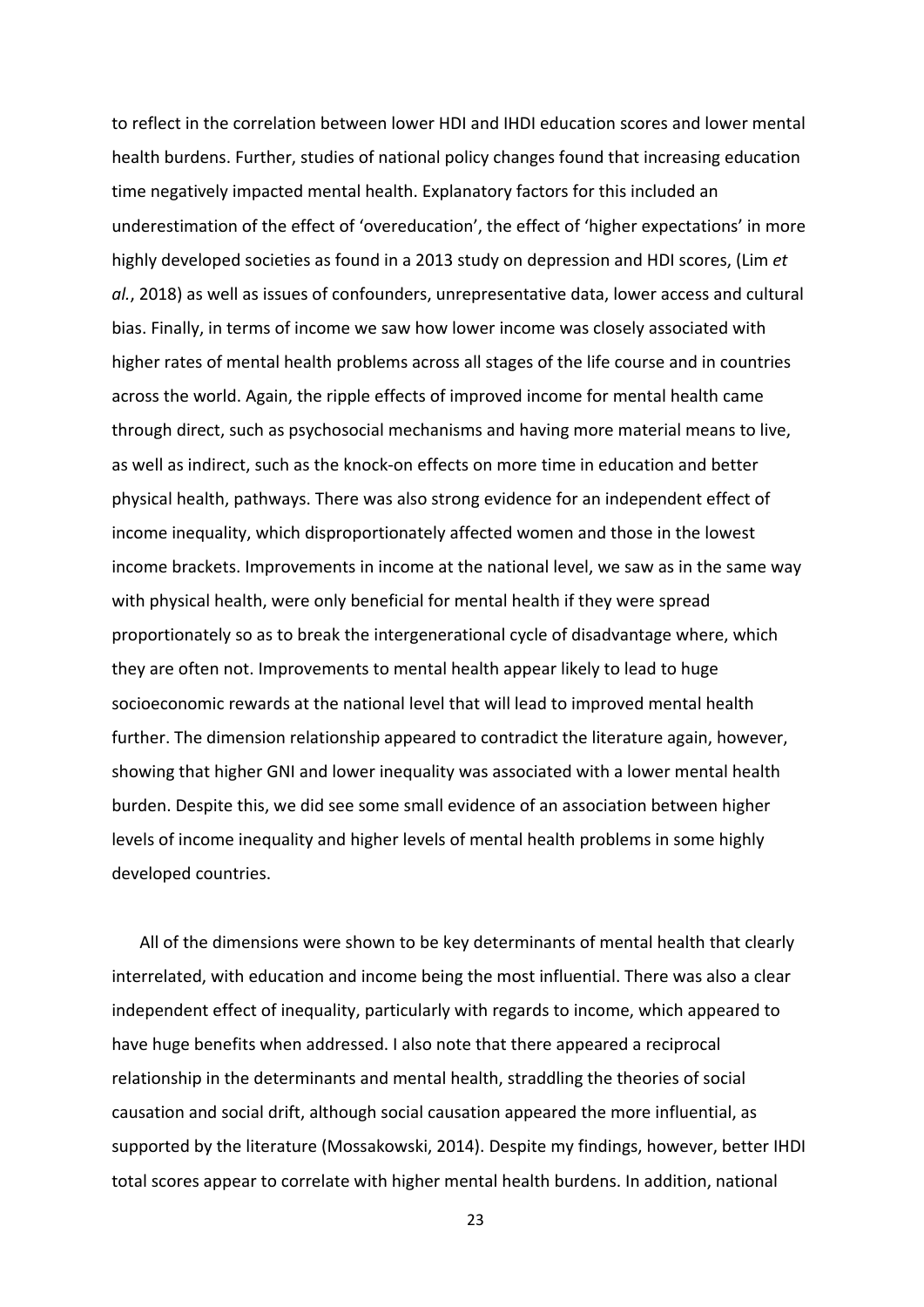level improvements had mixed outcomes. This general trend is in line with my review of the literature that found vast heterogeneity in correlations between HDI and mental health, alongside the finding of some exceptions that fit with the micro-level associations that previous studies also pointed at. I attempted to explain, using the literature, why there appeared to be poor correlation between the associations in the literature and the apparent trends in the data. In summary, explanatory factors around this common phenomenon of the individualistic fallacy, in which general trends at the aggregate level contraindicate the literature of individual studies (Subramanian *et al.*, 2009), included those from the previous literature on HDI correlations with mental health, particularly methodological issues around comparison and unrepresentative data, the theory that higher HDI societies have higher levels psychosocial stressors, a cut-off level at which inequality becomes important, compensation by other unmeasured protective factors in low HDI societies, low access to healthcare as well as cultural biases such as differences in health-seeking behaviour and stigma, and various other determinant-specific factors. In all, it is likely that, when transported into vastly different social arenas, controlled and adjusted studies on the ground are mixed with an innumerable amount of complex factors that result in unexpected outcomes.

 Issues with the IHDI in trying to reduce the global mental health burden were also analysed. These included limitations related to methodology, impact and concepts. Methodologically, its inability to assess overlapping inequalities and thus extra vulnerable groups is considered a major flaw. It also fails to take into differing importance of determinants or account for factors such as access to water, food and shelter, as well as weightage by gender. While being beneficial for communication, this means it does not often accurately reflect the level of development, and are also key predictors of mental health. Questions around its impact and ability to inspire policy direction were also raised. A key issue was around the lack of data from LMICs around mental health that could make attempts at evaluation of global mental health improvements difficult. Related to this, the opinion that psychiatry is a Western concept that cannot be applied across cultures is also noted.

#### Interpretation and implications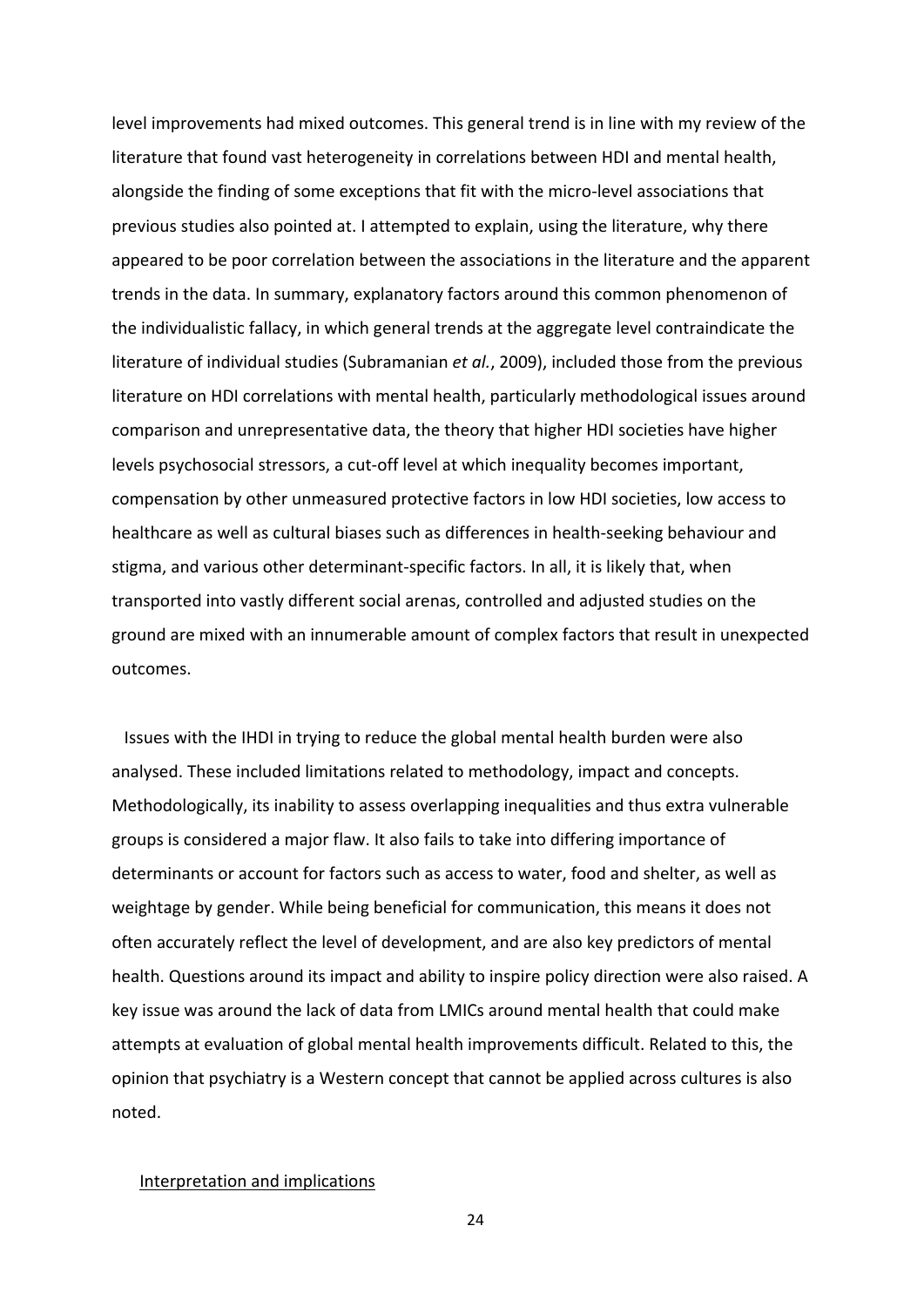Through measuring and thus addressing these key determinants, the IHDI embodies the new way of thinking that has come to dominate global mental health. That is of prevention. Although mental health conditions are curable, once developed, mental health conditions are notoriously persistent (Richards, 2011). This is particularly true in LMICs where over 75% of those with mental health problems are not treated (World Health Organization, 2016a). This treatment gap is an issue in itself. However, if we are to truly address the burden of mental health, we must address the root causes. Given this, the WHO and others have sought to move towards primary prevention of mental health conditions through addressing the determinants (WHO, 2004), and addressing distribution within them (Herrman, 2001), of which the IHDI measures three. The mental health benefits of this primary prevention will save lives and save costs, leading to better physical health, a more productive population and improved economic growth, helping to holistically contribute to human development. By addressing these root causes, the IHDI is therefore likely to lead to reduced inequities in mental health over the long term. Further, resultant policies and programmes to address these issues have the potential for considerable impact (WHO, 2008).

Overall, from my research, I have shown that, although flawed, the IHDI is a superior method to the HDI and make the case for its upscaling within human development in order to reduce the global mental health burden through primary prevention via measuring inequalities in determinants. The rewards of this would be economic and social in nature. However, based on my evidence, I propose ways of moving forward with human development for global mental health in terms of potential additions, reforms and alternatives to the IHDI. The case for the introduction for a mental health measure under the health dimension of the IHDI is there. However, the introduction of mental health prevalence as a measure appears unfeasible in light of low levels of data in many parts of the world, the issues around cross-cultural psychiatry and in any case, would quite possibly have negative consequences for its measurement. Instead of this, I suggest that the methodology changes to measure LHE instead of LAB. I propose this in light of the evidence of the vast contribution to 'expected lost healthy years' that mental health contributes (IHME, 2016) which is not considered under LAB and, moreover, this would provide a true measure of quality, and not just quantity, of life (Fink, 2006) and would mean that mental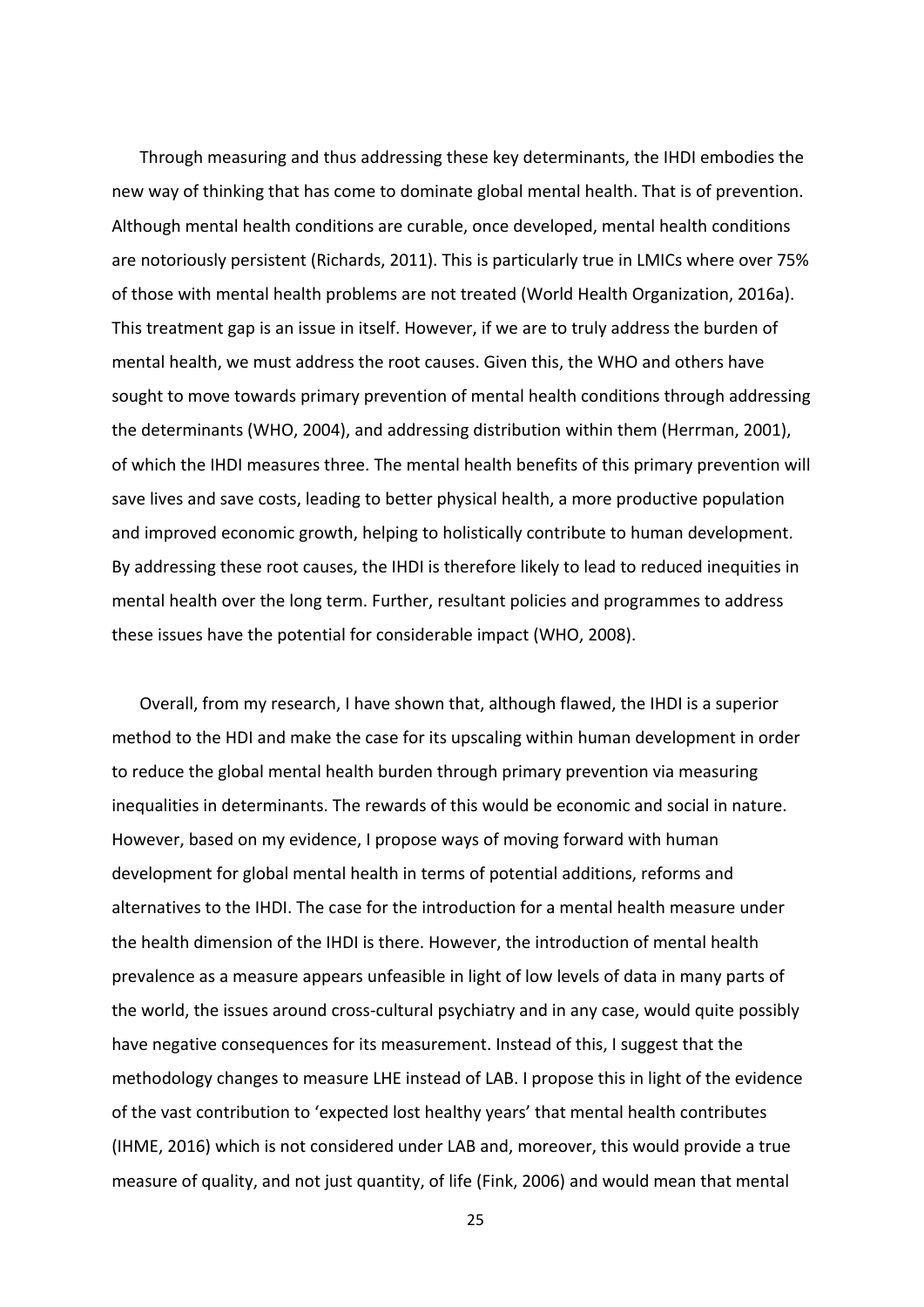health was considered too although, again, methodological barriers are noted. However, given the wide gender disparities that were noted in mental health, I also argue for either the of use of the GII for mental health, or otherwise providing gender weightage in all indices. The MPI has particular uses with regards to global mental health given that it measures the mechanisms by which the determinants discussed affect mental health. These include quality of housing (Araya *et al.*, 2003) and school attendance (Ramsdal, Bergvik and Wynn, 2018). However, important factors such as the level of skilled occupation and type of housing (Araya *et al.*, 2003), as well as environmental determinants (Padhy *et al.*, 2015) are ignored, and I can suggest that these are included in a new index. Issues with this are clear though, and an already difficult job with regards to data collection and comparison could become even more difficult. Further, the simplicity with which it has its influence would be lost. On this basis, we can argue for the incorporation of a separate mental health index in the HDRs. Other options include the disaggregation of data to provide information on vulnerable groups such as children, although this is difficult with its current methodology (Alkire and Foster, 2010). However, in all, the issues around mental health data comparison won't be solved by a new dimension, measure or index and, until then, the IHDI will be useful for reducing the global mental health burden.

#### **Limitations**

There were various limitations to my dissertation. Firstly, I did not have the resources to perform statistical analyses of the association between IHDI dimension score changes and mental health prevalence changes. Despite attempts to draw trends and perform analysis, I was limited in how well I could triangulate my findings. This is why I may have encountered the individualistic fallacy and contradictory findings that made drawing conclusions complicated. Further, the literature around mental health in low and middle income countries, although rising, is limited. Between 1992 and 2001, just 5% of the literature on mental health came from LMICs (Saxena *et al.*, 2006). Although I endeavoured to use literature pertaining to and from LMICs, the lack of literature clearly has ethical and practical consequences for the validity of implications from Western-focussed research across cultures. In addition, the diversity of measurements used limited my ability to make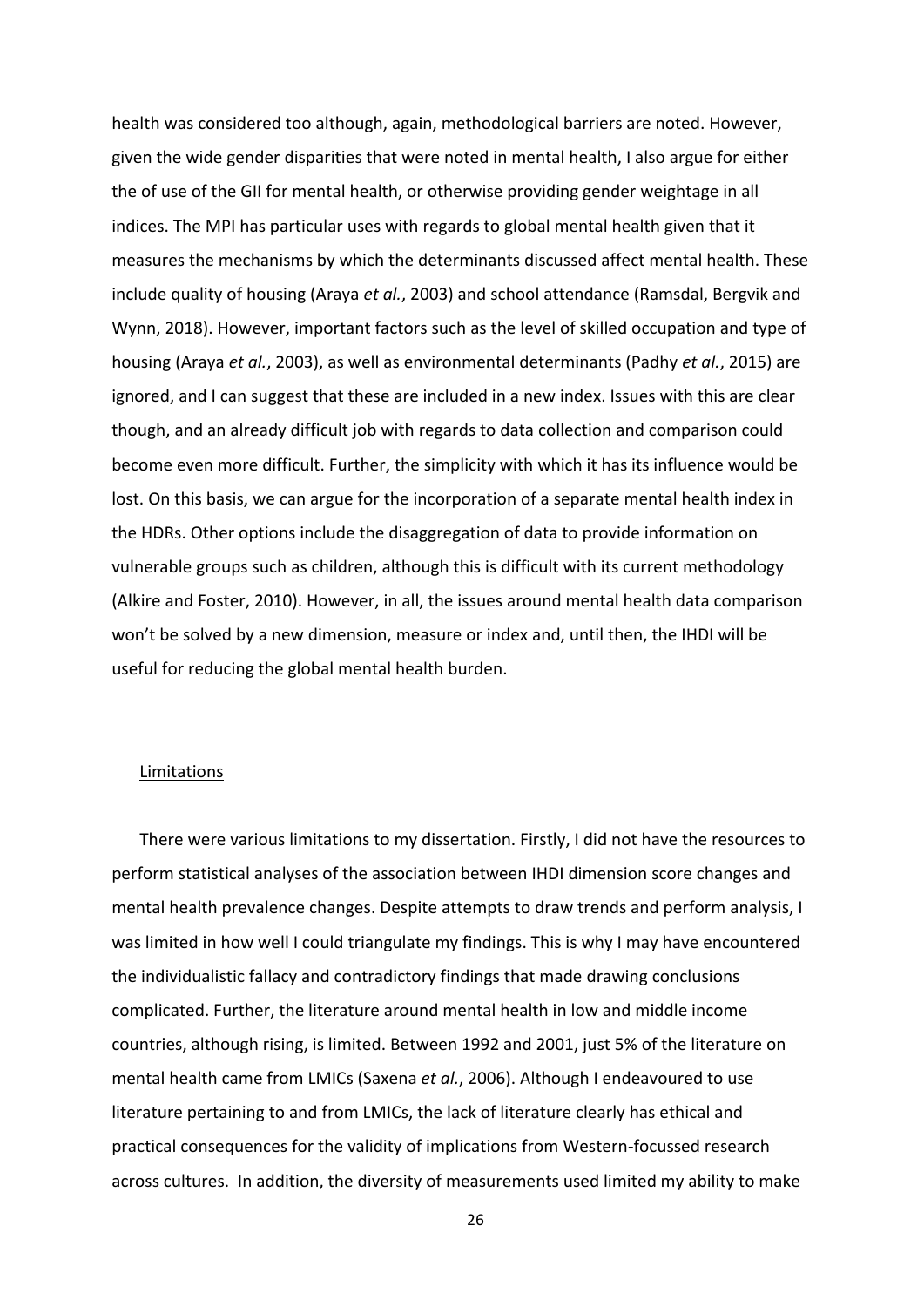comparisons, as was the case with previous studies. In addition, this becomes even more difficult at the global level. As well as this, there was the well-noted issue of the publication bias of the research, with findings largely tending to be published only when they're significant, leading to potential overestimation of effects. Finally, we must note the debate around mental illness and socioeconomic status with regards to social causation and social drift, although the literature tends to say that both occur although social causation is stronger (Mossakowski, 2014).

## 6. **Conclusion**

In conclusion, I have assessed what human development can do for global mental health. I have found that the IHDI has the potential to be a valuable tool for reducing the global burden of mental health problems, and make the case for upscaling of its use, although potential improvements are suggested. Further research is need in order to validate my findings, in which a statistical regression analysis of the complicated association between mental health burdens and changes in IHDI dimension scores would be useful in order to understand which dimensions are most important. Although I did not analyse associations between GII and MPI dimensions and mental health due to my hypothesis around the importance of socioeconomic inequalities, these are fruitful areas for research. At a broader level, we are also in desperate need of more information on the distribution of mental disorders in LMICs, particularly locally, and need understand better the mechanisms by which these occur and are prevented through engagement with community members, which are often overlooked by policymakers (Lund *et al.*, 2011). It would also be beneficial to assess local development initiatives and other development approaches with regards to how they will affect mental health.

Global mental health is facing huge challenges. With over 75% of those with mental health problems in LMICs not receiving the treatment they need, less than 1% of national health budgets in many countries and just 0.4% of development assistance going towards mental health, as well as a rising burden across the world, the time has never been more urgent to prioritise mental health. Mental health, as I argued, is central to human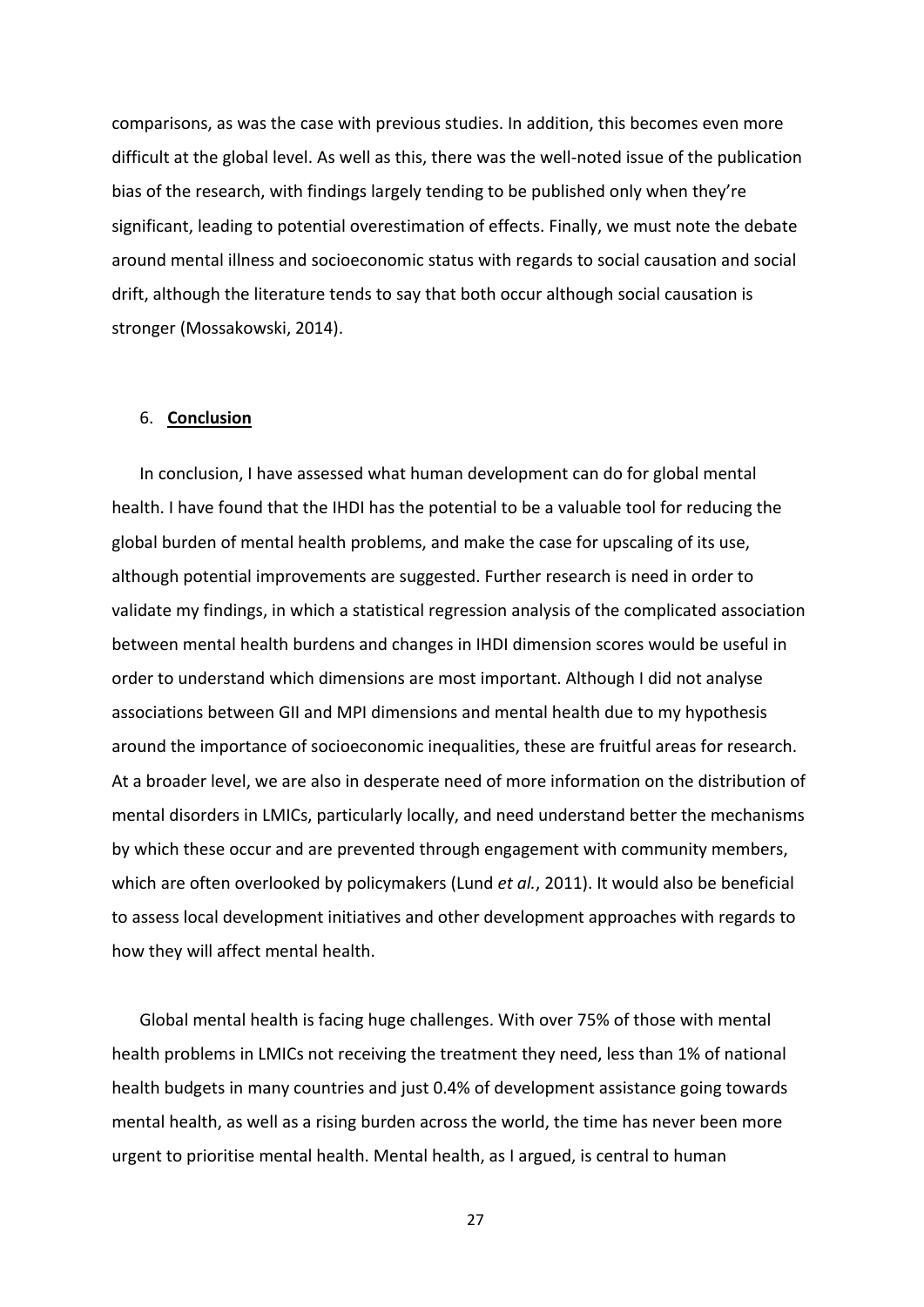development. Although we have seen programmes like MHGap (World Health Organization, 2016a) try to address the issues, the problem lies deeper. It is now a matter of priorities, a matter of how much we care. Given the association between inequalities in determinants and inequalities in mental health, new approaches to development that sit right at the heart of this complex relationship have a key role to play. The determinants measured by the IHDI are key to the expansion of human capabilities and to increasing the human agency that is key to good mental health. By measuring those determinants, we are making a big step towards understanding their relationship with mental health, a big step towards ensuring that they reduce the burden of mental health for the most vulnerable, and a big step towards truly achieving global mental health equity.

#### 7. **References**

Alkire, S. and Foster, J. (2010) *Human Development Research Paper 2010/28 Designing the Inequality-Adjusted Human Development Index (IHDI)*. Available at:

http://hdr.undp.org/sites/default/files/hdrp\_2010\_28.pdf (Accessed: 30 October 2020).

American Association for the Advancement of Science (2008) *Life expectancy around the world has increased steadily for nearly 200 years*. Available at:

https://www.nature.com/scitable/content/life-expectancy-around-the-world-hasincreased-19786 (Accessed: 30 October 2020).

Anand, S. and Sen, A. (2000) 'The Income Component of the Human Development Index', *Journal of Human Development*. Taylor & Francis Group, 1(1), pp. 83–106. doi: 10.1080/14649880050008782.

Anderson, T. (2014) 'Human development, the state and participation', *Development Studies Research*. Routledge, 1(1), pp. 64–74. doi: 10.1080/21665095.2014.933080.

Antony, G. M., Rao, K. V and Balakrishna, N. (2001) 'Suitability of HDI for assessing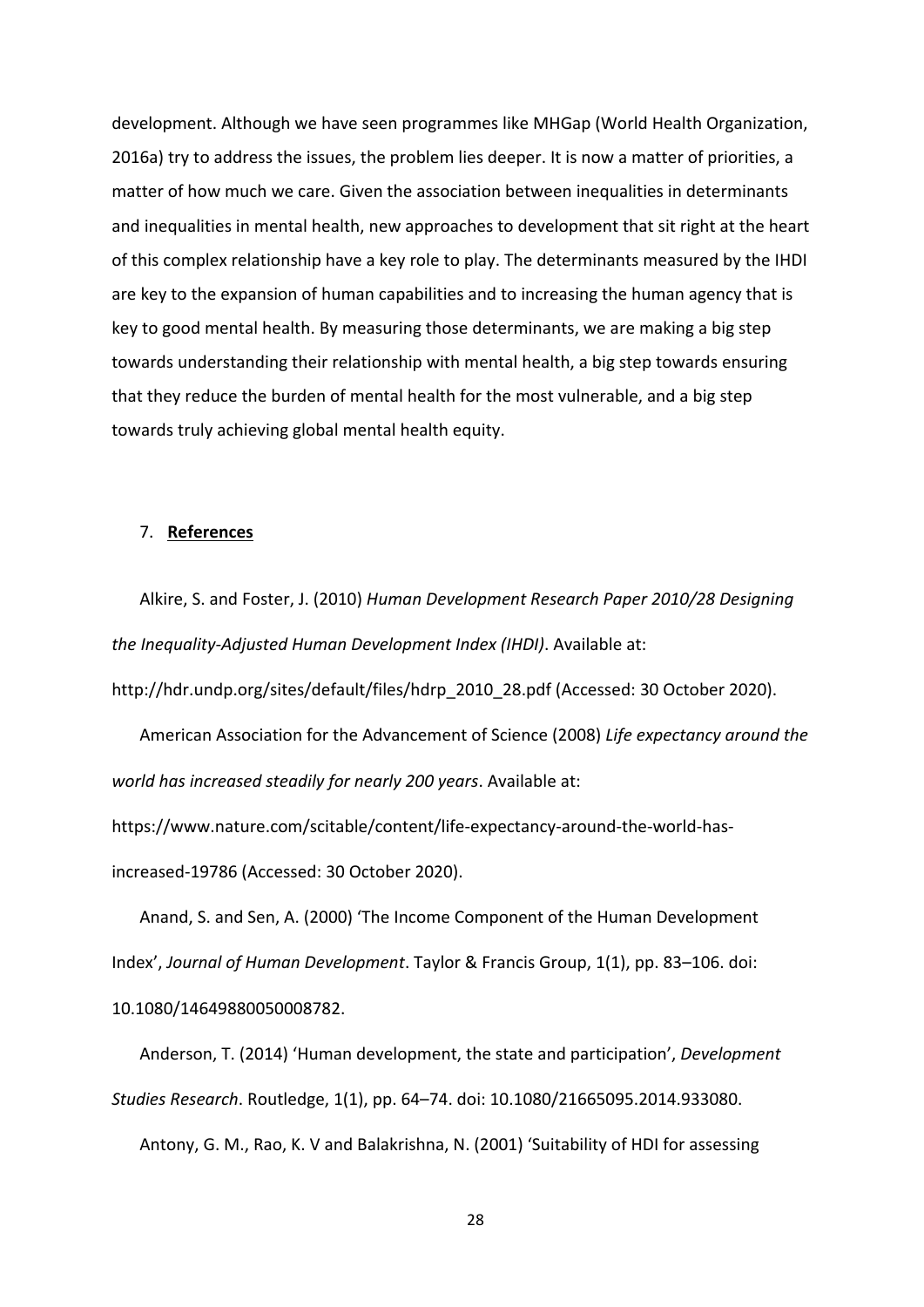health and nutritional status', *Economic and Political Weekly*. Economic and Political Weekly, 36(31), pp. 2976–2979. doi: 10.2307/4410947.

Araya, R. *et al.* (2003) 'Education and income: which is more important for mental health?', *Journal of epidemiology and community health*. BMJ Publishing Group Ltd, 57(7), pp. 501–5. doi: 10.1136/JECH.57.7.501.

Atkinson, A. B. (1970) 'On the Measurement of Inequality', *Journal of Economic Theory*, 2, pp. 244–263.

Atkinson, A. B., Piketty, T. and Saez, E. (2011) 'Top Incomes in the Long Run of History', *Journal of Economic Literature*, 49(1), pp. 3–71. doi: 10.1257/jel.49.1.3.

Atun, R., Vigo, D. and Thornicroft, G. (2016) 'Challenges to estimating the true global burden of mental disorders – Authors' reply', *The Lancet Psychiatry*. Elsevier, 3(5), pp. 403– 404. doi: 10.1016/S2215-0366(16)30045-1.

Avendano, M., De Coulon, A. and Nafilyan, V. (2017) *Does more education always improve mental health? Evidence from a British compulsory schooling reform Does more education always improve mental health? Evidence from a British compulsory schooling reform \**. York University. Available at:

http://www.york.ac.uk/economics/postgrad/herc/hedg/wps/ (Accessed: 30 October 2020).

Barr, B. *et al.* (2012) 'Suicides associated with the 2008-10 economic recession in England: time trend analysis.', *BMJ (Clinical research ed.)*. British Medical Journal Publishing Group, 345, p. e5142. doi: 10.1136/BMJ.E5142.

Belfer, M. L. (2008) 'Child and adolescent mental disorders: the magnitude of the problem across the globe', *Journal of Child Psychology and Psychiatry*, 49(3), pp. 226–236. doi: 10.1111/j.1469-7610.2007.01855.x.

Blanden, J. and Gregg, P. (2004) 'Family Income and Educational Attainment: A Review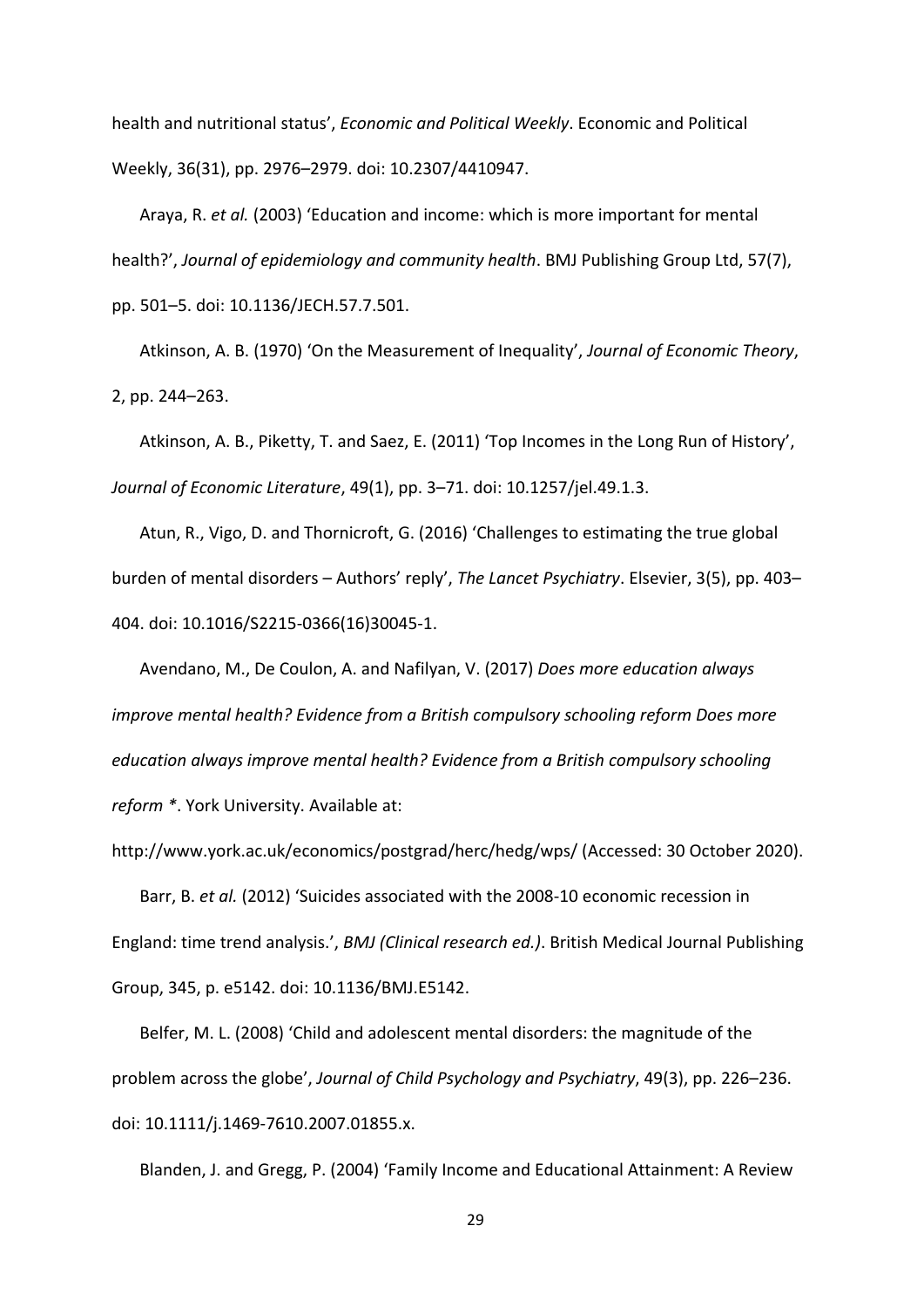of Approaches and Evidence for Britain', *Oxford Review of Economic Policy*, 20(2), pp. 245– 263.

Blas, E. and Kurup, A. S. (2010) *Equity, social determinants and public health programmes*, *World Health Organization [WHO]*. Geneva. Available at: http://www.who.int/social\_determinants/ (Accessed: 30 October 2020).

Bonadiman, C. S. C. *et al.* (2017) 'The Burden of disease attributable to mental and substance use disorders in Brazil: Global Burden of Disease Study, 1990 and 2015', *Revista Brasileira de Epidemiologia*. Associação Brasileira de Saúde Coletiva, 20(suppl 1), pp. 191– 204. doi: 10.1590/1980-5497201700050016.

Bontrager, J. *et al.* (2017) *Colorado Health Access Survey*. Colorado. Available at: https://www.coloradohealthinstitute.org/sites/default/files/file\_attachments/2017 CHAS DESIGN FINAL for Web.pdf (Accessed: 30 October 2020).

Bracke, P., Pattyn, E. and von dem Knesebeck, O. (2013) 'Overeducation and depressive symptoms: diminishing mental health returns to education', *Sociology of Health & Illness*. Wiley/Blackwell (10.1111), 35(8), pp. 1242–1259. doi: 10.1111/1467-9566.12039.

Bracke, P., Van De Straat, V. and Missinne, S. (2014) 'Education, Mental Health, and Education-Labor Market Misfit', *Journal of Health and Social Behavior*, 55(4), pp. 442–459. doi: 10.1177/0022146514557332.

Brännlund, A., Strandh, M. and Nilsson, K. (2017) 'Mental-health and educational achievement: the link between poor mental-health and upper secondary school completion and grades', *Journal of Mental Health*, 26(4), pp. 318–325. doi:

10.1080/09638237.2017.1294739.

Butterworth, P. and Leach, L. S. (2017) 'Early Onset of Distress Disorders and High-School Dropout: Prospective Evidence From a National Cohort of Australian Adolescents', *American*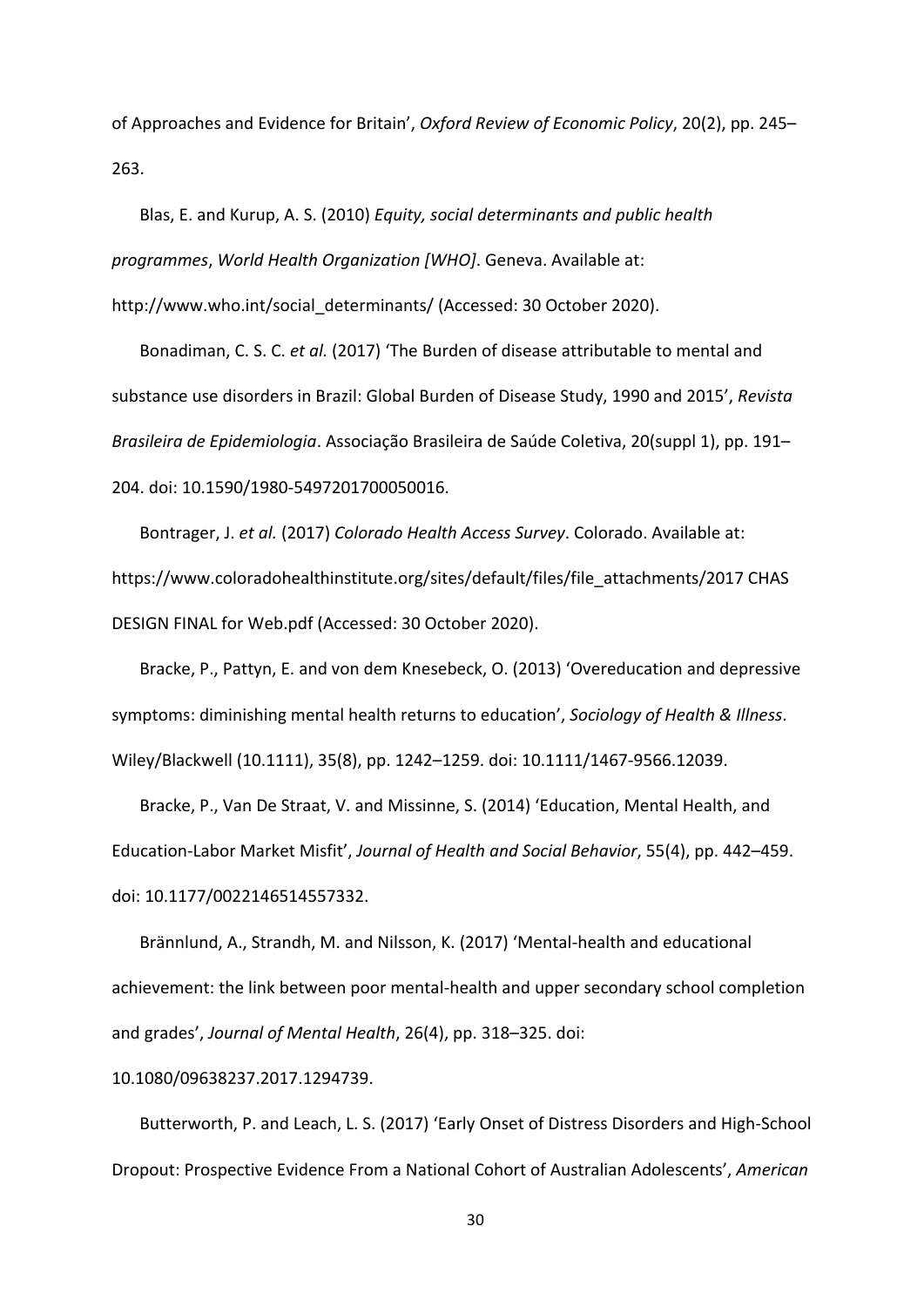*Journal of Epidemiology*, 12(2). doi: 10.1093/aje/kwx353.

Canino, G. and Alegría, M. (2008) 'Psychiatric diagnosis - is it universal or relative to culture?', *Journal of child psychology and psychiatry, and allied disciplines*. NIH Public Access, 49(3), pp. 237–50. doi: 10.1111/j.1469-7610.2007.01854.x.

Carr, A. (2012) 'Positive mental health: a research agenda.', *World psychiatry : official journal of the World Psychiatric Association (WPA)*. World Psychiatric Association, 11(2), p. 100. Available at: http://www.ncbi.nlm.nih.gov/pubmed/22654935 (Accessed: 30 October 2020).

Chesney, E., Goodwin, G. M. and Fazel, S. (2014) 'Risks of all-cause and suicide mortality in mental disorders: a meta-review', *World Psychiatry*. Wiley-Blackwell, 13(2), pp. 153–160. doi: 10.1002/wps.20128.

Cooper, K. and Stewart, K. (2013) *Does money affect children's outcomes? | JRF*. London. Available at: https://www.jrf.org.uk/report/does-money-affect-children's-outcomes (Accessed: 30 October 2020).

Cooper, S., Lund, C. and Kakuma, R. (2012) 'The measurement of poverty in psychiatric epidemiology in LMICs: critical review and recommendations', *Social Psychiatry and Psychiatric Epidemiology*, 47(9), pp. 1499–1516. doi: 10.1007/s00127-011-0457-6.

Decancq, K. (2011) 'Measuring global well-being inequality: A dimension-by-dimension or multidimensional approach?', *Reflets et perspectives de la vie économique*, L(4), p. 179. doi: 10.3917/rpve.504.0179.

Demyttenaere, K. *et al.* (2004) 'Prevalence, Severity, and Unmet Need for Treatment of Mental Disorders in the World Health Organization World Mental Health Surveys', *JAMA*, 291(21), p. 2581. doi: 10.1001/jama.291.21.2581.

Dervis, K. and Klugman, J. (2011) 'Measuring human progress: the contribution of the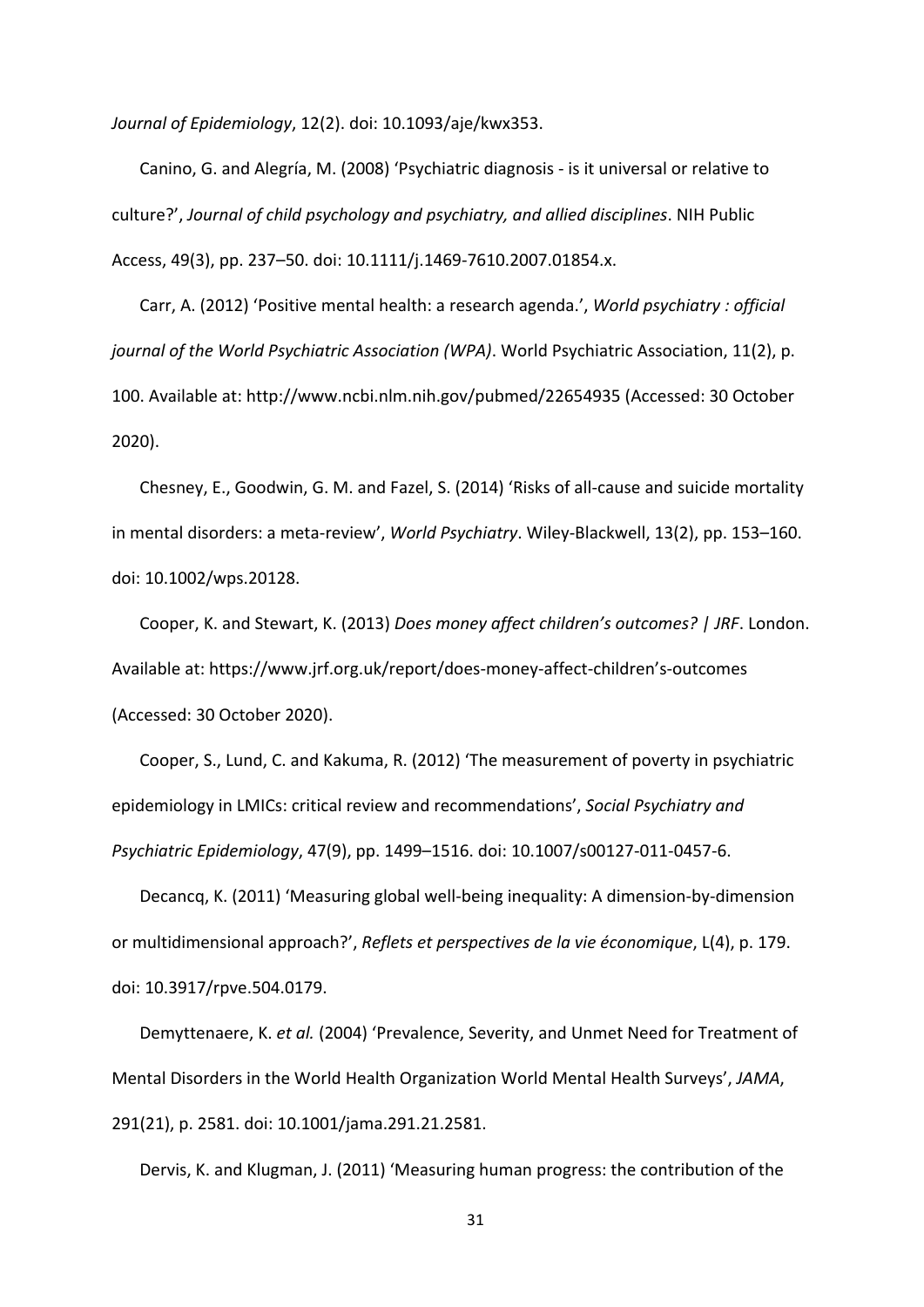Human Development Index and related indices', *Revue d'économie politique*. Editions Dalloz, pp. 73–92. doi: 10.2307/43859903.

Drexhage and Murphy (2010) 'Sustainable development: from Brundtland to Rio 2012. Background paper prepared for consideration by the High Level Panel on Global Sustainability at its first meeting 19 September 2010.' New York New York United Nations 2010 Sep. Available at: https://www.popline.org/node/216968 (Accessed: 30 October 2020).

Dumont, M., Stojanovska, N. and Cuyvers, L. (2011) 'World inequality, globalisation, technology and labour market institutions', *International Journal of Manpower*. Edited by L. Cuyvers. Emerald Group Publishing Limited, 32(3), pp. 257–272. doi:

10.1108/01437721111136750.

Easterlin, R. A. (2004) 'The Economics of Happiness', *Daedalus*. The MIT PressAmerican Academy of Arts & Sciences, 133(2), pp. 26–33. doi: 10.2307/20027910.

Elliott, I. (2016) *Poverty and Mental Health: A review to inform the Joseph Rowntree Foundation's Anti-Poverty Strategy. London: Mental Health Foundation.* London. Available at: https://www.mentalhealth.org.uk/sites/default/files/Poverty and Mental Health.pdf (Accessed: 30 October 2020).

Engineer, M., Roy, N. and Fink, S. (2009) '"'Healthy'" Human Development Indices', *Soc Indic Res*. doi: 10.1007/s11205-009-9566-y.

Fink, S. (2006) *Adjusting the Human Development Index for Health and Longevity*, *Sari Fink*. University of Victoria. Available at: http://web.uvic.ca/~econ520/Readings/Masters Paper, Sari Fink.pdf (Accessed: 30 October 2020).

Fleche, S. and Layard, R. (2015) *Do More of Those in Misery Suffer from Poverty, Unemployment or Mental Illness?*, *CEP Discussion Paper No.1356*.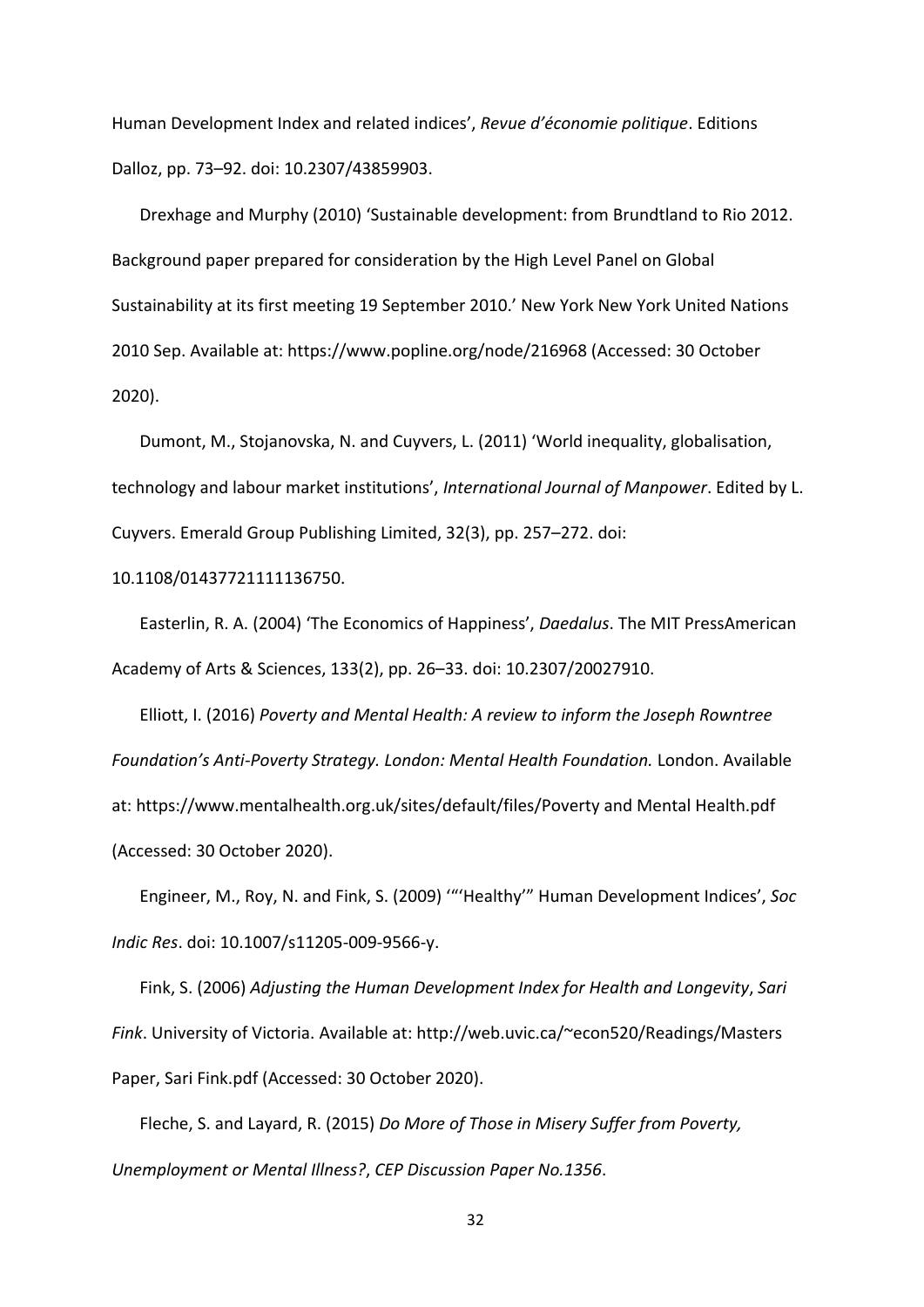Foster, J. E., Lopez‐Calva, L. F. and Szekely, M. (2005) 'Measuring the Distribution of Human Development: methodology and an application to Mexico', *Journal of Human Development*, 6(1), pp. 5–25. doi: 10.1080/1464988052000342220.

Friedli, L. (2009) *Mental health, resilience and inequalities*. Geneva.

Gaye, A. and Jha, S. (2010) 'A Review of Conceptual and Measurement Innovations in National and Regional Human Development Reports', *Human Development Research Paper*, (21). Available at: http://hdr.undp.org/sites/default/files/hdrp\_2010\_21.pdf (Accessed: 30 October 2020).

Golberstein, E. (2015) 'The effects of income on mental health: evidence from the social security notch.', *The journal of mental health policy and economics*. NIH Public Access, 18(1), pp. 27–37.

Hayes, J. F. *et al.* (2015) 'A systematic review and meta-analysis of premature mortality in bipolar affective disorder', *Acta Psychiatrica Scandinavica*, 131(6), pp. 417–425. doi: 10.1111/acps.12408.

Herrman, H. (2001) 'The Need for Mental Health Promotion', *Australian & New Zealand Journal of Psychiatry*, 35(6), pp. 709–715. doi: 10.1046/j.1440-1614.2001.00947.x.

Herrman, H., Saxena, S. and Moodie, R. (2005) *Promoting Mental Health*. Melbourne. Available at:

http://apps.who.int/iris/bitstream/handle/10665/43286/9241562943\_eng.pdf?sequence=1 (Accessed: 30 October 2020).

Hiilamo, H. (2014) 'Is Income Inequality "Toxic for Mental Health"? An Ecological Study on Municipal Level Risk Factors for Depression', *PLoS ONE*. Edited by M. Uddin. Public Library of Science, 9(3), p. e92775. doi: 10.1371/journal.pone.0092775.

Hill, T. D. and Needham, B. L. (2013) 'Rethinking gender and mental health: A critical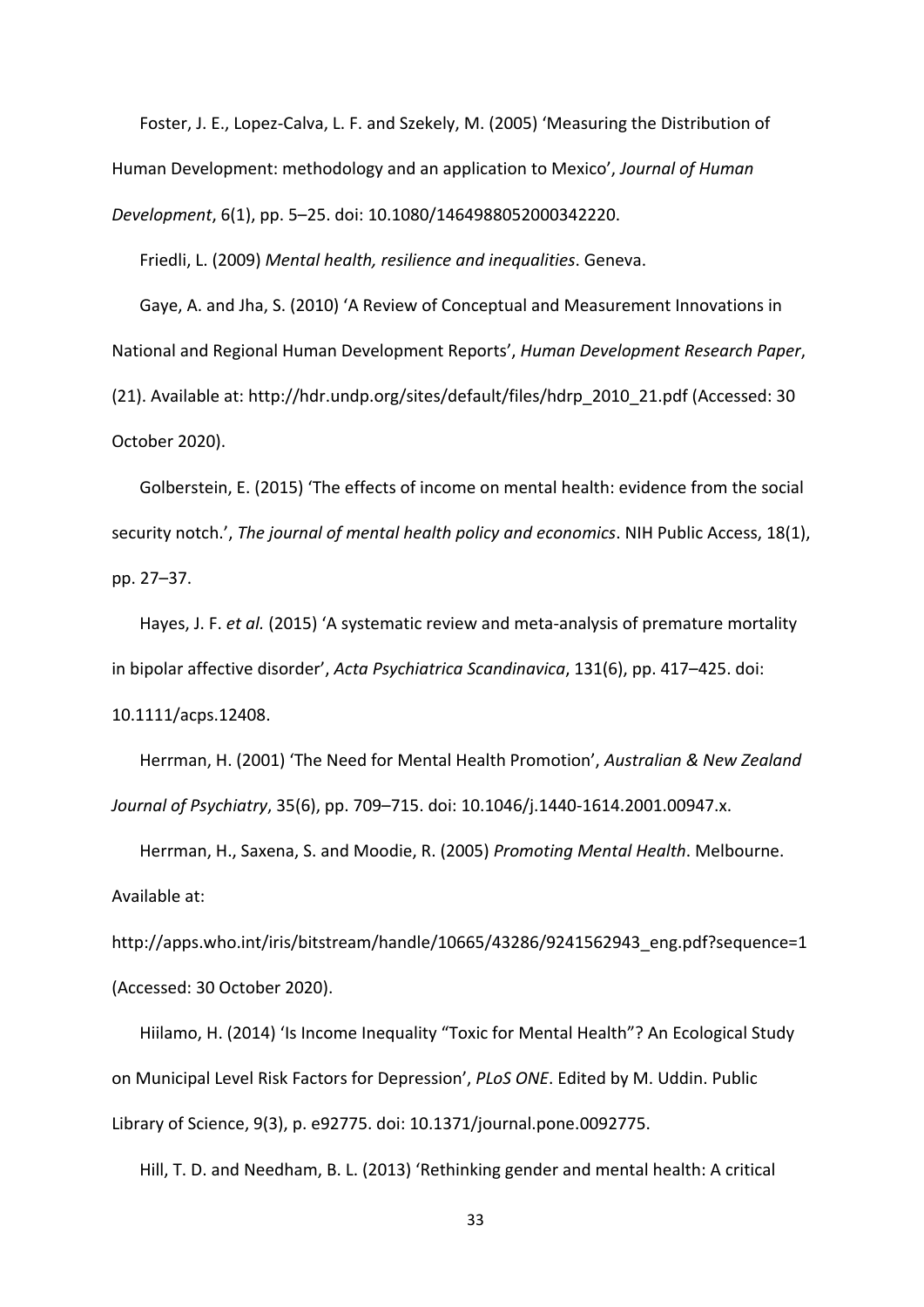analysis of three propositions', *Social Science & Medicine*, 92, pp. 83–91. doi: 10.1016/j.socscimed.2013.05.025.

Hjorth, C. F. *et al.* (2016) 'Mental health and school dropout across educational levels and genders: a 4.8-year follow-up study.', *BMC public health*. BioMed Central, 16, p. 976. doi: 10.1186/s12889-016-3622-8.

Ho, R. C. *et al.* (2013) 'The effect of severity of depressive disorder on economic burden in a university hospital in Singapore', *Expert Review of Pharmacoeconomics & Outcomes Research*, 13(4), pp. 549–559. doi: 10.1586/14737167.2013.815409.

Hutchings, Merryn; Kazmi, N. (2016) *The impact of accountability measures on children and young people?* London. Available at: https://www.teachers.org.uk/files/examfactories.pdf (Accessed: 30 October 2020).

Ilyas, A., Chesney, E. and Patel, R. (2017) 'Improving life expectancy in people with serious mental illness: Should we place more emphasis on primary prevention?', *British Journal of Psychiatry*. Cambridge University Press, 211(04), pp. 194–197. doi:

10.1192/bjp.bp.117.203240.

Institute for Health Metrics and Evaluation (2015) 'Global, regional, and national age-sex specific all-cause and cause-specific mortality for 240 causes of death, 1990-2013: a systematic analysis for the Global Burden of Disease Study 2013.', *Lancet (London, England)*. Elsevier, 385(9963), pp. 117–71. doi: 10.1016/S0140-6736(14)61682-2.

Institute for Health Metrics and Evaluation (2016) *GBD Results Tool | GHDx*, *GBD Results*. Available at: http://ghdx.healthdata.org/gbd-results-tool (Accessed: 30 October 2020).

Institute for Health Metrics and Evaluation [IHME] (2016) *Global Health Data Exchange*, *Global Health Data Exchange*. Available at: http://ghdx.healthdata.org/gbd-results-tool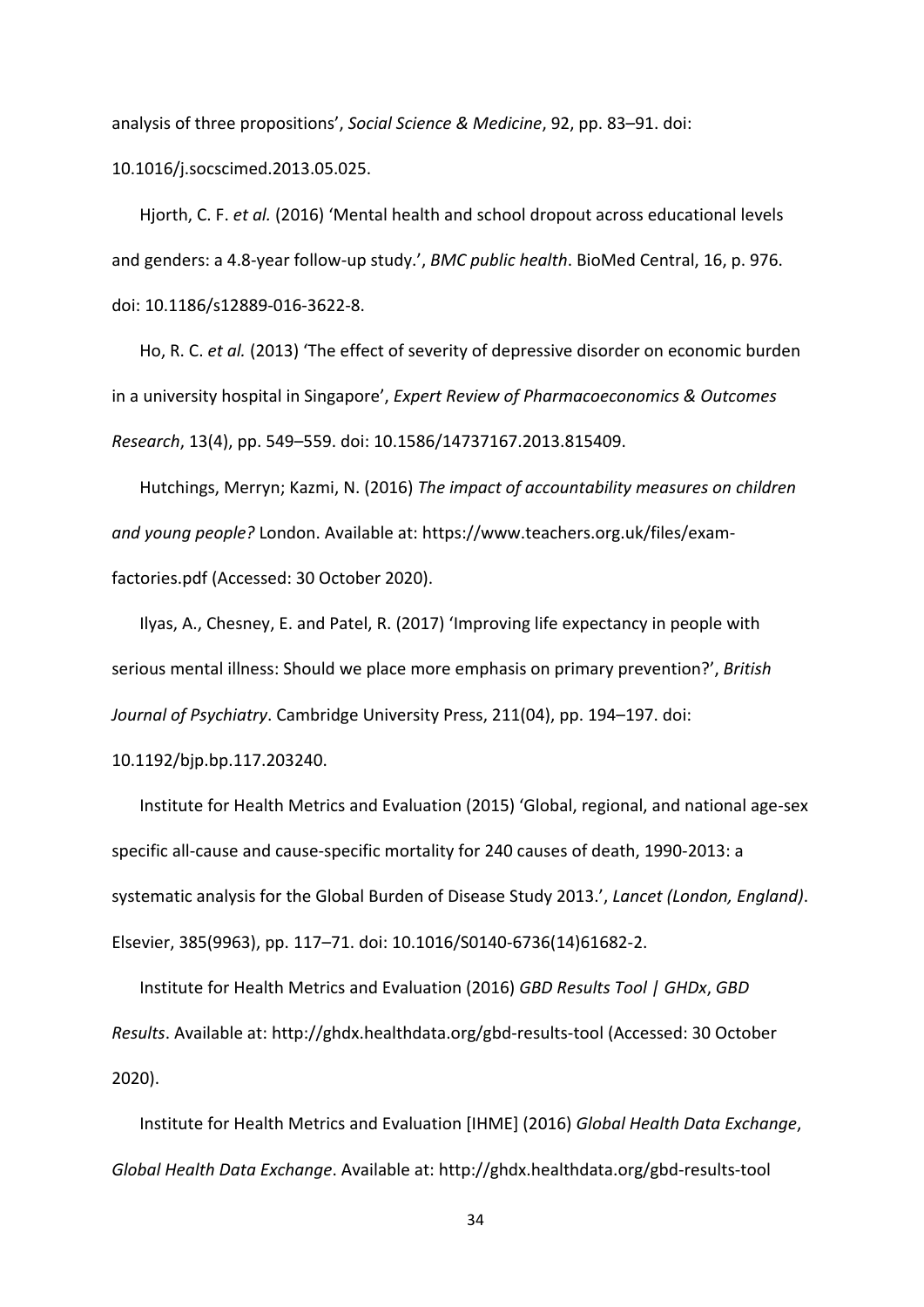(Accessed: 30 October 2020).

Institute for Heath Metrics and Evaluation [IHME] (2014) *Financing Global Health 2014 - Shifts in Funding as the MDG Era Closes*. Seattle, WA. Available at:

https://www.healthdata.org/sites/default/files/files/policy\_report/2015/FGH2014/IHME\_P olicyReport\_FGH\_2014\_0.pdf (Accessed: 30 October 2020).

Jenkins, R. *et al.* (2008) 'Debt, income and mental disorder in the general population', *Psychological Medicine*, 38(10), pp. 1485–93. doi: 10.1017/S0033291707002516.

Johnson, J. G. *et al.* (1999) 'A longitudinal investigation of social causation and social selection processes involved in the association between socioeconomic status and psychiatric disorders.', *Journal of abnormal psychology*, 108(3), pp. 490–9.

ten Kate, J., de Koster, W. and van der Waal, J. (2017) 'Why are Depressive Symptoms More Prevalent Among The Less Educated? The Relevance of Low Cultural Capital and Cultural Entitlement', *Sociological Spectrum*. Routledge, 37(2), pp. 63–76. doi: 10.1080/02732173.2016.1274248.

Kelly, Y. *et al.* (2011) 'What role for the home learning environment and parenting in reducing the socioeconomic gradient in child development? Findings from the Millennium Cohort Study', *Archives of Disease in Childhood*, 96(9), pp. 832–837. doi:

10.1136/adc.2010.195917.

Kessler, R. C. *et al.* (2007) 'Age of onset of mental disorders: a review of recent literature.', *Current opinion in psychiatry*. NIH Public Access, 20(4), pp. 359–64. doi: 10.1097/YCO.0b013e32816ebc8c.

Kessler, R. C. *et al.* (2009) 'The global burden of mental disorders: an update from the WHO World Mental Health (WMH) surveys.', *Epidemiologia e psichiatria sociale*. NIH Public Access, 18(1), pp. 23–33. Available at: http://www.ncbi.nlm.nih.gov/pubmed/19378696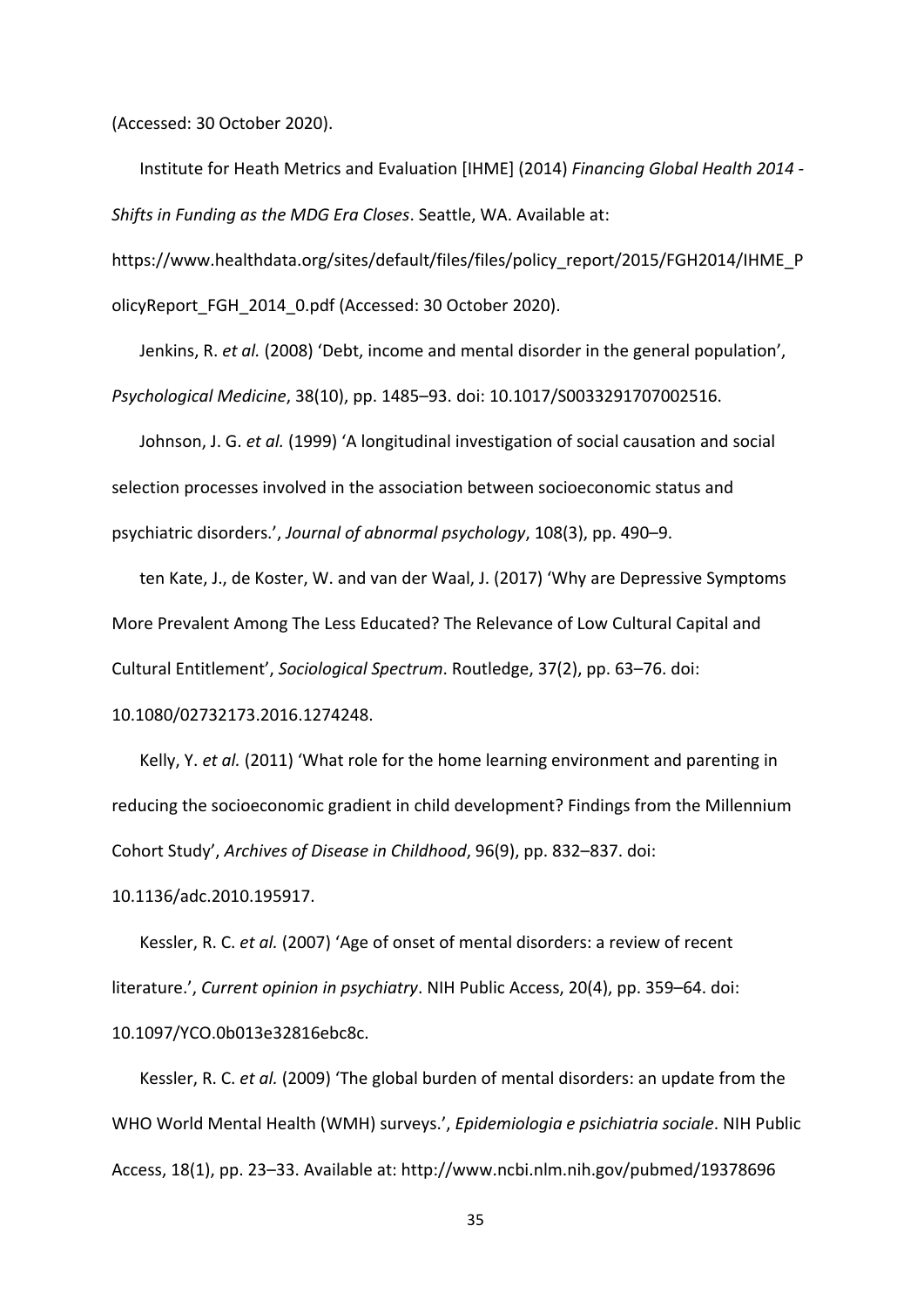(Accessed: 30 October 2020).

Keyes, C. L. M. *et al.* (2012) 'The Relationship of Level of Positive Mental Health With Current Mental Disorders in Predicting Suicidal Behavior and Academic Impairment in College Students', *Journal of American College Health*, 60(2), pp. 126–133. doi:

10.1080/07448481.2011.608393.

Khazaei, S. *et al.* (2017) 'Suicide rate in relation to the Human Development Index and other health related factors: A global ecological study from 91 countries', *Journal of Epidemiology and Global Health*. Elsevier, 7(2), pp. 131–134. doi:

10.1016/J.JEGH.2016.12.002.

Klugman, J., Rodríguez, F. and Choi, H.-J. (2011) 'The HDI 2010: new controversies, old critiques', *The Journal of Economic Inequality*. Springer US, 9(2), pp. 249–288. doi:

10.1007/s10888-011-9178-z.

Kovacevic, M. (2011) 'Human Development Research Paper 2010/33 Review of HDI Critiques and Potential Improvements', *United Nations Development Programme Human Development Reports Research Paper*. Available at:

http://hdr.undp.org/sites/default/files/hdrp\_2010\_33.pdf (Accessed: 30 October 2020).

Langan, M. (2018) 'The UN Sustainable Development Goals and Neo-Colonialism', in *Neo-Colonialism and the Poverty of 'Development' in Africa*. Cham: Springer International Publishing, pp. 177–205. doi: 10.1007/978-3-319-58571-0\_7.

Lawrence, D. (2013) *Life expectancy gap widens between those with mental illness and general population*, *BMJ*. Available at: https://www.bmj.com/pressreleases/2013/05/21/life-expectancy-gap-widens-between-those-mental-illness-andgeneral-popula (Accessed: 30 October 2020).

Lawrence, D. and Kisely, S. (2010) 'Inequalities in healthcare provision for people with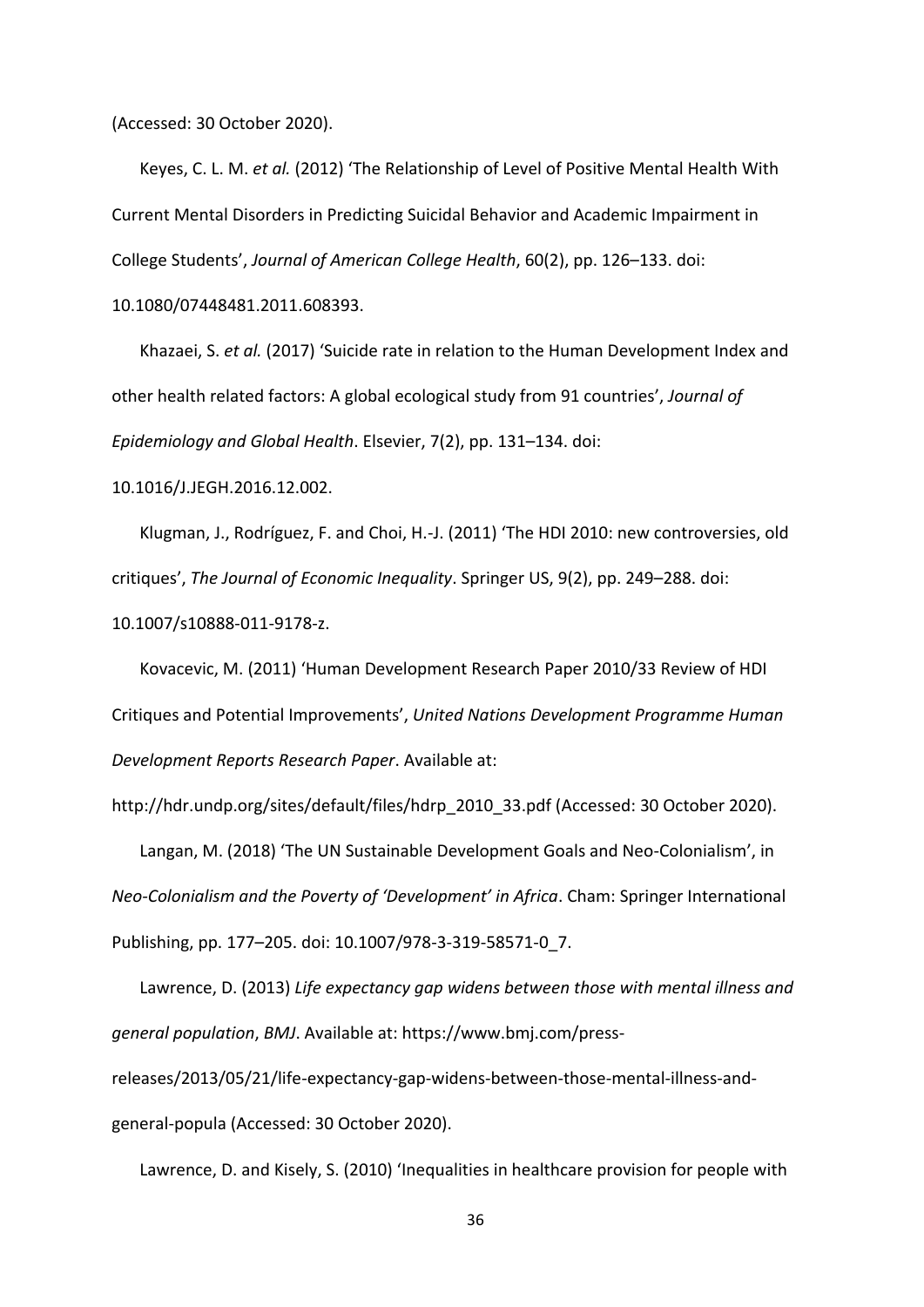severe mental illness.', *Journal of psychopharmacology (Oxford, England)*. SAGE Publications, 24(4 Suppl), pp. 61–8. doi: 10.1177/1359786810382058.

Layard, R. (2016) 'The economics of mental health', *IZA World of Labor*. doi: 10.15185/izawol.321.

Lee, A. Y. and Pridmore, S. (2014) 'Emerging correlations between measures of population well-being, suicide and homicide: a look at global and Australian data', *Australasian Psychiatry*, 22(2), pp. 112–117. doi: 10.1177/1039856213510577.

Lehtinen, V., Sohlman, B. and Kovess-Masfety, V. (2005) 'Level of positive mental health in the European Union: results from the Eurobarometer 2002 survey.', *Clinical practice and epidemiology in mental health : CP & EMH*. Bentham Science Publishers, 1, p. 9. doi: 10.1186/1745-0179-1-9.

Lengfelder, C. (2017) *Mental health: A fundamental component of human development*, *Human Development Reports, United Nations Development Programme*. doi: 10.1089/acm.2015.0038.

Lewis, L. (2012) 'The capabilities approach, adult community learning and mental health', *Community Development Journal*. doi: 10.1093/cdj/bss027.

Li, Y. *et al.* (2018) 'Impact of Healthy Lifestyle Factors on Life Expectancies in the US Population.', *Circulation*. American Heart Association, Inc., p. CIRCULATIONAHA.117.032047. doi: 10.1161/CIRCULATIONAHA.117.032047.

Lim, G. Y. *et al.* (2018a) 'Prevalence of Depression in the Community from 30 Countries between 1994 and 2014.', *Scientific reports*. Nature Publishing Group, 8(1), p. 2861. doi: 10.1038/s41598-018-21243-x.

Lim, G. Y. *et al.* (2018b) 'Prevalence of Depression in the Community from 30 Countries between 1994 and 2014.', *Scientific reports*. Nature Publishing Group, 8(1), p. 2861. doi: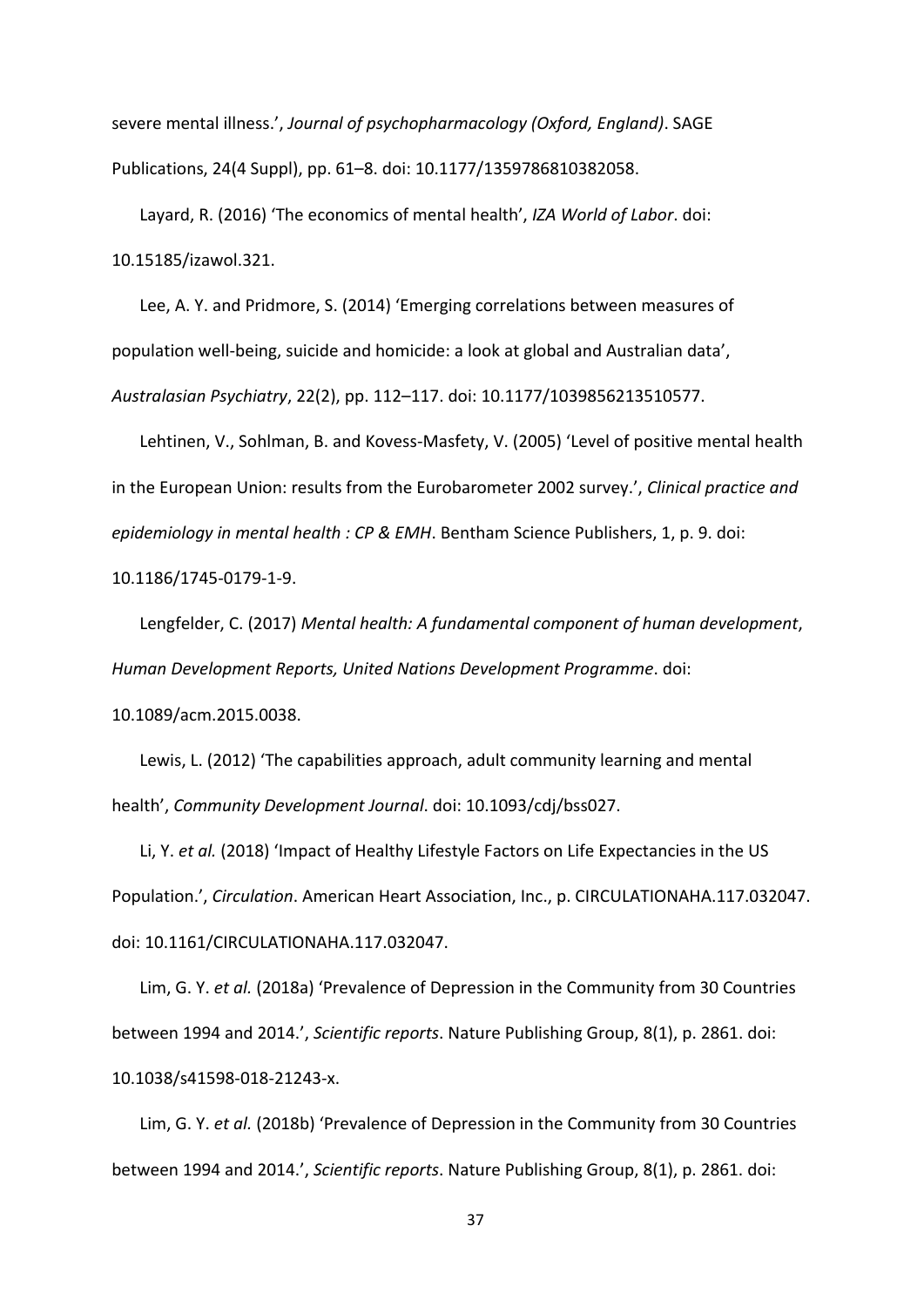10.1038/s41598-018-21243-x.

Lorant, V. *et al.* (2003) 'Socioeconomic inequalities in depression: a meta-analysis.', *American journal of epidemiology*, 157(2), pp. 98–112.

Lund, C. *et al.* (2010) 'Poverty and common mental disorders in low and middle income countries: A systematic review.', *Social science & medicine (1982)*. Europe PMC Funders, 71(3), pp. 517–528. doi: 10.1016/j.socscimed.2010.04.027.

Lund, C. *et al.* (2011) 'Poverty and mental disorders: breaking the cycle in low-income and middle-income countries', *The Lancet*, 378(9801), pp. 1502–1514. doi: 10.1016/S0140- 6736(11)60754-X.

Lund, C. *et al.* (2018) 'Social determinants of mental disorders and the Sustainable Development Goals: a systematic review of reviews.', *The lancet. Psychiatry*. Elsevier, 5(4), pp. 357–369. doi: 10.1016/S2215-0366(18)30060-9.

Macleod, T. (2014) 'The Capabilities Approach, Transformative Measurement, and Housing First', *Global Journal of Community Psychology Practice Global Journal of Community Psychology Practice Global Journal of Community Psychology Practice*, 5(1), pp.  $1 - 10.$ 

Marmot, M. (2010) *Fair Society, Healthy Lives (The Marmot Review)*. London.

McLeod, J. D., Uemura, R. and Rohrman, S. (2012) 'Adolescent Mental Health, Behavior Problems, and Academic Achievement', *Journal of Health and Social Behavior*, 53(4), pp. 482–497. doi: 10.1177/0022146512462888.

Mcmanus, S. *et al.* (2007) 'Adult psychiatric morbidity in England, 2007 Results of a household survey', *National Statistics*. Available at:

https://files.digital.nhs.uk/publicationimport/pub02xxx/pub02931/adul-psyc-morb-res-housur-eng-2007-rep.pdf (Accessed: 30 October 2020).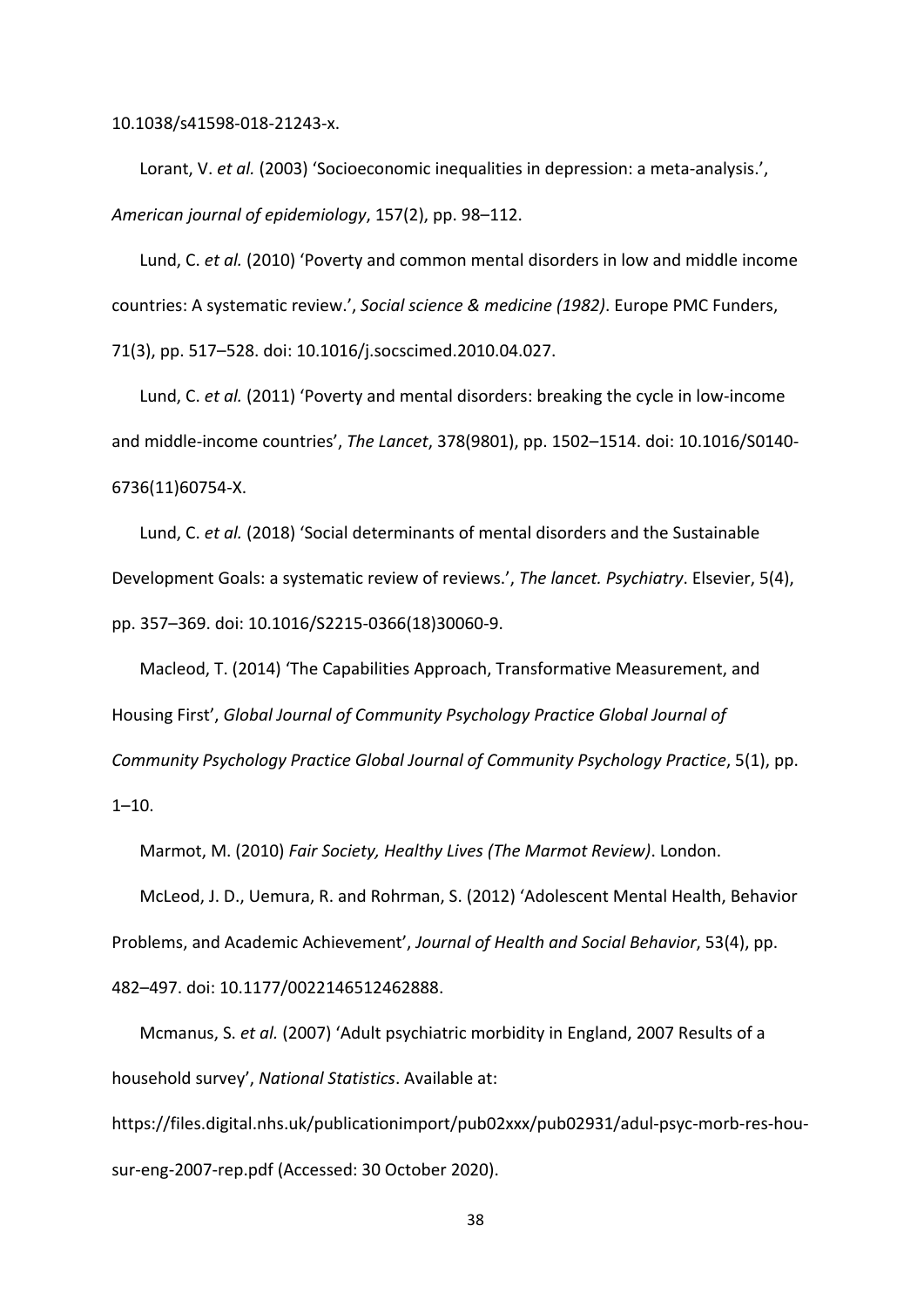Mirowsky, J. and Ross, C. E. (1998) 'Education, Personal Control, Lifestyle and Health', *Research on Aging*. Sage PublicationsSage CA: Thousand Oaks, CA, 20(4), pp. 415–449. doi: 10.1177/0164027598204003.

Mossakowski, K. N. (2014) 'Social Causation and Social Selection', in *The Wiley Blackwell Encyclopedia of Health, Illness, Behavior, and Society*. Chichester, UK: John Wiley & Sons, Ltd, pp. 2154–2160. doi: 10.1002/9781118410868.wbehibs262.

Mrazek, P. J. and Haggerty, R. J. (1994) *Reducing Risks for Mental Disorders*, *Reducing Risks for Mental Disorders: Frontiers for Preventive Intervention Research*. Washington, DC: National Academies Press (US). doi: 10.17226/2139.

Navarrete, L. F., Woldetsadik, M. A. and Flahault, A. (2008) *Social inequality impacts upon mental health, with the less educated more likely to have psychological problems but less likely to seek treatment*, *LSE European Institute*. Available at:

http://blogs.lse.ac.uk/europpblog/2014/03/25/social-inequality-impacts-upon-mentalhealth-with-the-less-educated-more-likely-to-have-psychological-problems-but-less-likelyto-seek-treatment/ (Accessed: 30 October 2020).

Niño-Zarazúa, M., Roope, L. and Tarp, F. (2017) 'Global Inequality: Relatively Lower, Absolutely Higher', *Review of Income and Wealth*. Wiley/Blackwell (10.1111), 63(4), pp. 661–684. doi: 10.1111/roiw.12240.

Nussbaum, M. C. (2000) *Women and human development : the capabilities approach*. 1st edn. Chicago: Cambridge University Press.

Organisation for Economic Co-operation and Development [OECD] (2012) 'Economic Policy Reforms 2012 Going for Growth Reducing income inequality while boosting economic growth: Can it be done? Summary and conclusions'. Available at:

https://www.oecd.org/eco/growth/49421421.pdf (Accessed: 30 October 2020).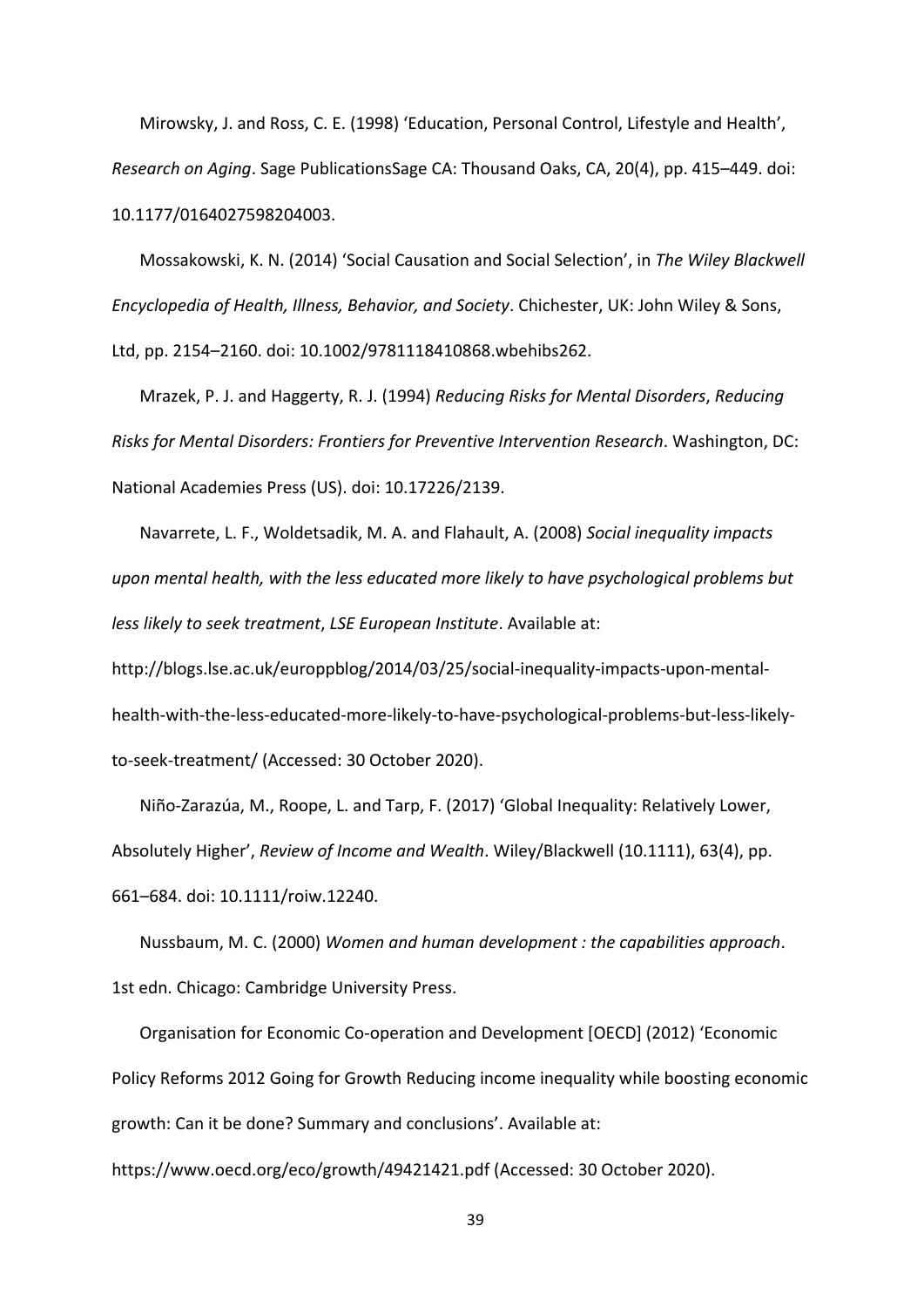Padhy, S. K. *et al.* (2015) 'Mental health effects of climate change.', *Indian journal of occupational and environmental medicine*. Wolters Kluwer -- Medknow Publications, 19(1), pp. 3–7. doi: 10.4103/0019-5278.156997.

Pampel, F. C., Krueger, P. M. and Denney, J. T. (2010) 'Socioeconomic Disparities in Health Behaviors', *Annual Review of Sociology*, 36(1), pp. 349–370. doi:

10.1146/annurev.soc.012809.102529.

Parr, A. (2013) *The wrath of capital : neoliberalism and climate change politics*. 1st edn. Columbia University Press.

Patel, V. (2007) 'Mental health in low- and middle-income countries', *British Medical Bulletin*. Oxford University Press, 81–82(1), pp. 81–96. doi: 10.1093/bmb/ldm010.

Patel, V. *et al.* (2014) *Global mental health : principles and practice*. Oxford University Press.

Patel, V. *et al.* (2018) 'Income inequality and depression: a systematic review and metaanalysis of the association and a scoping review of mechanisms.', *World psychiatry : official journal of the World Psychiatric Association (WPA)*. World Psychiatric Association, 17(1), pp. 76–89. doi: 10.1002/wps.20492.

Patel, V. and Kleinman, A. (2003) 'Poverty and common mental disorders in developing countries', *Bulletin of the World Health Organization*. World Health Organization, 81, pp. 609–615. doi: 10.1590/S0042-96862003000800011.

Patel, V. and Prince, M. (2010) 'Global mental health: a new global health field comes of age.', *JAMA*. Europe PMC Funders, 303(19), pp. 1976–7. doi: 10.1001/jama.2010.616.

Payne, K. (Social scientist) (2017) *The broken ladder : how inequality affects the way we think, live, and die*.

Penedo, F. and Dahn, J. (2005) 'Exercise and well-being: a review of mental and physical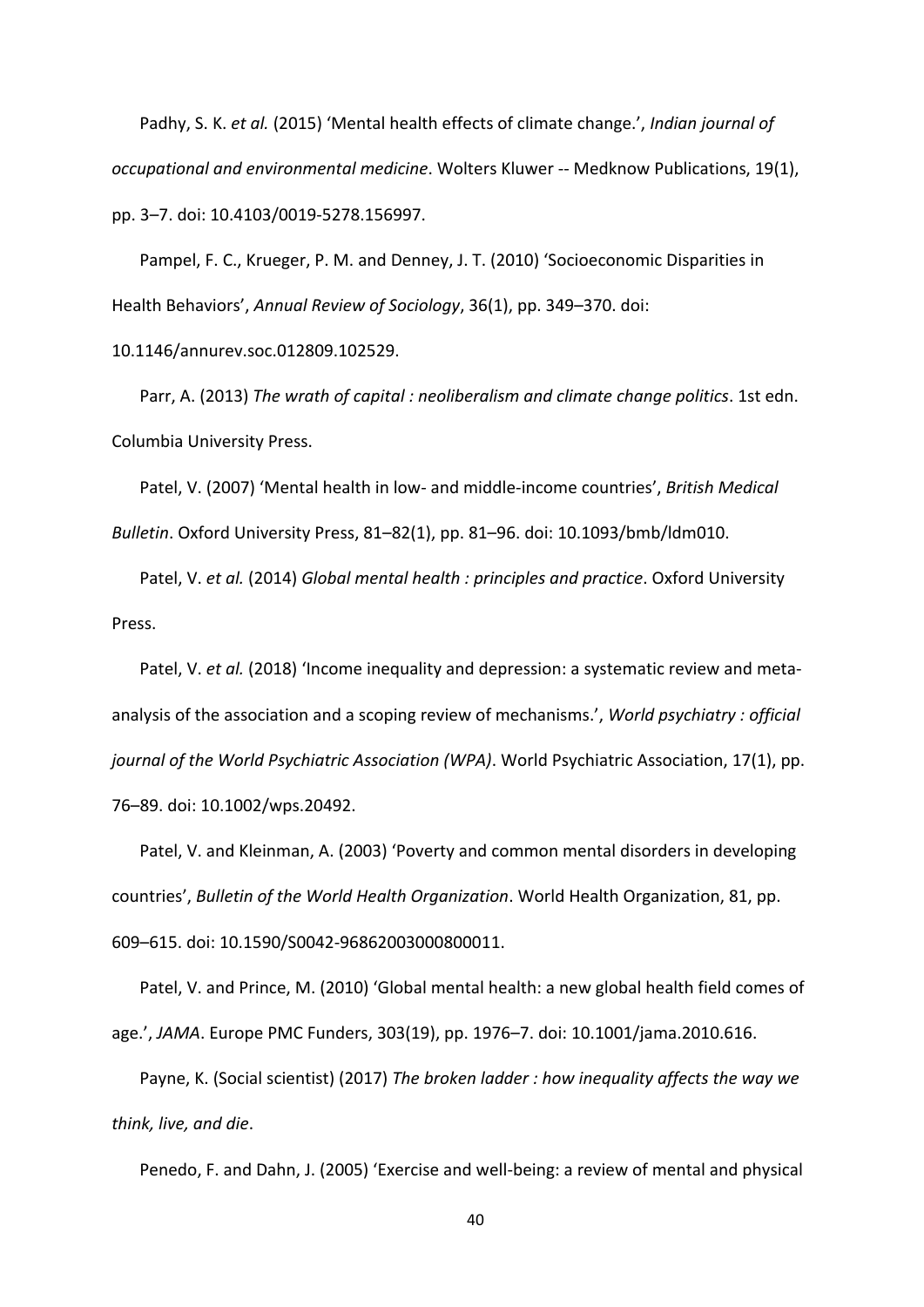health benefits associated with physical activity', *Current Opinion in Psychiatry*, 18(2), pp. 189–193.

Pervaiz, R. and Faisal, F. (2017) 'Cancer incidence and mortality are associated with human development index and health setups in Africa', *Journal of the Egyptian National Cancer Institute*. Elsevier, 29(3), pp. 123–126. doi: 10.1016/J.JNCI.2017.05.003.

Pickett, K. E. and Wilkinson, R. G. (2010) 'Inequality: an underacknowledged source of mental illness and distress', *British Journal of Psychiatry*. Cambridge University Press, 197(06), pp. 426–428. doi: 10.1192/bjp.bp.109.072066.

Pickett, K. E. and Wilkinson, R. G. (2015) 'Income inequality and health: A causal review', *Social Science & Medicine*. Pergamon, 128, pp. 316–326. doi:

## 10.1016/J.SOCSCIMED.2014.12.031.

Piketty, T. and Goldhammer, A. (2014) *Capital in the twenty-first century*. Harvard University Press.

Ramsdal, G. H., Bergvik, S. and Wynn, R. (2018) 'Long-term dropout from school and work and mental health in young adults in Norway: A qualitative interview-based study', *Cogent Psychology*. Edited by P. Walla, 5(1). doi: 10.1080/23311908.2018.1455365.

Richards, D. (2011) 'Prevalence and clinical course of depression: A review', *Clinical* 

*Psychology Review*. Pergamon, 31(7), pp. 1117–1125. doi: 10.1016/J.CPR.2011.07.004.

de Ridder, D. *et al.* (2008) 'Psychological adjustment to chronic disease', *The Lancet*,

372(9634), pp. 246–255. doi: 10.1016/S0140-6736(08)61078-8.

Robson, D. and Gray, R. (2007) 'Serious mental illness and physical health problems: A discussion paper', *International Journal of Nursing Studies*, 44, pp. 457–466. doi:

10.1016/j.ijnurstu.2006.07.013.

Rogers, R. G. and Wofford, S. (1989) 'Life expectancy in less developed countries: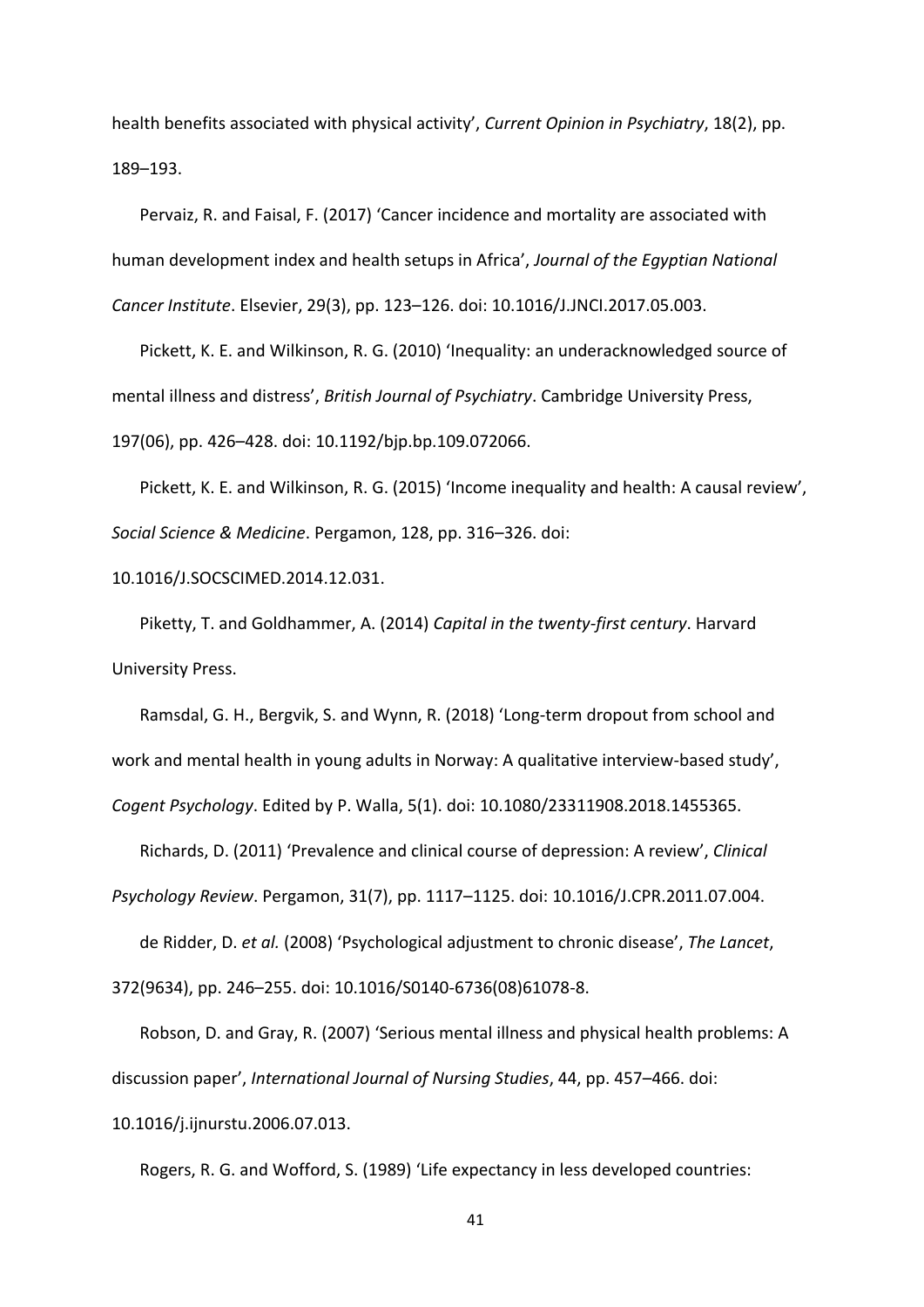socioeconomic development or public health?', *Journal of biosocial science*, 21(2), pp. 245– 52. Available at: http://www.ncbi.nlm.nih.gov/pubmed/2722920 (Accessed: 30 October 2020).

Roser, M. and Ortiz-Ospina, E. (2018) *'Income Inequality'*, *Our World In Data*. Roser, M. and Ritchie, H. (2018) *Mental Health*, *Our World in Data*. doi:

10.1371/journal.pone.0091936.

Rowlingson, K. (2011) *Does income inequality cause health and social problems?* Available at: www.jrf.org.uk (Accessed: 30 October 2020).

Roy, A. et al. (2015) 'Impact of Human Development Index on the profile and outcomes of patients with acute coronary syndrome.', *BMJ Journals*. BMJ Publishing Group Ltd and British Cardiovascular Society, 101(4), pp. 279–86. doi: 10.1136/heartjnl-2014-306389.

Ruiz, J. I. *et al.* (2015) 'Inequality as a Powerful Predictor of Infant and Maternal Mortality around the World', *PLOS ONE*. Edited by D. O. Carpenter. Public Library of Science, 10(10), p. e0140796. doi: 10.1371/journal.pone.0140796.

Sareen, J. *et al.* (2011) 'Relationship Between Household Income and Mental Disorders', *Archives of General Psychiatry*. American Medical Association, 68(4), p. 419. doi:

10.1001/archgenpsychiatry.2011.15.

Saxena, S. (2001) *Prevention and Promotion in Mental Health*. Available at: http://www.who.int/mental\_health/media/en/545.pdf (Accessed: 30 October 2020).

Saxena, S. *et al.* (2006) 'The 10/90 divide in mental health research: Trends over a 10 year period', *British Journal of Psychiatry*. Cambridge University Press, 188(01), pp. 81–82. doi: 10.1192/bjp.bp.105.011221.

Scott, D. and Happell, B. (2011) 'The High Prevalence of Poor Physical Health and Unhealthy Lifestyle Behaviours in Individuals with Severe Mental Illness', *Issues in Mental*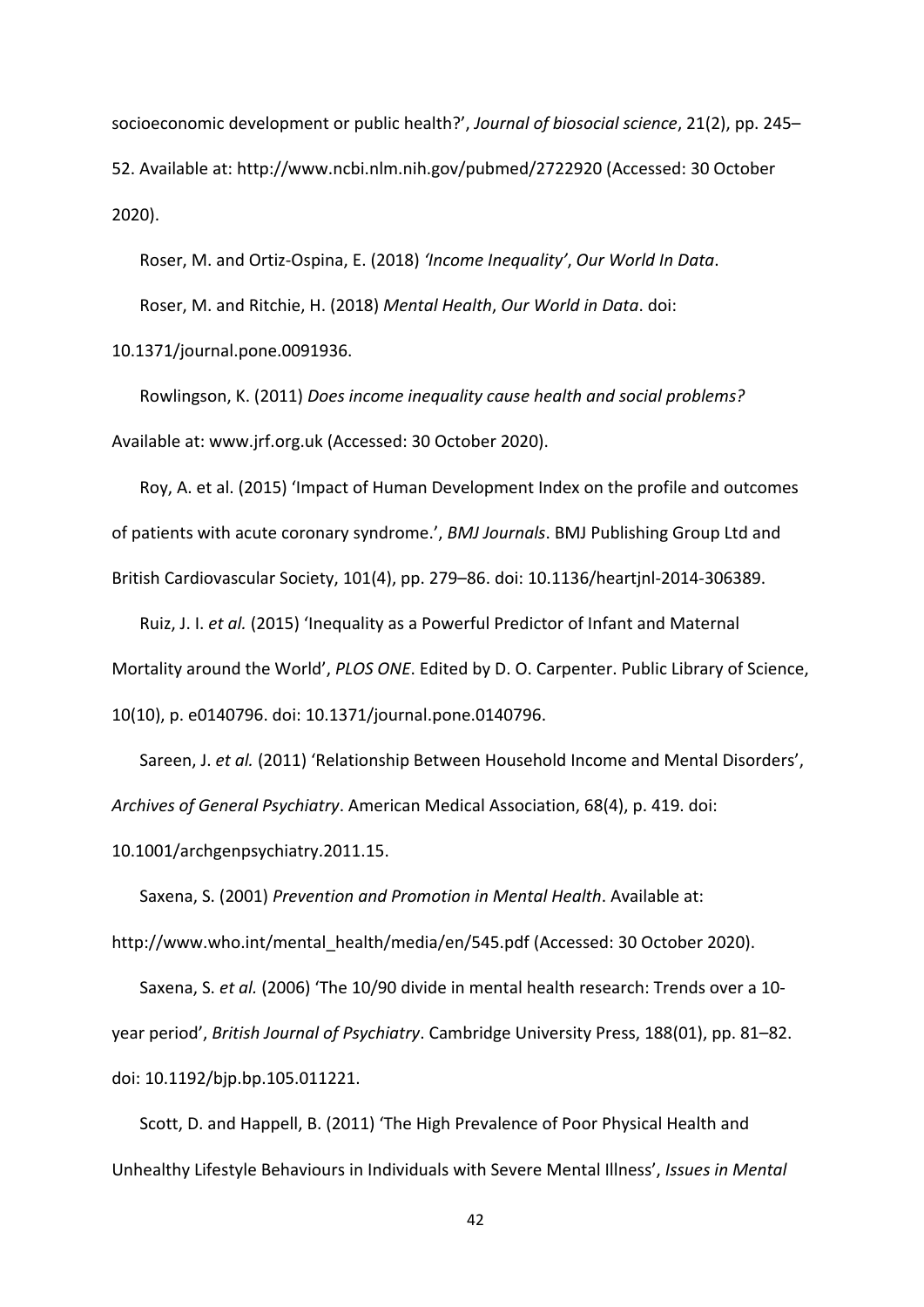*Health Nursing*. Taylor & Francis, 32(9), pp. 589–597. doi: 10.3109/01612840.2011.569846. Selin, H. (2015) *The risk of UN's Sustainable Development Goals: too many goals, too little focus*, *The Conversation*. Available at: https://theconversation.com/the-risk-of-unssustainable-development-goals-too-many-goals-too-little-focus-48083 (Accessed: 30 October 2020).

Sen, A. (1992) *Inequality reexamined*. Harvard University Press.

Sen, A. (1999) *Development as freedom*. Oxford University Press.

Shankar, N. L. and Park, C. L. (2016) 'Effects of stress on students' physical and mental health and academic success', *International Journal of School & Educational Psychology*. Routledge, 4(1), pp. 5–9. doi: 10.1080/21683603.2016.1130532.

De Silva, M. J. *et al.* (2005) 'Social capital and mental illness: a systematic review', *Journal of Epidemiology & Community Health*, 59(8), pp. 619–627. doi:

10.1136/jech.2004.029678.

Sourander, A. *et al.* (2018) 'Unmet needs of child and adolescent psychiatrists among Asian and European countries: does the Human Development Index (HDI) count?', *European Child & Adolescent Psychiatry*. Springer Berlin Heidelberg, 27(1), pp. 5–8. doi:

10.1007/s00787-017-1095-7.

Stanton, E. A. (2007) *The Human Development Index: A History*. Massachusetts.

Available at: www.peri.umass.edu (Accessed: 30 October 2020).

Subramanian, S. V *et al.* (2009) 'Revisiting Robinson: the perils of individualistic and ecologic fallacy.', *International journal of epidemiology*. Oxford University Press, 38(2), pp. 342-60; author reply 370–3. doi: 10.1093/ije/dyn359.

Summerfield, D. (2008) 'How scientifically valid is the knowledge base of global mental health?', *BMJ (Clinical research ed.)*. British Medical Journal Publishing Group, 336(7651),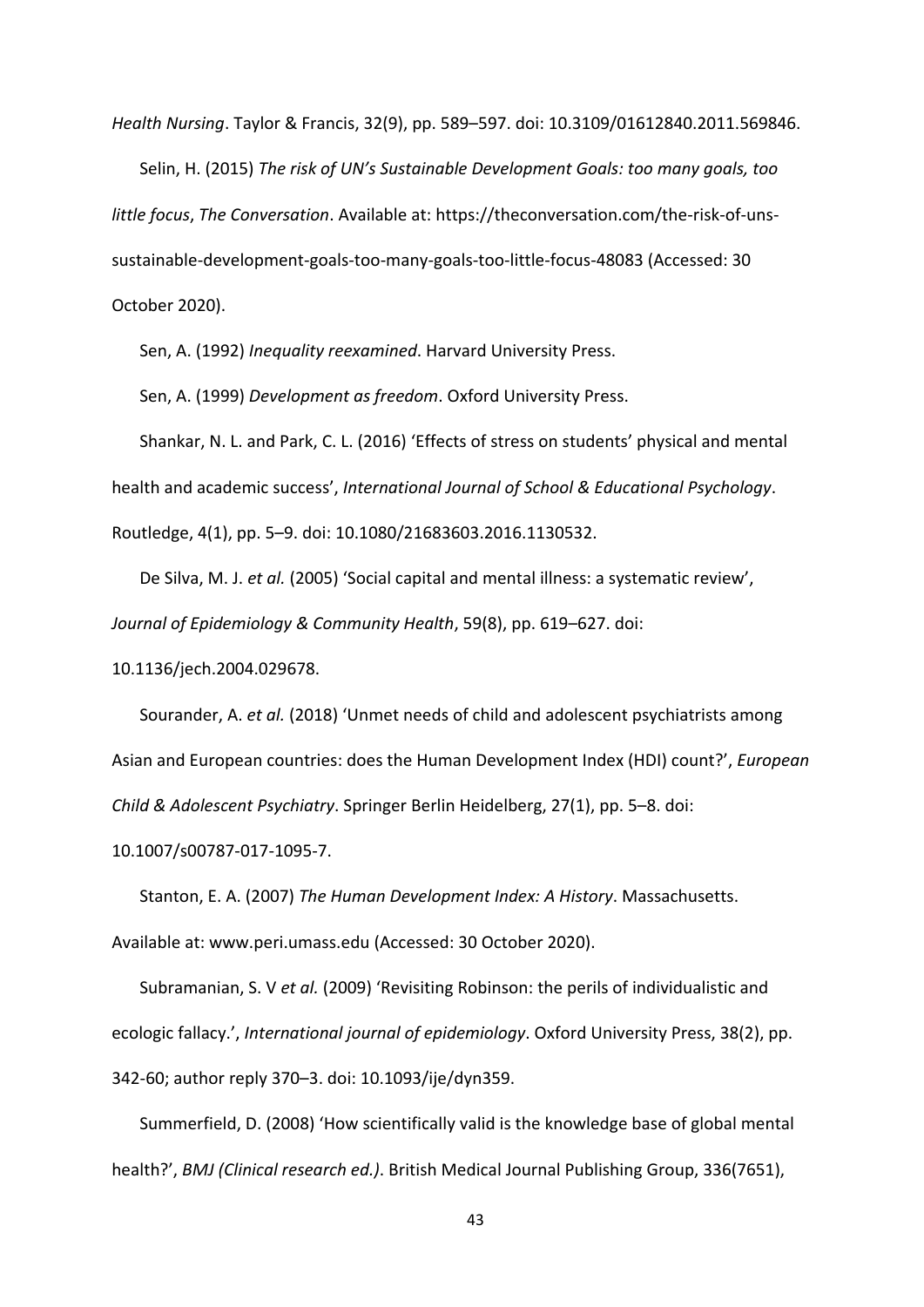pp. 992–4. doi: 10.1136/bmj.39513.441030.AD.

Summerfield, D. (2008) 'Cross-Cultural Perspectives on the Medicalization of Human Suffering', in *Posttraumatic Stress Disorder*. Chichester, UK: John Wiley & Sons Ltd.

The Equality Trust (2009) *Mental Health | The Equality Trust*, *Mental Health*. Available at: https://www.equalitytrust.org.uk/mental-health (Accessed: 30 October 2020).

Thornicroft, G. (2013) 'Premature death among people with mental illness.', *BMJ (Clinical research ed.)*. British Medical Journal Publishing Group, 346, p. f2969. doi: 10.1136/BMJ.F2969.

Thornicroft, G. and Patel, V. (2014) 'Including mental health among the new sustainable development goals', *BMJ Clinical Research ed*. doi: 10.1136/bmj.g5189.

Trautmann, S., Rehm, J. and Wittchen, H.-U. (2016) 'The economic costs of mental disorders: Do our societies react appropriately to the burden of mental disorders?', *EMBO reports*. European Molecular Biology Organization, 17(9), pp. 1245–9. doi:

10.15252/embr.201642951.

United Nations [UN] (2017a) *Good health and well-being: why it matters*. Available at: https://www.un.org/sustainabledevelopment/wp-

content/uploads/2017/03/ENGLISH\_Why\_it\_Matters\_Goal\_3\_Health.pdf (Accessed: 30 October 2020).

United Nations [UN] (2017b) *Transforming our world: The 2030 agenda for sustainable development*. Available at:

https://sustainabledevelopment.un.org/content/documents/21252030 Agenda for Sustainable Development web.pdf (Accessed: 30 October 2020).

United Nations Development Programme [UNDP] (1998) *National Human Development Report: Youth & amp; Development. Available at:*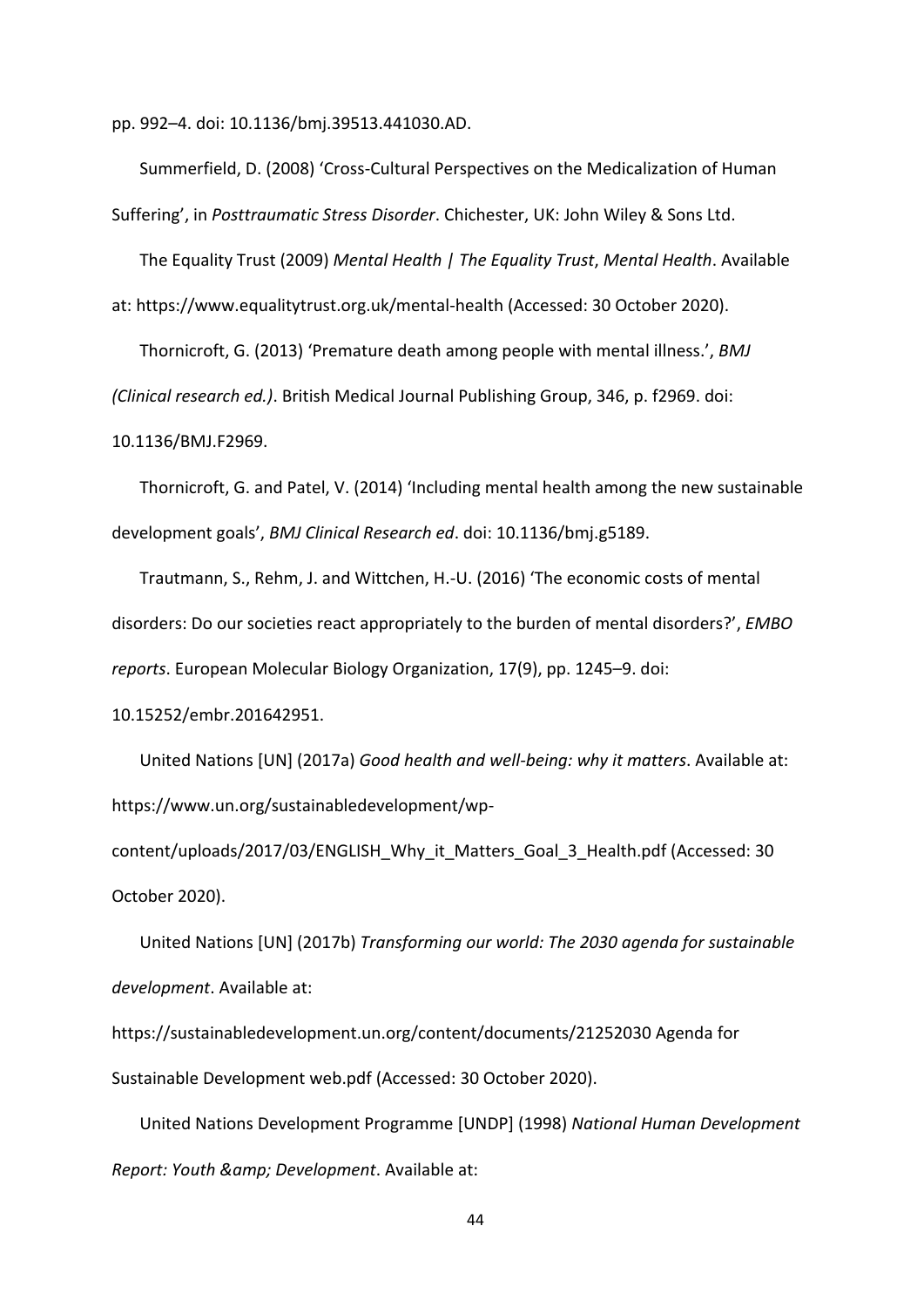http://www.undp.org.lb/programme/governance/advocacy/nhdr/nhdr98/chptr1.pdf (Accessed: 30 October 2020.

United Nations Development Programme [UNDP] (2004) *Ideas, Innovation, Impact. How Human Development Reports Influence Change*, *Ideas*. Available at: http://hdr.undp.org/sites/default/files/impact\_publication.pdf (Accessed: 30 October 2020).

United Nations Development Programme [UNDP] (2014) *Human Development Report 2014 Sustaining Human Progress: Reducing Vulnerabilities and Building Resilience*. Available at: http://hdr.undp.org/sites/default/files/hdr14-report-en-1.pdf (Accessed: 30 October 2020).

United Nations Development Programme [UNDP] (2015) *What is Human Development? | Human Development Reports*, *Human Development Reports*. Available at:

http://hdr.undp.org/en/content/what-human-development (Accessed: 30 October 2020).

United Nations Development Programme [UNDP] (2016a) *Calculating the human development indices—graphical presentation*. Available at:

http://hdr.undp.org/sites/default/files/hdr2016\_technical\_notes\_0.pdf (Accessed: 30 October 2020).

United Nations Development Programme [UNDP] (2016b) *Human Development Index (HDI) | Human Development Reports*, *Human Development Reports*. Available at: http://hdr.undp.org/en/content/human-development-index-hdi (Accessed: 30 October 2020).

United Nations Development Programme [UNDP] (2016c) *Human Development Report 2016 Human Development for Everyone*. Available at:

http://hdr.undp.org/sites/default/files/2016 human development report.pdf (Accessed: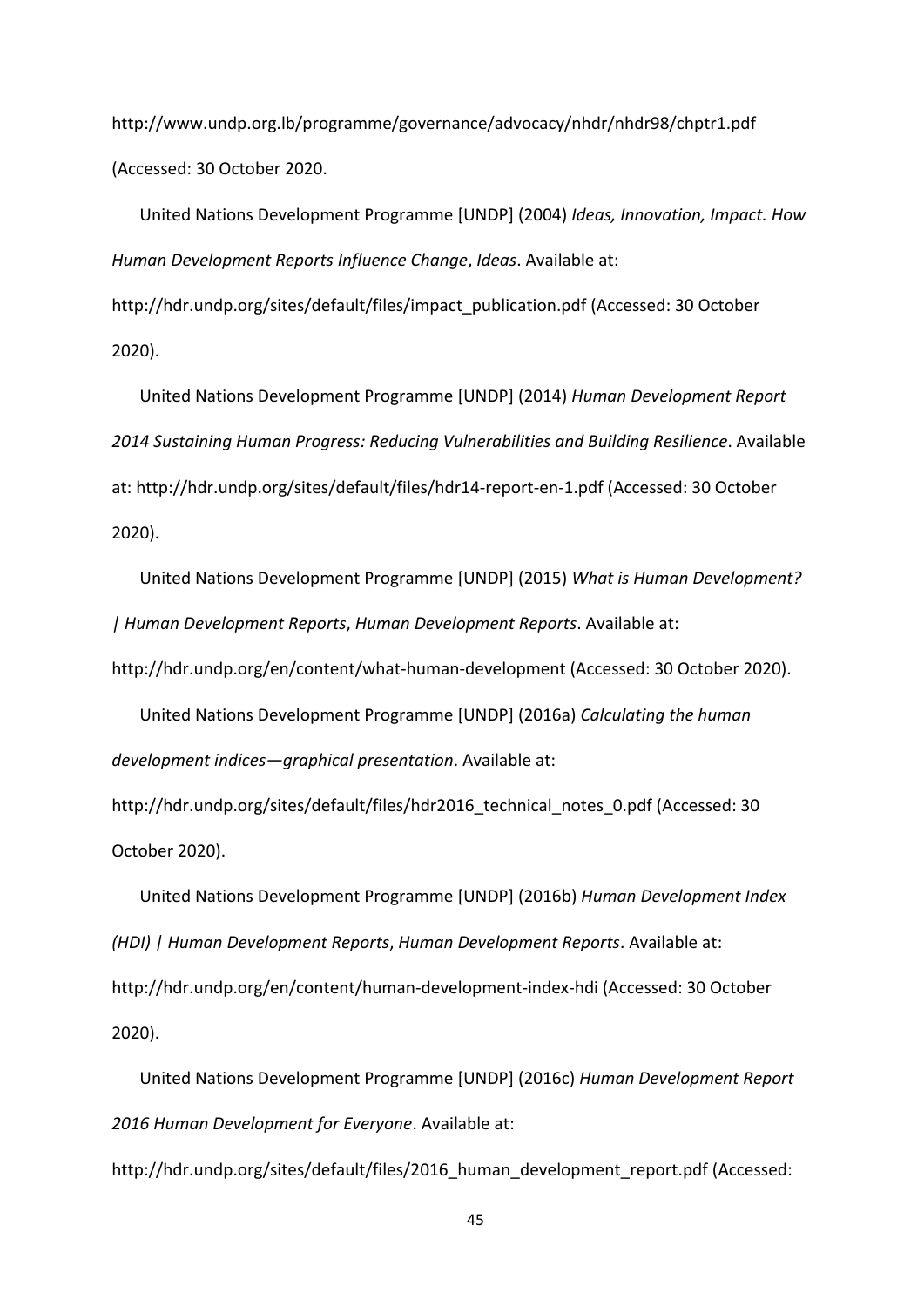30 October 2020).

United Nations Development Programme [UNDP] (2016d) *Inequality-adjusted Human Development Index (IHDI) | Human Development Reports*, *Human Development Reports, United Nations Development Programme*. Available at: http://hdr.undp.org/en/faqpage/inequality-adjusted-human-development-index-ihdi (Accessed: 30 October 2020).

Vigo, D., Thornicroft, G. and Atun, R. (2016a) 'Estimating the true global burden of mental illness', *The Lancet Psychiatry*. Elsevier, 3(2), pp. 171–178. doi: 10.1016/S2215- 0366(15)00505-2.

Vigo, D., Thornicroft, G. and Atun, R. (2016b) 'Estimating the true global burden of mental illness', *The Lancet Psychiatry*. Elsevier, 3(2), pp. 171–178. doi: 10.1016/S2215- 0366(15)00505-2.

Vostanis, P. (2017) 'Editorial: Global child mental health - emerging challenges and opportunities', *Child and Adolescent Mental Health*. Wiley/Blackwell (10.1111), 22(4), pp. 177–178. doi: 10.1111/camh.12246.

Wahlbeck, K. *et al.* (2011) 'Outcomes of Nordic mental health systems: life expectancy of patients with mental disorders', *British Journal of Psychiatry*, 199(06), pp. 453–458. doi: 10.1192/bjp.bp.110.085100.

Wang, A. and Arah, O. A. (2017) 'The impact of human development on individual health: a causal mediation analysis examining pathways through education and body mass index.', *PeerJ*. PeerJ, Inc, 5, p. e3053. doi: 10.7717/peerj.3053.

Wellander, L., Wells, M. B. and Feldman, I. (2016) 'Does Prevention Pay? Costs and Potential Cost-savings of School Interventions Targeting Children with Mental Health Problems.', *The journal of mental health policy and economics*, 19(2), pp. 91–101.

White, R. G., Imperiale, M. G. and Perera, E. (2016) 'The Capabilities Approach: Fostering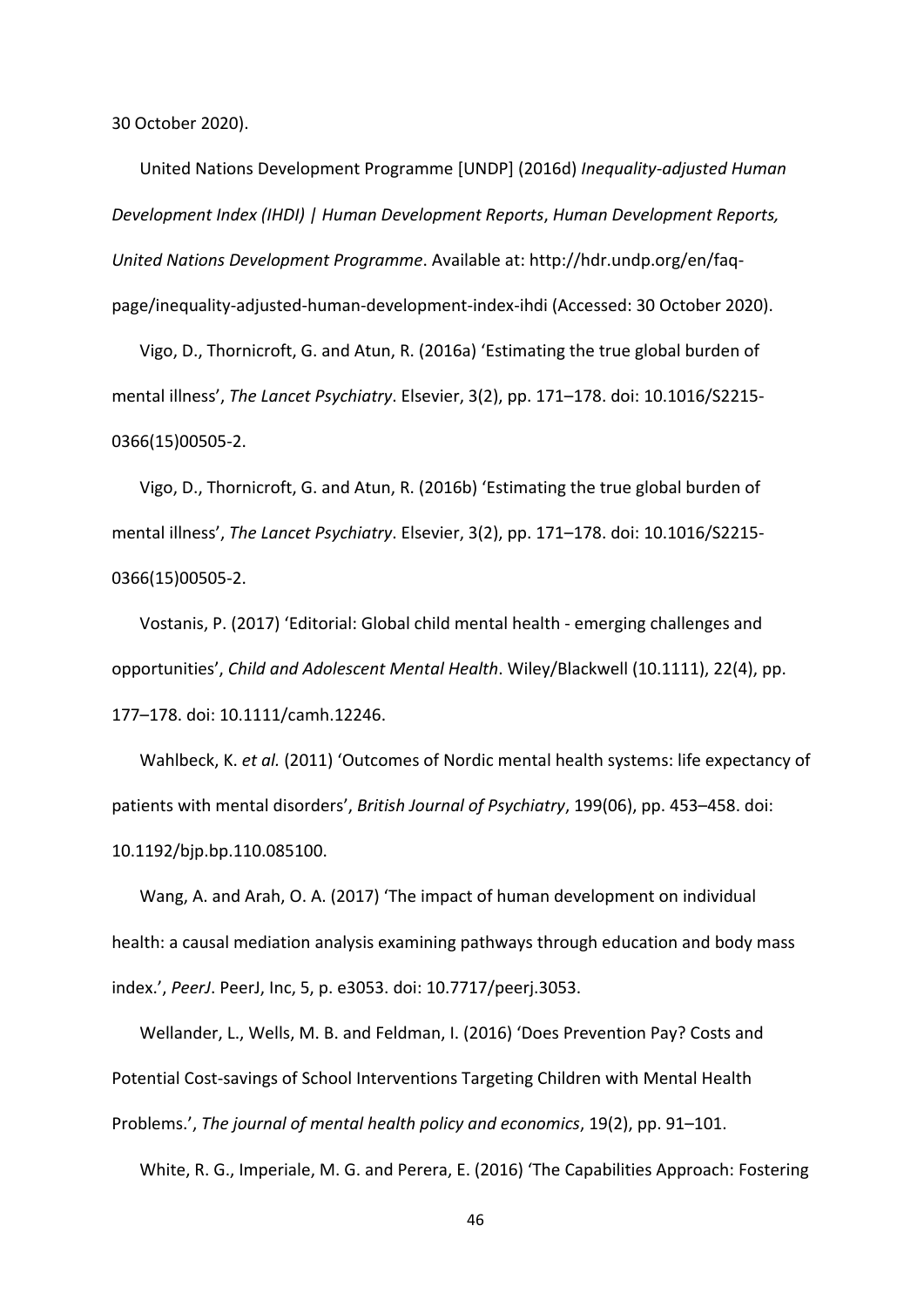contexts for enhancing mental health and wellbeing across the globe', *Globalization and Health*. BioMed Central, 12(1), p. 16. doi: 10.1186/s12992-016-0150-3.

Wilkinson, R. G. and Pickett, K. (2010) *The spirit level : why equality is better for everyone*. Penguin Books.

Wilkinson, R. and Pickett, K. (2017) 'Inequality and mental illness.', *The Lancet.* 

*Psychiatry*. Elsevier, 4(7), pp. 512–513. doi: 10.1016/S2215-0366(17)30206-7.

World Federation For Mental Health (2012) *Depression: A Global Crisis*, *World Mental Health Day*.

World Health Organisation [WHO] (2006) *Constitution of the world health organization*. Geneva. Available at: http://www.who.int/governance/eb/who\_constitution\_en.pdf (Accessed: 30 October 2020).

World Health Organisation [WHO] (2012) *Risk to mental health: An overview of vulnerabilities and risk factors*. Available at:

http://www.who.int/mental\_health/mhgap/risks\_to\_mental\_health\_EN\_27\_08\_12.pdf (Accessed: 30 October 2020).

World Health Organisation [WHO] (2014) *WHO | Mental health: a state of well-being*, *WHO*. World Health Organization. Available at:

http://www.who.int/features/factfiles/mental\_health/en/ (Accessed: 30 October 2020).

World Health Organization (2000) *Gender Disparities in Mental Health*. Geneva. Available at: http://www.who.int/mental\_health/media/en/242.pdf (Accessed: 30 October 2020).

World Health Organization (2014a) *Social determinants of mental health*, *ISBN*. Geneva. Available at: www.who.int/about/licensing/copy-right\_form/en/index.html (Accessed: 30 October 2020).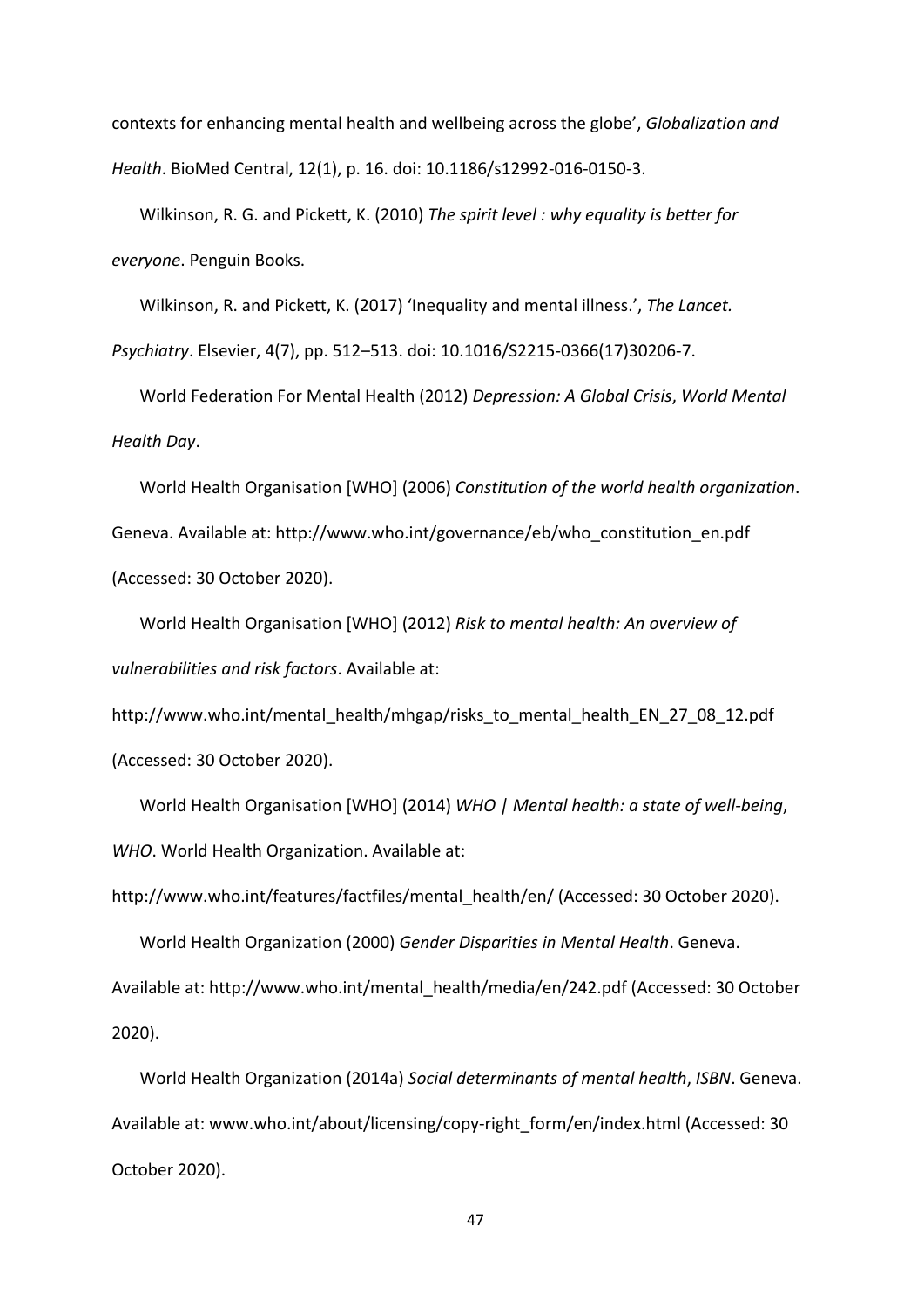World Health Organization (2014b) *Social determinants of mental health*, *Social determinants of mental health*. Geneva. Available at: www.who.int/about/licensing/copyright\_form/en/index.html (Accessed: 30 October 2020).

World Health Organization (2016a) *mhGAP intervention guide for mental, neurological and substance use disorders in non-Specialized health settings: version 2.0*. Geneva: World Health Organization.

World Health Organization (2016b) *WHO | Fact sheets: mental health*, *WHO Fact File for Mental Health*. World Health Organization. Available at:

http://www.who.int/topics/mental\_health/factsheets/en/ (Accessed: 30 October 2020).

World Health Organization (2018) *WHO | Suicide data*, *WHO*. World Health Organization. Available at:

http://www.who.int/mental\_health/prevention/suicide/suicideprevent/en/ (Accessed: 30 October 2020).

World Health Organization [WHO] (2004) *Prevention of Mental Disorders. Effective Interventions and Policy Options*. Available at:

http://www.who.int/mental\_health/evidence/en/prevention\_of\_mental\_disorders\_sr.pdf (Accessed: 30 October 2020).

World Health Organization [WHO] (2008) *Closing the gap in a generation. Health equity through action on the social determinants of health*. Available at:

http://www.who.int/social\_determinants/final\_report/csdh\_finalreport\_2008.pdf (Accessed: 30 October 2020).

World Health Organization [WHO] (2014) *Mental Health Atlas*. Available at:

http://www.who.int/mental\_health/ (Accessed: 30 October 2020.

Yasamy, M. T. *et al.* (2011) 'Responsible Governance for Mental Health Research in Low